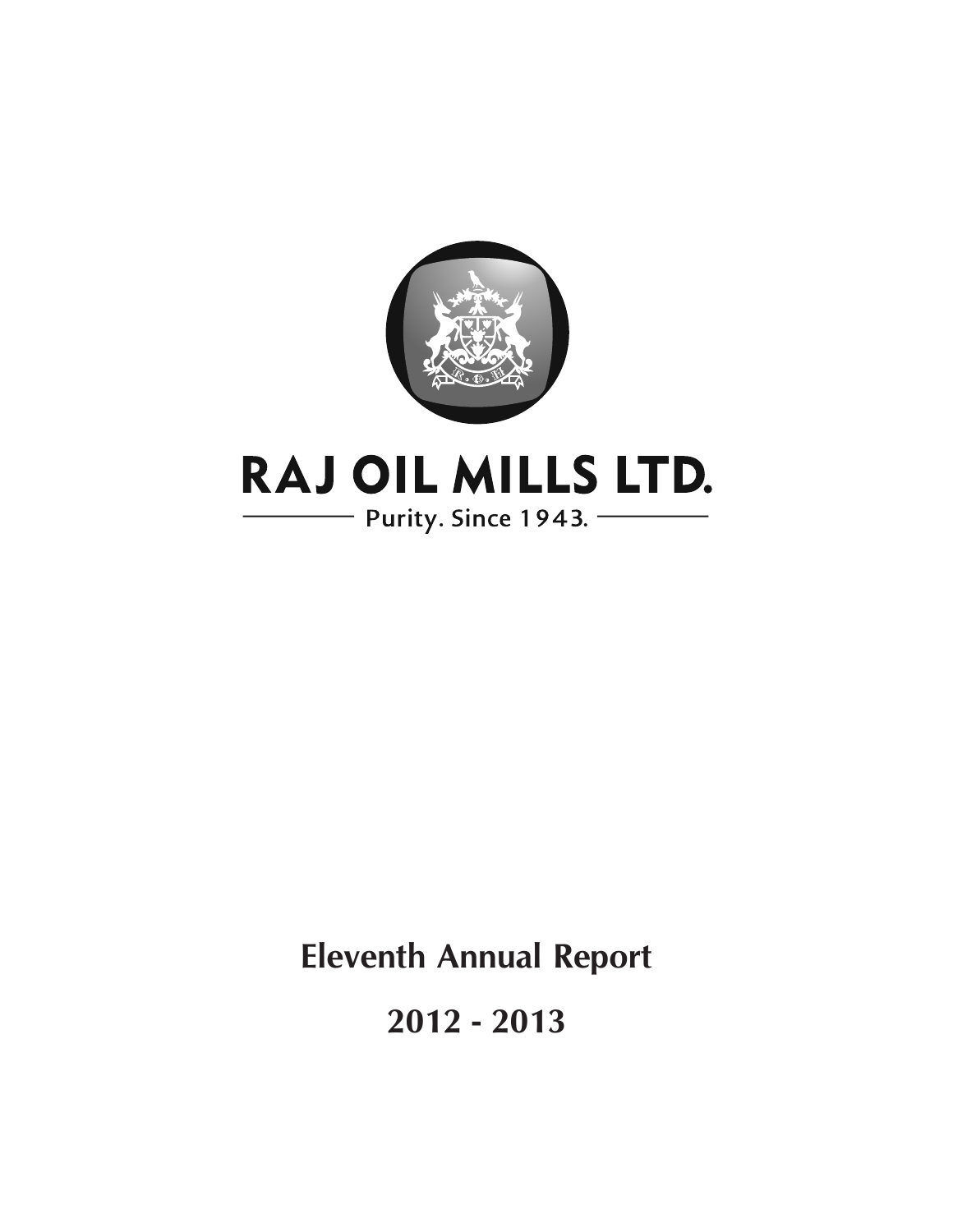# Chairman and Managing Director

Shaukat S. Tharadra

### Executive Directors

Azamkhan F. Lohani Abdulla K. Musla Rashid I. Tharadra

### Non-Executive Directors

Mohammedi T. Singaporewala Narotambhai V. Patel R. H. Balasubramanya Dipakkumar Madia

### Auditors

**Statutory** M/s. B. M. Gattani & Co Chartered Accountants

### Bankers

The Shamrao Vithal Co. Op. Bank Ltd. Karur Vysya Bank Limited

### Plant Locations

1) Manor, Dist. Thane Ten Village, (Manor), Tal. Palghar Maharashtra - 401104

2) Bagru, Dist. Jaipur F-9 /10, RIICO Industrial Area of Bagru, Extn-Phase II, Jaipur, Rajasthan

### Registered Office

224-230, Bellasis Road Mumbai- 400008

### Registrar and Transfer Agents

Bigshare Services Private Limited E-2/3, Ansa Industrial Estate Sakivihar Road, Saki Naka, Andheri (East), Mumbai - 400072

# Committees of the Board

### Audit Committee

**Name of the Director**<br>
Mr. Dipakkumar R. Madia<br>
Chairn Mr. Narotambhai V. Patel **Independent Director**<br>
Mr. Abdulla K. Musla **Independent Director**<br>
Whole Time Director Mr. Abdulla K. Musla

Chairman (Independent Director)

### Remuneration Committee

### Name of the Director Status

Mr. Mohammedi T. Singaporewala Chairman (Independent Director) Mr. Narotambhai V. Patel **Independent Director** Independent Director Mr. Abdulla K. Musla Whole Time Director

## Shareholders'/ Investors' Grievance Committee

### Name of the Director Status

Mr. Mohammedi T. Singaporewala Chairman (Independent Director) Mr. Narotambhai V. Patel **Independent Director** Mr. Abdulla K. Musla Whole Time Director

### INDEX

| Sr.No | <b>Contents</b>                                                    | Page No.  |
|-------|--------------------------------------------------------------------|-----------|
|       | NOTICE OF ANNUAL GENERAL MEETING                                   | $4 - 8$   |
| 2.    | DIRECTORS' REPORT                                                  | $9 - 11$  |
| 3.    | MANAGEMENT DISCUSSION AND ANALYSIS                                 | $12 - 13$ |
| 4.    | REPORT ON CORPORATE GOVERNANCE                                     | 14 - 24   |
| 5.    | AUDITOR'S REPORT ON FINANCIAL STATEMENTS                           | $25 - 27$ |
| 6.    | <b>BALANCE SHEET</b>                                               | 28        |
| 7.    | PROFIT AND LOSS ACCOUNT                                            | 29        |
| 8.    | SCHEDULE FORMING PART OF BALANCE SHEET AND PROFIT AND LOSS ACCOUNT | $30 - 35$ |
| 9.    | SIGNIFICANT ACCOUNTING POLICIES AND NOTES ON ACCOUNTS              | $36 - 43$ |
| 10.   | ATTENDANCE SHEET ABSTRACT AND COMPANIES GENERAL BUSINESS PROFILE   | 44        |
| 11.   | CASH FLOW STATEMENT                                                | 45        |
| 12.   | ATTENDANCE SLIP AND PROXY FORM                                     | 47        |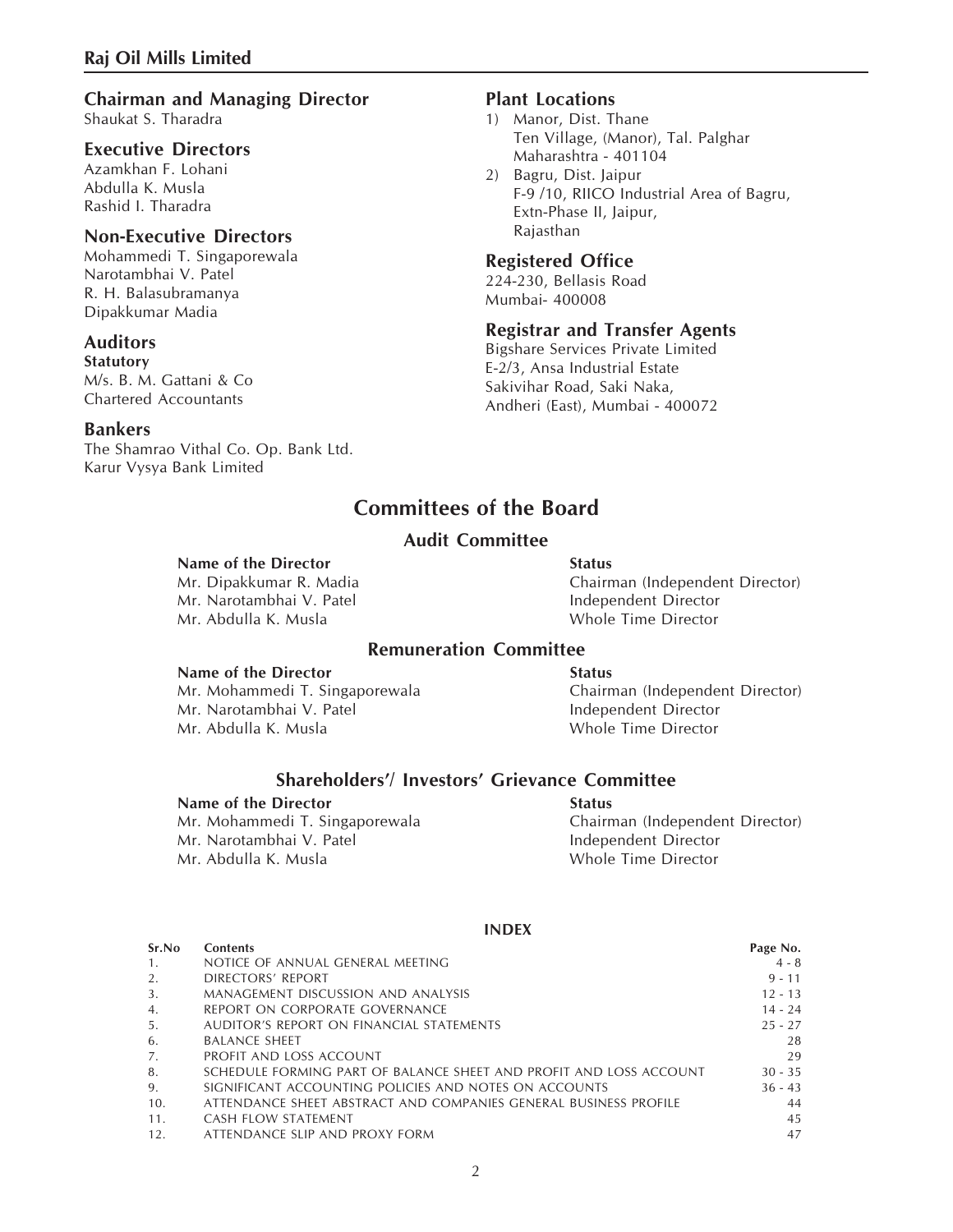# CHAIRMAN'S SPEECH

Dear Shareholders,

The financial year 2012-13 has been the most challenging period of twelve months that I have encountered during my association with the RAJ brand since 1966. The performance of Raj Oil Mills Limited, the Company to whom the brand was assigned in 2007, has hit a rough patch on the operational as well as financial front. A number of external factors, global as well as national, and internal factors have influenced this operational and financial downturn of the Company.

In the year that went by, there was a significant increase in global production of edible oil, more particularly in South East Asian countries of Indonesia and Malaysia. However, the global demand for the product remained stagnant which resulted in declining of edible oil prices across the world. This over production also meant higher level of inventory in these countries which prompted them to export these excessive quantities to demanding countries like India at cheaper rates.

India, which imports about 60% of edible oil consumed during a particular year, experienced a steady import of edible oil from these countries. In furtherance to this global impact of excessive production, the Government of India issued policies in favour of direct import of refined oil over crude oil. Both these factors resulted in turning the tide in favour of traders and packers as against the manufacturers involved in the edible oil industry. The traders and packers, who import edible oil, now influence the pricing mechanism of this industry in a manner never seen before. The weakening of the rupee and a subsequent increase in the cost of imported edible oil has had a little impact on the influence exerted by this class of traders.

This voluminous flow of imports in the market at a cheaper price has ensured that manufacturers like your Company have not been able to pass on the increase in production cost to its customers by increasing the price of its products. These developments have impacted the Company's liquidity position through higher quantities of inventory remaining unsold. The working capital cycle of the Company has taken a tremendous hit and the management of the Company is trying its best to come out of this crisis sooner than later.

As a Chairman and Promoter of this Company, I assure to all stake holders that the Management will take all the necessary steps to safeguard the interest of all concerned. To mitigate the risk presented by the current macro environment and to improve the operational efficiency of the Company with an aim to reduce the price, the management has already started implementing a restructuring plan with an emphasis on changing the operational model of the Company and aligning the same with the current market practices.

Also, owing to the tough financial conditions faced by the Company, the Board of Directors of the Company have upheld the decision of remuneration committee of not paying any remuneration to the Whole-Time Directors of the Company till the financial condition of the Company improves.

As a person who has nurtured this brand for more than half a century, I assure all the stakeholders as well as the consumers of our products, that the changes in the operational model of the Company to overcome this down turn will not come at a cost of quality. The pureness of this brand is at the heart of success and growth story as well as longevity enjoyed by this brand since 1943.

I assure all the stakeholders that the management is doing whatever it can to overcome this downturn. I know that the Company will be on the growth path once again.

I thank the shareholders who have reposed faith in Raj Oil Mills Ltd. You have always stood by us in all our endeavors and I on behalf of the board individually and severally acknowledge your support. With 60% imports, the edible oil industry has capacities for good growth and Raj Oil Mills Ltd envisages the same.

A long standing brand has to be enriched and a legacy to be built upon and taken strongly forward.

With the best wishes of all associated with us I see us achieving the expectations from the customers and the industry as a long term player in the times to come. I apologize for grievances, caused due to delay in sharing of information, if any. At this stage, all I ask is not for a lighter burden but broader shoulders.

Thanking You.

### Shaukat S. Tharadra

Chairman & Managing Director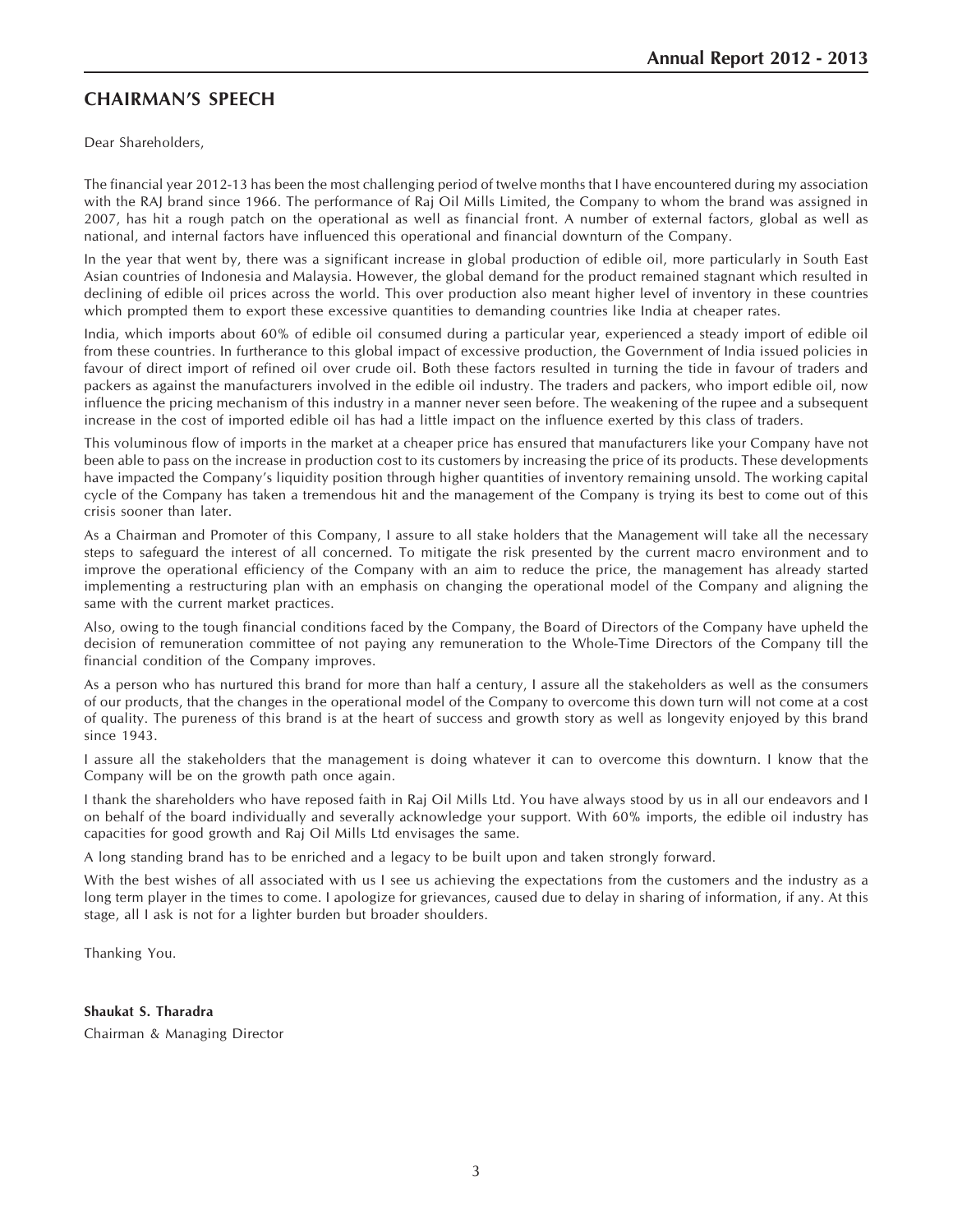NOTICE is hereby given that the Eleventh Annual General Meeting of the Members of Raj Oil Mills Limited will be held at 'Ball Room', Hotel Balwas International, 265, E, Belasis Road, Opp. BEST Bus Depot, Mumbai Central, Mumbai - 400 008 on Monday, December 30, 2013 at 4.00 p.m. to transact the following business:

### ORDINARY BUSINESS

- (1) To consider and adopt the Audited Profit and Loss Account, Cash Flow Statement for the year ended 31st March 2013, Balance Sheet as on date along with Auditors' Report, Directors' Report, Management Discussion and Analysis and Corporate Governance Report thereon.
- (2) To appoint Mr. Shaukat Tharadra, as Director of the Company, who retires by rotation and being eligible offers himself for re-appointment.
- (3) To appoint Mr. Azamkhan Lohani as Director of the Company who retires by rotation and being eligible offers himself for re-appointment.
- (4) To consider & if thought fit, to pass with or without modification(s), the following resolution as an Ordinary Resolution.

"RESOLVED THAT pursuant to the provisions of Sections 224, and other applicable provisions, if any, of the Companies Act, 1956, M/s. B. M. Gattani & Co., Chartered Accountants, Mumbai, having Registration No. 113536W, issued by the Institute of Chartered Accountants of India, be and are hereby appointed as statutory auditors of the Company to hold office until the conclusion of the next Annual General Meeting at a remuneration to be decided by the Board of Directors of the Company, based on the recommendation of the Audit Committee, in addition to reimbursement of all out of pocket expenses."

### SPECIAL BUSINESS

(5) To consider & if thought fit, to pass with or without modification(s), the following resolution as a Special Resolution.

"RESOLVED THAT the shareholders of the Company hereby ratifies the resolution passed at the Tenth Annual General Meeting for allotting 2,00,00,000 warrants to be converted into equity shares of the Company."

"RESOLVED FURTHER THAT the shareholders understands that the allotment of 2,00,00,000 warrants convertible into equity shares of the Company is to be made to the Non – Promoters (Person Acting in concert)."

(6) To consider & if thought fit, to pass with or without modification(s), the following resolution as a Special Resolution.

"RESOLVED THAT pursuant to the provisions of Sections 198, 269, 309, 310, Schedule XIII and other applicable

provisions, if any, of the Companies Act, 1956 and subject to the approval of the Central Government, if required, approval of the Company be and is hereby accorded for the reappointment of Mr. Shaukat Tharadra as Managing Director of the Company for a period of three years commencing with effect from October 1, 2013 without any remuneration and on other terms and conditions, as mentioned in the explanatory statement to this resolution annexed herewith".

(7) To consider & if thought fit, to pass with or without modification(s), the following resolution as a Special Resolution.

"RESOLVED THAT pursuant to the provisions of Sections 198, 269, 309, 310, Schedule XIII and other applicable provisions, if any, of the Companies Act, 1956 and subject to the approval of the Central Government, if required, approval of the Company be and is hereby accorded for the reappointment of Mr. Abdulla K. Musla as Whole Time Director of the Company for a period of three years commencing with effect from January 1, 2014 without any remuneration and on other terms and conditions, as mentioned in the explanatory statement to this resolution annexed herewith".

(8) To consider  $&$  if thought fit, to pass with or without modification(s), the following resolution as a Special Resolution:

"RESOLVED THAT pursuant to the provisions of Sections 198, 269, 309, 310, Schedule XIII and other applicable provisions, if any, of the Companies Act, 1956 and subject to the approval of the Central Government, if required, approval of the Company be and is hereby accorded for the reappointment of Mr. Rashid Tharadra as Whole Time Director of the Company for a period of three years commencing with effect from October 1, 2013 without any remuneration and on other terms and conditions, as mentioned in the explanatory statement to this resolution annexed herewith".

(9) To consider & if thought fit, to pass with or without modification(s), the following resolution as a Special Resolution

"RESOLVED THAT pursuant to the provisions of Sections 198, 269, 309, 310, Schedule XIII and other applicable provisions, if any, of the Companies Act, 1956 and subject to the approval of the Central Government, if required, approval of the Company be and is hereby accorded for the reappointment of Mr. Azamkhan Lohani as Whole Time Director of the Company for a period of three years commencing with effect from October 1, 2013 without any remuneration and on other terms and conditions, as mentioned in the explanatory statement to this resolution annexed herewith".

> By Order of the Board of Directors For Raj Oil Mills Limited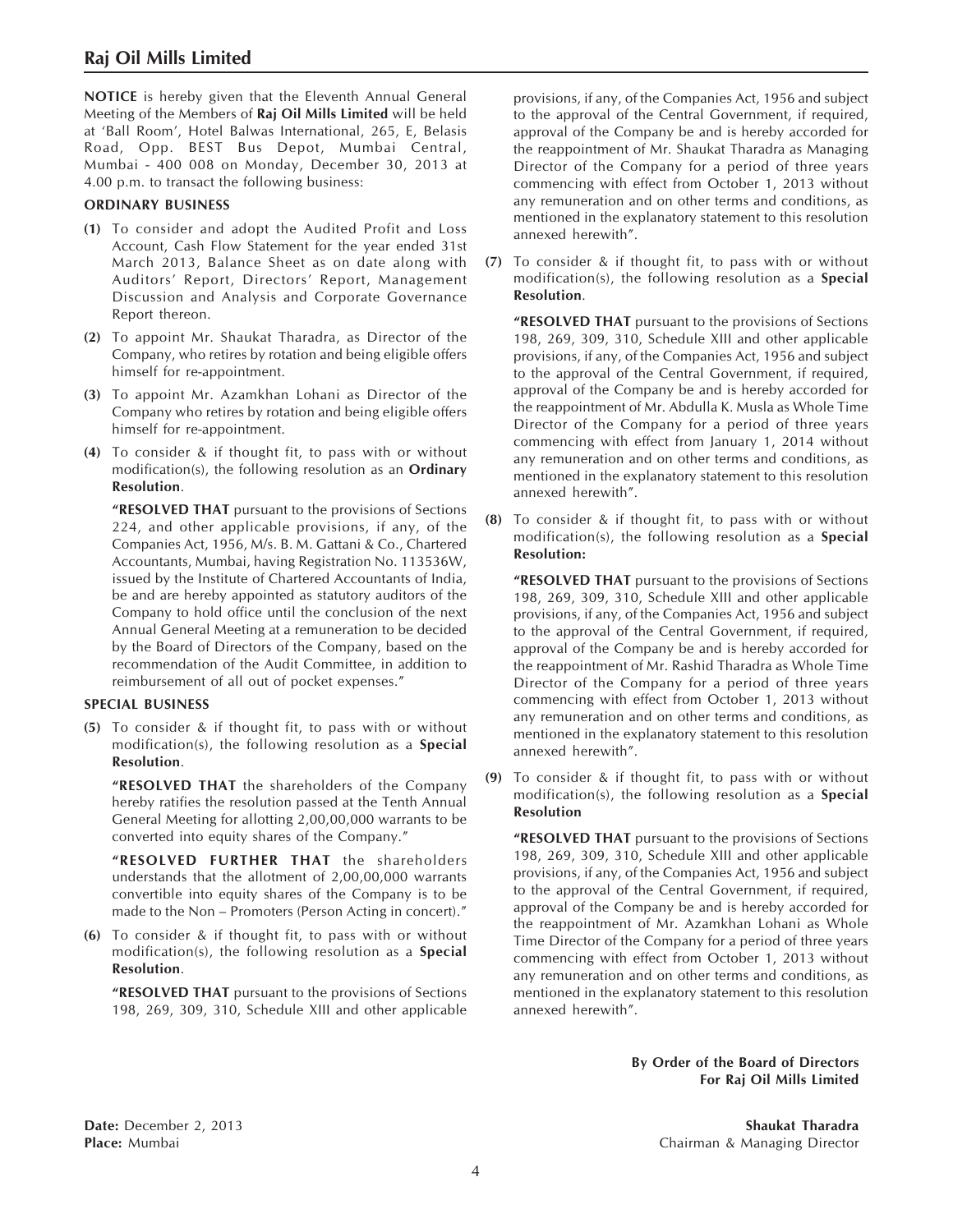### NOTES

- (1) A MEMBER ENTITLED TO ATTEND AND VOTE AT THIS MEETING IS ALSO ENTITLED TO APPOINT A PROXY TO ATTEND AND VOTE INSTEAD OF HIMSELF AND THE PROXY NEED NOT BE A MEMBER OF THE COMPANY. THE PROXY FORM DULY COMPLETED AND SIGNED SHOULD BE DEPOSITED AT THE REGISTERED OFFICE OF THE COMPANY NOT LESS THAN 48 HOURS BEFORE THE TIME FIXED FOR THE MEETING.
- (2) An Explanatory Statements pursuant to provisions of Section 102 of the Companies Act, 2013 (Corresponding to Section 173 of the Companies, 1956) related to Special Business to be transacted at the meeting is annexed hereto.
- (3) The Register of Members and Share Transfer Books of the Company will remain closed from, Thursday December 19, 2013 to Friday, December 27, 2013 (both days inclusive) for the purpose of Annual General Meeting.
- (4) Members who attend the Meeting are requested to complete the enclosed attendance slip and deliver the same at the entrance of the Meeting Hall.
- (5) Members are requested to bring their copy of the Annual Report at the time of attending the Annual General Meeting.
- (6) Members who are holding shares in identical order of names in more than one folio are requested to send to the Company's Registrar and Transfer Agent, M/s. Big share Services Private Limited details of such folio together with the share certificates for consolidating their holding in one folio. The share certificates will be returned to the Member/s. after making requisite changes thereon
- (7) Non-resident Indian Shareholders are requested to inform the Company immediately:
	- a. Change in residential status on return to India for permanent settlement.
	- b. Particulars of bank account maintained in India with complete name, branch, branch code, account type, account number and address of bank, if not furnished earlier.
	- c. Copy of Reserve Bank of India permission.
- (8) Consequent upon the introduction of Section 109A of the Companies Act, 1956 Shareholders are entitled to make nomination in respect of shares held by them in physical form. Shareholders desirous of making nomination in respect of shares held by them in physical form are requested to send the necessary particulars in Form 2B (available on request) to the Company's Registrar and Transfer Agent, M/s. Big share Services Private Limited
- (9) Appointment / Re-Appointment of Directors at the ensuing Annual General Meeting:
	- (i) Mr. Shaukat Tharadra and Mr. Azamkhan Lohani, Directors of the Company retire by rotation and being eligible offer themselves for re-appointment.
- (ii) Re- appointment of Mr. Shaukat Tharadra as Managing Director of the Company
- (iii) Re- appointment of Mr. Abdulla Musla, Mr. Rashid Tharadra and Mr. Azamkhan Lohani as Whole Time Directors of the Company.
- The details pertaining to these Directors required to be provided pursuant to Clause 49 of the Listing Agreement with the Stock Exchanges are furnished subsequently in this Notice.
- (10) (a) Members holding shares in physical form are requested to advice immediately change in their address, if any, quoting their folio number(s) to the Registrar & Share Transfer Agent of the Company.
	- (b) Members holding shares in the electronic form are requested to advice immediately change in their address, if any, quoting their Client ID number, to their respective Depository Participants.
- (11) Members may avail dematerialization facility by opening Demat Accounts with the Depository Participants of either National Securities Depository Limited or Central Depository Services (India) Limited and get the equity share certificates held by them dematerialized. The ISIN No. of the Company is INE294G01018.
- (12) Members desirous of getting any information in respect of accounts of the Company and proposed resolutions, are requested to send their queries in writing to the Company at its registered office atleast 7 days before the date of the meeting, so that the required information can be made available at the meeting.
- (13) Members, who have not registered their e-mail addresses, are requested to register their e-mail address, in respect of electronic holdings with the depository through their concerned Depository Participants and members who hold shares in physical form are requested to send their details in the prescribed form which is available on the website of the Company to Big share Services Pvt. Ltd (Registrar & Transfer agent) in order to enable the Company to serve the Notice/Documents including Annual Report through e-mail, as an initiative in consonance with circular issued by Ministry of Corporate Affairs allowing paperless compliances by the Companies.
- (14) Corporate members intending to send their authorized representative to attend the meeting are requested to send to the Company, a certified true copy of the Board resolution authorizing their representative to attend and vote on their behalf at the meeting.
- (15) The Securities and Exchange Board of India (SEBI) has mandated the submission of Permanent Account Number (PAN) by every participant in securities market. Members holding shares in electronic form are, therefore, requested to submit the PAN to their Depository Participants with whom they are maintaining their demat accounts. Members holding shares in physical form can submit their PAN details to the Company/Registrar & Share Transfer Agent i.e. Bigshare Services Pvt. Ltd.

By Order of the Board of Directors For Raj Oil Mills Limited

Date: December 2, 2013 Shaukat Tharadra Shaukat Tharadra Shaukat Tharadra Shaukat Tharadra Shaukat Tharadra Shaukat Tharadra Shaukat Tharadra Shaukat Tharadra Shaukat Tharadra Shaukat Tharadra Shaukat Tharadra Shaukat Thar **Place:** Mumbai Chairman & Managing Director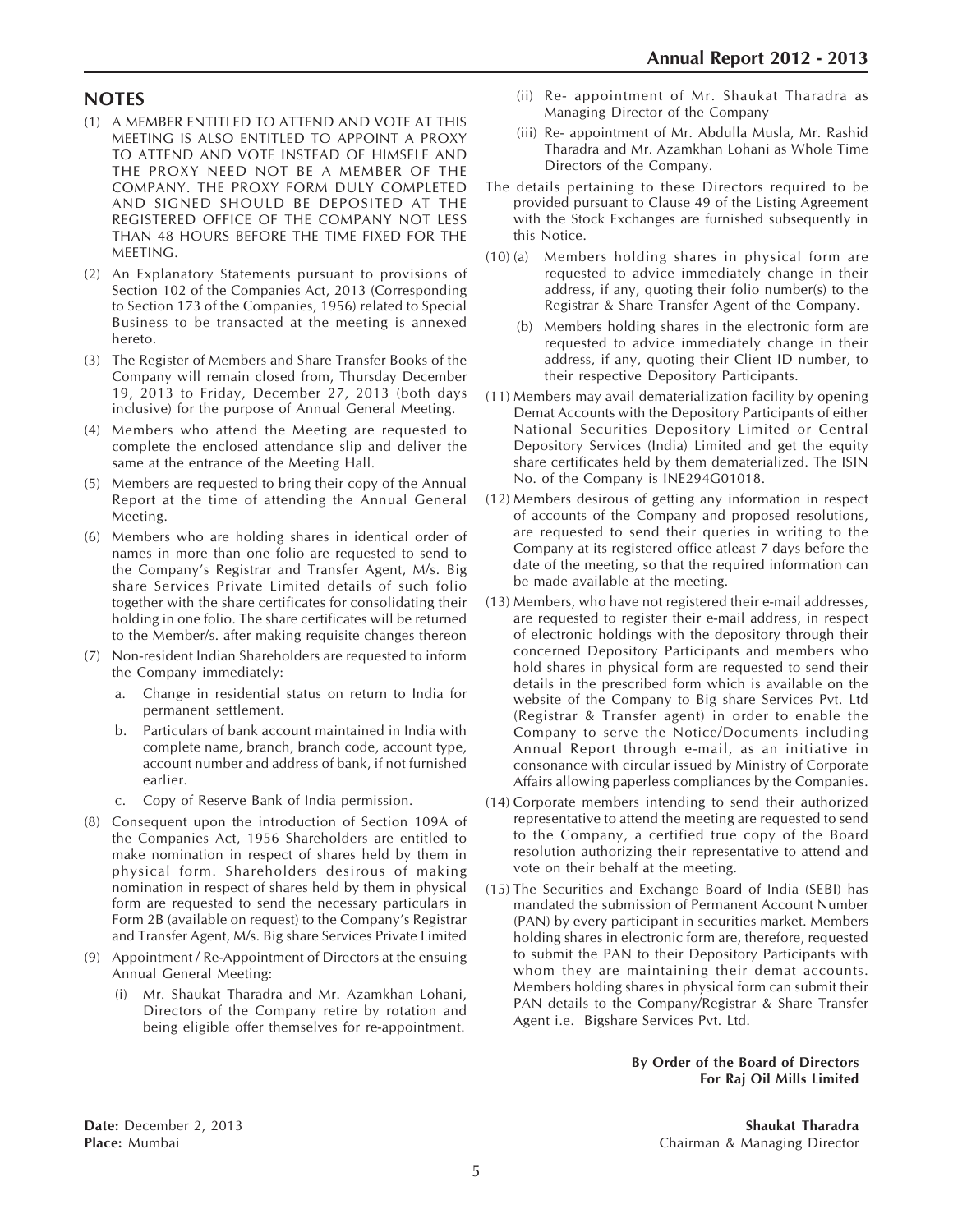## EXPLANATORY STATEMENTS PURSUANT TO SECTION 102 OF THE COMPANIES ACT, 2013 (CORREPONDING TO SECTION 173 OF THE COMPANIES ACT, 1956) SETS OUT ALL MATERIAL FACTS RELATINGTO THE SPECIAL BUSINESS MENTIONED IN THE ACCOMPANYING NOTICE:

### Item no. 5:

The Company had issued 2,00,00,000 warrants convertible into equity shares of the Company to Mr. Abdulla K. Musla and Mr. Rashid I. Tharadra, Non – Promoter Directors of the Company, as per the terms of Special Resolution passed by the Members of the Company at the previous Annual General Meeting held on September 27, 2012. The Company has obtained In- Principle approval from BSE Limited and the National Stock Exchange of India Limited for allotment of the aforementioned warrants.

However, BSE Limited has given its In-Principle approval subject to the ratification by the shareholders at the ensuing annual general meeting of the Company stating that the warrants convertible into equity shares are being proposed to be allotted to Non – Promoter Directors of the Company. Therefore, the Board of Directors of the Company recommends passing of the Special Resolution as Item no. 5 of the Notice.

A copy each of the In-Principle approval granted by BSE Limited and National Stock Exchange of India Limited are available for inspection by members at the Registered Office of the Company during the office hours on any working days, except Saturdays between 11.00 A.M. and 1.00 P.M. upto December 30, 2013.

Mr. Abdulla K. Musla and Mr. Rashid I. Tharadra, Directors and Key Managerial Personnel of the Company, including their relatives, may be deemed to be interested in the Resolution at Item No. 5 of the Notice. Save as aforesaid, none of the Directors and Key Managerial Personnel, of the Company, including their relatives, is, in any way, concerned or interested in the said resolution.

### Item No. 6

The members of Raj Oil Mills Limited, at their Annual General Meeting held on September 30, 2010 had re - appointed Mr. Shaukat S. Tharadra as Managing Director of the Company for a period of three years with effect from October 1, 2010.The tenure of Mr. Shaukat S. Tharadra as Managing Director of the Company expired on September 30, 2013.

The Board of Directors of the Company, at their meeting held on September 4, 2013, re-appointed Mr. Shaukat S. Tharadra as Managing Director of the Company for a period of three years commencing with effect from October 1, 2013.

The Company is not paying any remuneration to Mr. Shaukat Tharadra, Managing Director for his tenure of three years commencing with effect from October 1, 2013.

Further, Mr. Shaukat S. Tharadra shall not be paid any sitting fees to attend Board Meetings/ Committee Meetings of the Directors.

The Board of Directors of the Company recommends passing of the Special Resolution as Item no. 6 of the Notice.

A copy of the resolution passed by the Remuneration Committee and the Board of Directors of the Company at their respective meetings held on September 4, 2013 are available for inspection by members at the Registered Office of the Company during the office hours on any working days, except Saturdays between 11.00 A.M. and 1.00 P.M. upto December 30, 2013.

Mr. Shaukat Tharadra, including his relatives, may be deemed to be interested in the Resolution at Item No. 6 of the Notice. Save as aforesaid, none of the Directors and Key Managerial Personnel, of the Company, including their relatives, is, in any way, concerned or interested in the said resolution.

This may also be treated as Abstract of Arrangement and Memorandum of Interest of Directors under Section 302 of the Companies Act, 1956.

### Item No. 7

The Members of Raj Oil Mills Limited, at their Annual General Meeting held on September 30, 2010 had re- appointed Mr. Abdulla K Musla as Whole Time Director of the Company for a period of three years with effect from January 1, 2011.The tenure of Mr. Abdulla K Musla as Whole Time Director of the Company expires on December 31, 2013..

The Board of Directors of the Company, at their meeting held on September 4, 2013, re-appointed Mr. Abdulla K. Musla as Whole Time Director of the Company for a period of three years commencing with effect from January 1, 2014.

The Company is not paying any remuneration to Mr. Abdulla K Musla, Whole Time Director for his tenure of three years commencing with effect from January 1, 2014.

Further, Mr. Abdulla K Musla shall not be paid any sitting fees to attend Board Meetings/ Committee Meetings of the Directors.

The Board of Directors of the Company recommends passing of the Special Resolution as Item no. 7 of the Notice.

A copy each of the resolution passed by the Remuneration Committee and the Board of Directors of the Company at their respective meetings held on September 4, 2013 are available for inspection by members at the Registered Office of the Company during the office hours on any working days, except Saturdays between 11.00 A.M. and 1.00 P.M. upto December 30, 2013.

Mr. Abdulla K. Musla, including his relatives, may be deemed to be interested in the Resolution at Item No. 7 of the Notice. Save as aforesaid, none of the Directors and Key Managerial Personnel, of the Company, including their relatives, is, in any way, concerned or interested in the said resolution.

### Item No. 8

The Members of Raj Oil Mills Limited, at their Annual General Meeting held on September 30, 2010 had appointed Mr. Rashid I. Tharadra as Whole Time Director of the Company for a period of three years with effect from October 1, 2010.The tenure of Mr. Rashid I. Tharadra as Whole Time Director of the Company expired on September 30, 2013.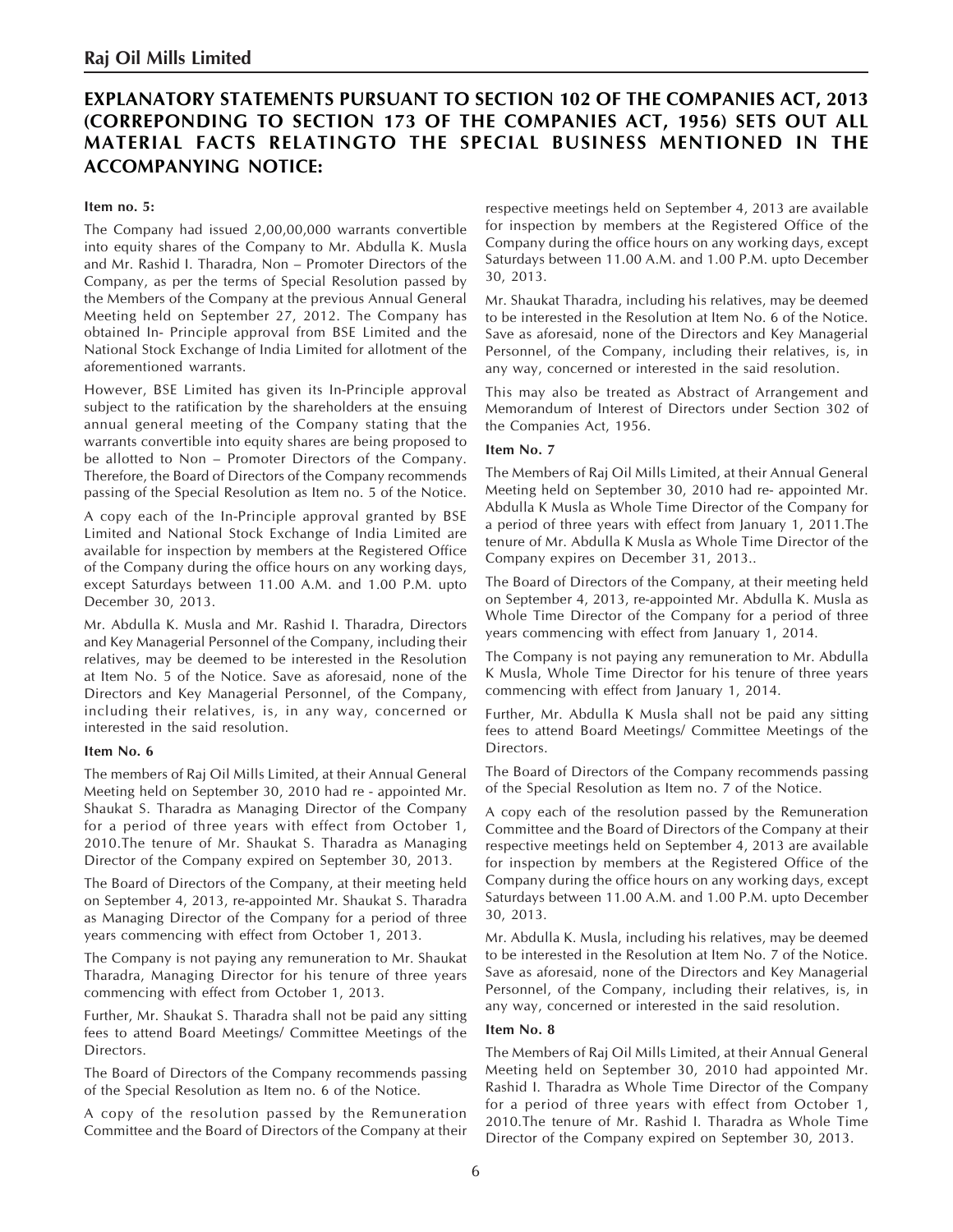The Board of Directors of the Company, at their meeting held on September 4, 2013, re-appointed Mr. Rashid I. Tharadra as Whole Time Director of the Company for a period of three years commencing with effect from October 1, 2013.

The Company is not paying any remuneration to Mr. Rashid I. Tharadra, Whole Time Director for his tenure of three years commencing with effect from October 1, 2013.

Further, Mr. Rashid I. Tharadra shall not be paid any sitting fees to attend Board Meetings/ Committee Meetings of the Directors.

The Board of Directors of the Company recommends passing of the Special Resolution as Item no. 8 of the Notice.

A copy each of the resolution passed by the Remuneration Committee and the Board of Directors of the Company at their respective meetings held on September 4, 2013 are available for inspection by members at the Registered Office of the Company during the office hours on any working days, except Saturdays between 11.00 A.M. and 1.00 P.M. upto December 30, 2013.

Mr. Rashid I. Tharadra, including his relatives, may be deemed to be interested in the Resolution at Item No. 8 of the Notice. Save as aforesaid, none of the Directors and Key Managerial Personnel, of the Company, including their relatives, is, in any way, concerned or interested in the said resolution.

This may also be treated as Abstract of Arrangement and Memorandum of Interest of Directors under Section 302 of the Companies Act, 1956.

#### Item No. 9

The Members of Raj Oil Mills Limited, at their Annual General Meeting held on September 30, 2010 had appointed Mr. Azamkhan Lohani as Whole Time Director of the Company for a period of three years with effect from October 1, 2010.The tenure of Mr. Azamkhan Lohani, as Whole Time Director of the Company expired on September 30, 2013.

The Board of Directors of the Company, at their meeting held on September 4, 2013, re-appointed Mr. Azamkhan Lohani as Whole Time Director of the Company for a period of three years commencing with effect from October 1, 2013.

The Company is not paying any remuneration to Mr. Azamkhan Lohani, Whole Time Director for his tenure of three years commencing with effect from October 1, 2013.

Further, Mr. Azamkhan F. Lohani shall not be paid any sitting fees to attend Board Meetings/ Committee Meetings of the Directors.

The Board of Directors of the Company recommends passing of the Special Resolution as Item no. 9 of the Notice.

A copy each of the resolution passed by the Remuneration Committee and the Board of Directors of the Company at their respective meetings held on September 4, 2013 are available for inspection by members at the Registered Office of the Company during the office hours on any working days, except Saturdays between 11.00 A.M. and 1.00 P.M. upto December 30, 2013.

Mr. Azamkhan F. Lohani, including his relatives, may be deemed to be interested in the Resolution at Item No. 9 of the Notice. Save as aforesaid, none of the Directors and Key Managerial Personnel, of the Company, including their relatives, is, in any way, concerned or interested in the said resolution.

This may also be treated as Abstract of Arrangement and Memorandum of Interest of Directors under Section 302 of the Companies Act, 1956.

> By Order of the Board of Directors For Raj Oil Mills Limited

Date: December 2, 2013 Shaukat Tharadra Shaukat Tharadra Shaukat Tharadra Shaukat Tharadra Shaukat Tharadra Shaukat Tharadra Shaukat Tharadra Shaukat Tharadra Shaukat Tharadra Shaukat Tharadra Shaukat Tharadra Shaukat Thar **Place:** Mumbai Chairman & Managing Director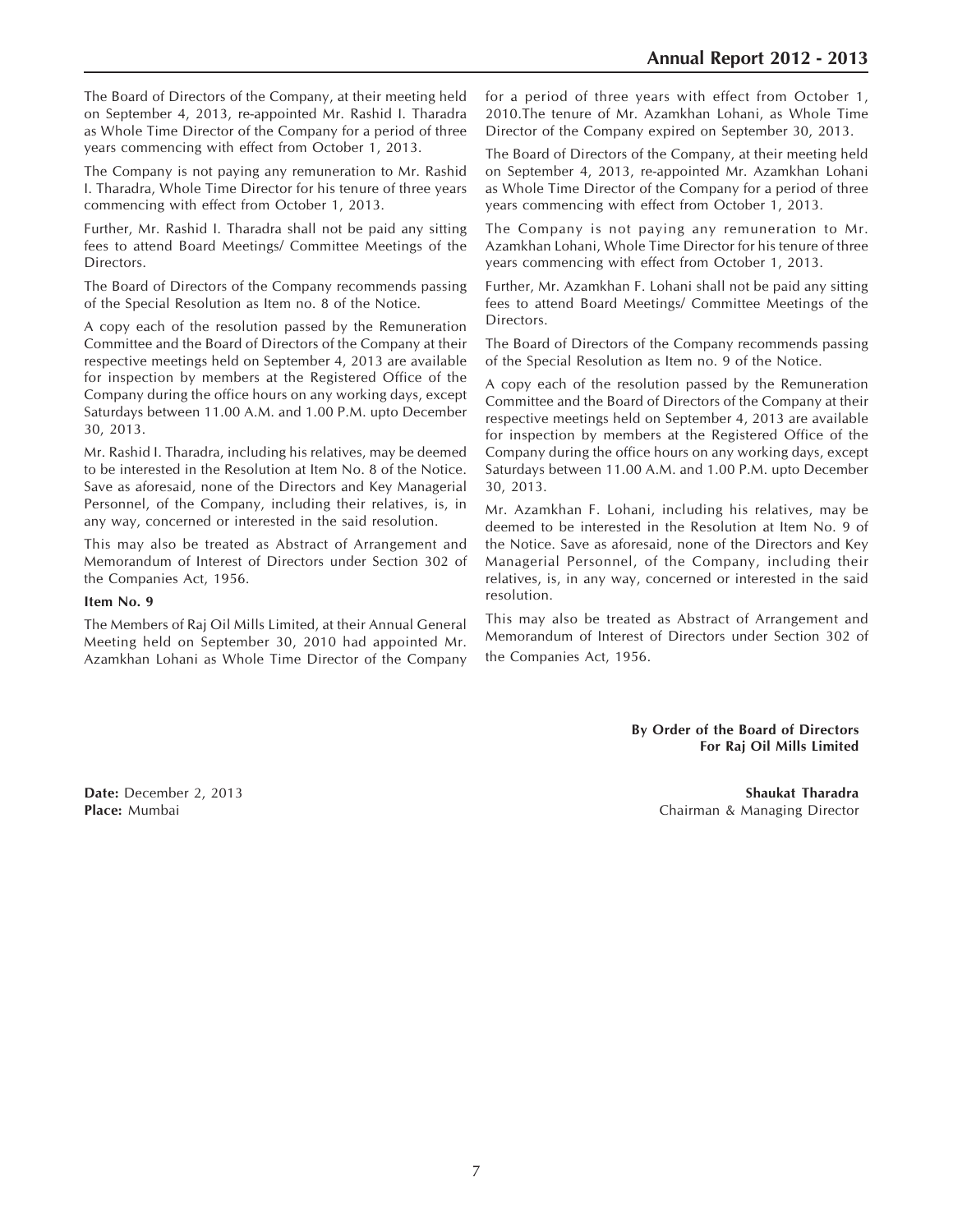# Raj Oil Mills Limited

Details of Director seeking appointment / re-appointment at the Annual General Meeting (pursuant to clause 49 of the listing agreement) as on December 2, 2013:

| Name of the Director                                                                                             | Mr. Shaukat Tharadra       | Mr. Abdulla Musla             | Mr. Rashid Tharadra           | Mr. Azamkhan Lohani           |
|------------------------------------------------------------------------------------------------------------------|----------------------------|-------------------------------|-------------------------------|-------------------------------|
| <b>DIN</b>                                                                                                       | 01598234                   | 01211224                      | 02060609                      | 01211179                      |
| Date of Birth                                                                                                    | July 11, 1945              | December 1, 1959              | March 10, 1961                | April 3, 1949                 |
| Nationality                                                                                                      | Indian                     | Indian                        | Indian                        | Indian                        |
| Date of Appointment<br>on the Board                                                                              | 17/10/2001                 | 01/09/2002                    | 17/10/2001                    | 17/10/2001                    |
| Relationship with<br>other Director                                                                              |                            |                               |                               |                               |
| Qualifications                                                                                                   | <b>Bachelor of Science</b> | Secondary School<br>Education | Secondary School<br>Education | Secondary School<br>Education |
| <b>Experience and</b><br>expertise in specific<br>functional area                                                | Strategic Management       | Finance                       | Production                    | General Administration        |
| Shareholding in<br>Raj Oil Mills Limited                                                                         | 29,66,135                  | 1,01,488                      | 70,000                        | Nil                           |
| List of Directorship<br>held in other companies                                                                  |                            |                               |                               |                               |
| <b>Chairman / Member</b><br>of the committees of<br>the Board of other<br>Companies in which<br>he is a Director |                            |                               |                               |                               |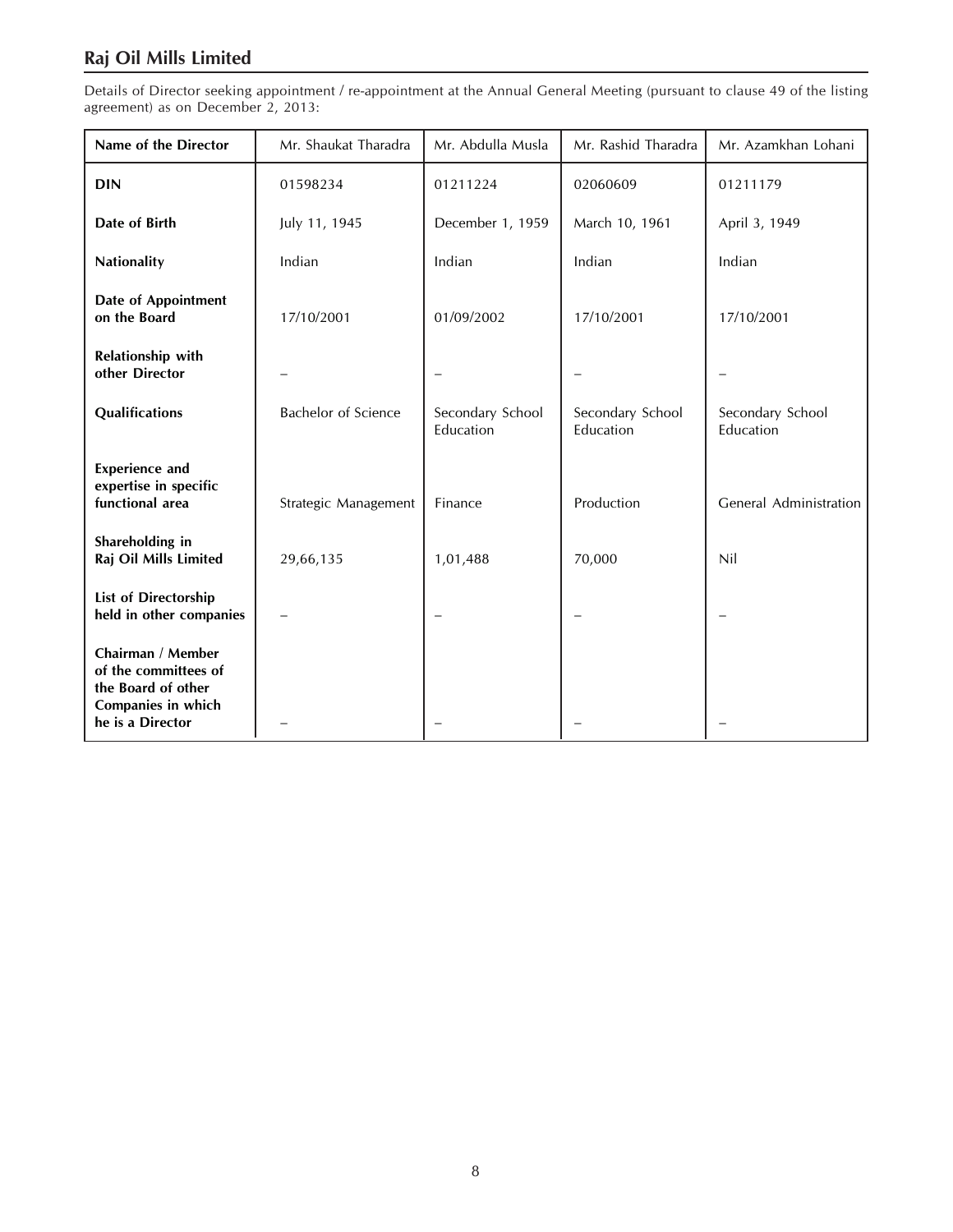### DIRECTORS' REPORT

#### To The Members,

#### RAJ OIL MILLS LIMITED

We are pleased to present the Eleventh Annual Report together with the audited statements of accounts of the Company for the financial year ended March 31, 2013.

#### FINANCIAL RESULTS

The financial performance of the Company for the Financial Year ended March 31, 2013 is summarized below:

#### (Rs. in Lakhs except EPS)

|                                             | <b>Financial Year</b><br><b>Ended</b> | Financial Year<br>Ended |
|---------------------------------------------|---------------------------------------|-------------------------|
|                                             | March 31, 2013                        | March 31, 2012          |
| Total Income                                | 12848.40                              | 34240.66                |
| Profit before                               |                                       |                         |
| Depreciation and Tax                        | (1353.16)                             | (575.21)                |
| Less: Depreciation                          | 443.64                                | 416.03                  |
| Net Profit before Tax                       | (1796.80)                             | (991.24)                |
| Less: Provision<br>Less: for Current Tax    |                                       |                         |
| Net Profit before Deferred Tax              | (1796.80)                             | (991.24)                |
| Less/(Add): Deferred Tax                    | 275.63                                | 190.14                  |
| Net Profit after Deferred Tax               | (2072.43)                             | (1181.39)               |
| Add: Balance b/f from<br>Add: Previous Year | 9342.91                               | 10524.30                |
| Total Profit available<br>for Appropriation | 7270.48                               | 9342.92                 |
| Appropriation                               |                                       |                         |
| Issuance of Bonus Share                     |                                       |                         |
| Balance carried to<br><b>Balance Sheet</b>  | 7270.48                               | 9342.92                 |
| <b>Earning Per Share</b>                    |                                       |                         |
| - Basic                                     | (2.92)                                | (3.28)                  |
| - Diluted                                   | (2.28)                                | (3.28)                  |

### OPERATIONS

During the year under the review, the Company's sales decreased from Rs. 341,38,74,552 to Rs. 127,39,09,989 on account of changing market conditions characterized by demand supply mismatch. In order to improve its operational performance and to revitalize its growth strategy, the Company has resorted to following measures during the year under review:

- Stocking of raw materials purchased at favourable prices
- Effective budgeting of productions plans
- Stringent alignment of production and procurement time with execution of sales orders
- Monitoring and if necessary, reduction of least profitable stockiest
- Focus on Sales Regions with higher returns
- Targets to cost centres for effective cost reduction.

### SHARE CAPITAL

At present, the Company has only one class of shares, viz. Equity Shares of Rs.10 each.

### ALLOTMENT DURING THE YEAR

During the periof under review the Company has allotted 3,50,00,000 Equity Shares underlying 7,00,000 GDR's for

which the Company has received Listing and Trading approval from the Stock Exchanges where the securities of the Company are listed.

### DIVIDEND

In view of current year loss, your Directors regret their inability to recommend any dividend for the financial year under review.

### FIXED DEPOSITS

During the year under review, the Company had defaulted in payment of principal and interest amount due to the deposit holders before the due date. In this regard the Company had also received notices from the Company law Board and the Registrar of Companies for which suitable representations and replies have been given.

During the current financial year the Company has not accepted any fresh deposits.

### INTERNAL CONTROL SYSTEM

The Company has adequate Internal Control Systems which ensures that all assets are protected against loss from unauthorized use and all transactions are recorded and reported correctly. During the period under review, your Company re-appointed M/s. K. C. Jain Kala & Co., Chartered Accountants, as Internal Auditors of the Company.

### DIRECTORS

Mr. Shaukat Tharadra and Mr. Azamkhan Lohani, Directors of the Company, retire by rotation and being eligible to offer themselves for re-appointment at the ensuing Annual General Meeting.

The Board recommends to the members the resolution for appointment and re-appointment of the Directors mentioned above.

### CHIEF EXECUTIVE OFFICER

Mr. Manavendra Gokhale, Chief Executive Officer ("CEO") of the Company is no longer associated with the organization.

### DIRECTORS' RESPONSIBILITY STATEMENT

Pursuant of Section 217 (2AA) of the Companies Act, 1956, the Directors confirm that:

- (a) In the preparation of the annual accounts, the applicable accounting standards have been followed along with proper explanation relating to material departure.
- (b) Appropriate accounting policies have been selected and applied them consistently and made judgments and estimates that are reasonable and prudent so as to give a true and fair view of the state of affairs of the Company for the year ended March, 31, 2013 and loss of the Company for the year ended on that date.
- (c) Proper and sufficient care has been taken for the maintenance of adequate accounting records in accordance with the provisions of the Companies Act, 1956, for safeguarding the assets of the Company and for preventing and detecting fraud and other irregularities: and,
- (d) The annual accounts have been prepared on a going concern basis.

### EMPLOYEE STOCK OPTION PLAN (ESOP), 2011

The Board of Directors at their meeting held on 26th August, 2011, and the Shareholders at their meeting held on September 27, 2011 approved the Employee Stock Option Scheme titled as "ESOP 2011", granting stock options to the eligible employees of the Company. However the Company has so far not allotted any shares as part of ESOP 2011.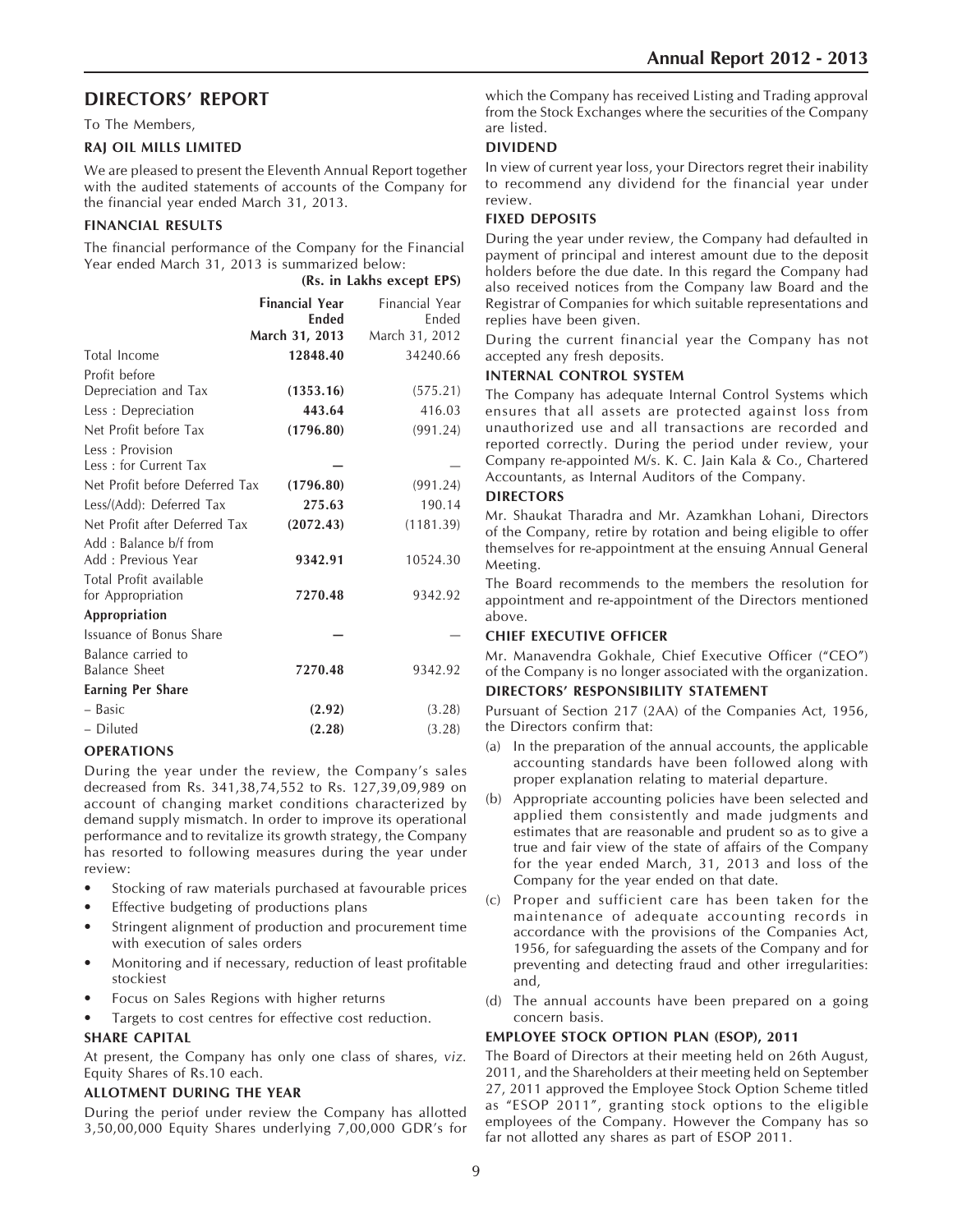### MANAGEMENT DISCUSSION AND ANALYSIS REPORT

Management's Discussion and Analysis Report for the year under review, as stipulated under clause 49 of the Listing Agreement with the Stock Exchanges is presented in a separate section forming part of the Annual Report.

### CORPORATE GOVERNANCE

The Company is committed to maintain the highest standard of Corporate Governance and adhere to the Corporate Governance requirements as set out by SEBI.

The Report on Corporate Governance as stipulated under Clause 49 of the Listing Agreement forms part of the Annual Report.

The requisite Certificate from a Practicing Company Secretary, confirming compliance with the conditions of Corporate Governance is attached to this Report.

### AUDITOR & AUDITORS' REPORT

You are requested to appoint Auditors for the current year and to authorize the Board to fix their remuneration. The retiring auditors, B. M. Gattani & Co, Chartered Accountants, are eligible for reappointment. A certificate from the Auditors has been received to the effect that their reappointment, if made, would be within the limits prescribed under Section 224(1B) of the Companies Act, 1956.

Observations made in the annexure to the Auditors' Report are self explanatory and therefore do not call for any further comments under the provisions of the Companies Act, 1956.

### CONSERVATION OF ENERGY, TECHNOLOGY ABSORPTION AND FOREIGN EXCHANGE EARNINGS AND OUTGO

Particulars required under section 217 (1) (e) of the Companies Act, 1956 read with Rule 2 of the Companies (Disclosure of Particulars in the Report of Board of Directors) Rules, 1988 are as follows:

### (a) Conservation of Energy

Company makes evaluation on a continuous basis to explore new technologies and techniques to make the operations of crushing and filtration more energy efficient. This includes regular maintenance of machineries and regular check-up of energy consuming devices. Total energy consumption and energy consumption per unit of production is prescribed in Form A of Annexure I to this report.

#### (b) Research and Development

The Company has constantly carried out research and development on its own in coming up with new products and applications related with personal care, hair care and Ayurvedic products. Company has also made efforts in developing new packaging and new products to make its products duplicate proof and tamper proof, which has yielded good response from the customers.

### (c) Technology absorption and Adaptation

Your Company has continuously adapted latest technology and best practices from the industry and efforts

will continue in future. Our addition to the planned CAPEX and alliances bring technical up gradation & inputs.

#### (d) Foreign Exchange Earning and Outgo:

The relevant information in respect of the foreign exchanges earnings and outgo for the year ended on 31st March, 2013 are as follows:

Foreign Exchange Earnings Rs. Nil (Previous Year: Rs. Nil) Foreign Exchange Outgo Rs. 1.30 Cr (Previous Year: Rs. Nil)

### PARTICULARS OF EMPLOYEES

In terms of provisions of Section 217 (2A) of the Companies Act, 1956 read with the Companies (Particulars of Employees) Rules, 1975 as amended from time to time, the Company has no employees who were in receipt of the remuneration of Rs. 60,00,000/- or more per annum during the financial year ended 31st March, 2013 or Rs. 5,00,000/- or more per month during any part of the said year.

### EMPLOYEE RELATIONS & HUMAN RESOURCES

Employee relations were cordial during the year and the Board would like to place on record its deep appreciation to all the employees of the Company for their dedicated services and performance in quantitative and qualitative parameters. The Company believes that its employees are a key differentiator, especially in FMCG sector and a competitive business environment.

### COMPANY SECRETARY

The Company is required to appoint a Company Secretary in Whole-time employment of the Company under section 383A(1) of the Companies Act, 1956. Ms. Yogini Chaukar, as Associate Company Secretary was appointed as the Company Secretary of the Company w.e.f. October 1, 2012, but due to some other personal commitments, she resigned from the post of Company Secretary on February 2, 2013. The Company is in the process of finalizing the suitable candidate holding a valid membership of the Institute of the Company Secretaries of India.

### COST AUDITOR

The Company is in the process of appointing a Cost Auditor holding a valid membership of the Institute of Cost & Works Accountant to conduct cost audit of the Company as specified under the Cost Audit Rules, 2011.

### ACKNOWLEDGEMENTS

We would like to express our deep sense of appreciation for the assistance and co-operation received from the our Bankers, Financial Institutions, Government Authorities, Stakeholders, Investors, Clients, Distributors, Vendors and Other Business Associates during the year under review.

We also take this opportunity to appreciate the contribution made by our Employees at all levels for their dedicated service made towards the growth of the Company. Our consistent growth was made possible by their hard work, solidarity, cooperation and support.

> For and on behalf of the Board of Directors For Raj Oil Mills Limited

Place: Mumbai Shaukat S. Tharadra Shaukat S. Tharadra Shaukat S. Tharadra Shaukat S. Tharadra Shaukat S. Tharadra Date: December 2, 2013 Chairman & Managing Director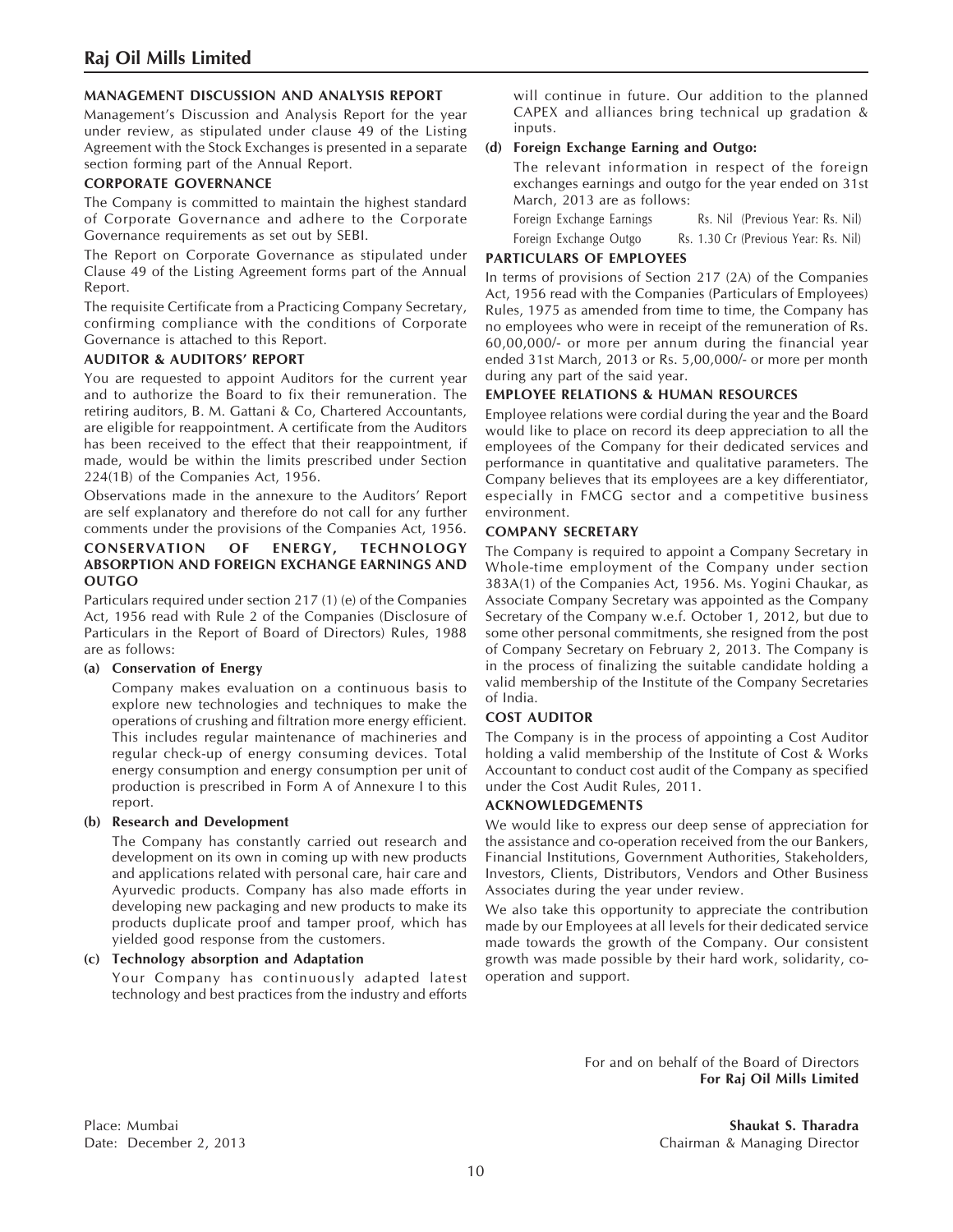### ANNEXURE TO DIRECTORS' REPORT

### Annexure I

### FORM – A

### (A) Power and Fuel consumption in respect of

|                |     |                                                   | <b>Financial Year</b><br><b>Ended March 31, 2013</b> | Financial Year Ended<br>March 31, 2012 |
|----------------|-----|---------------------------------------------------|------------------------------------------------------|----------------------------------------|
| $\mathbf{1}$   |     | Electricity                                       |                                                      |                                        |
|                | (a) | Purchased                                         |                                                      |                                        |
|                |     | Units (KWH in lakhs)                              | 3.90                                                 | 6.16                                   |
|                |     | Total Amount (Rs. in lakhs)                       | 41.28                                                | 30.38                                  |
|                |     | Rate per unit (Rs./ Unit)                         | 10.58                                                | 4.92                                   |
|                | (b) | <b>Through Diesel Generator</b><br>Own generation |                                                      |                                        |
|                |     | Units (KWH in lakhs)                              | 0.29                                                 | 0.79                                   |
|                |     | Total Amount (Rs. in lakhs)                       | 4,15                                                 | 10.81                                  |
|                |     | Cost per unit (Rs. / Unit)                        | 14.29                                                | 13.65                                  |
| $\overline{2}$ |     | <b>Furnance Oil/LSHS/LDO/HSD</b>                  |                                                      |                                        |
|                |     | Qty. (K. Ltrs.)                                   | 32.07                                                | 28.45                                  |
|                |     | Total Amount (Rs. in lakhs)                       | 18.21                                                | 14.02                                  |
|                |     | Average rate (Rs. / Ltrs.)                        | 56.78                                                | 49.27                                  |

### (B) Consumption per unit of Production

It is not feasible to maintain product category wise, energy & fuel consumption data, since the Company manufacture/ pack a large range of products having different energy & fuel requirements.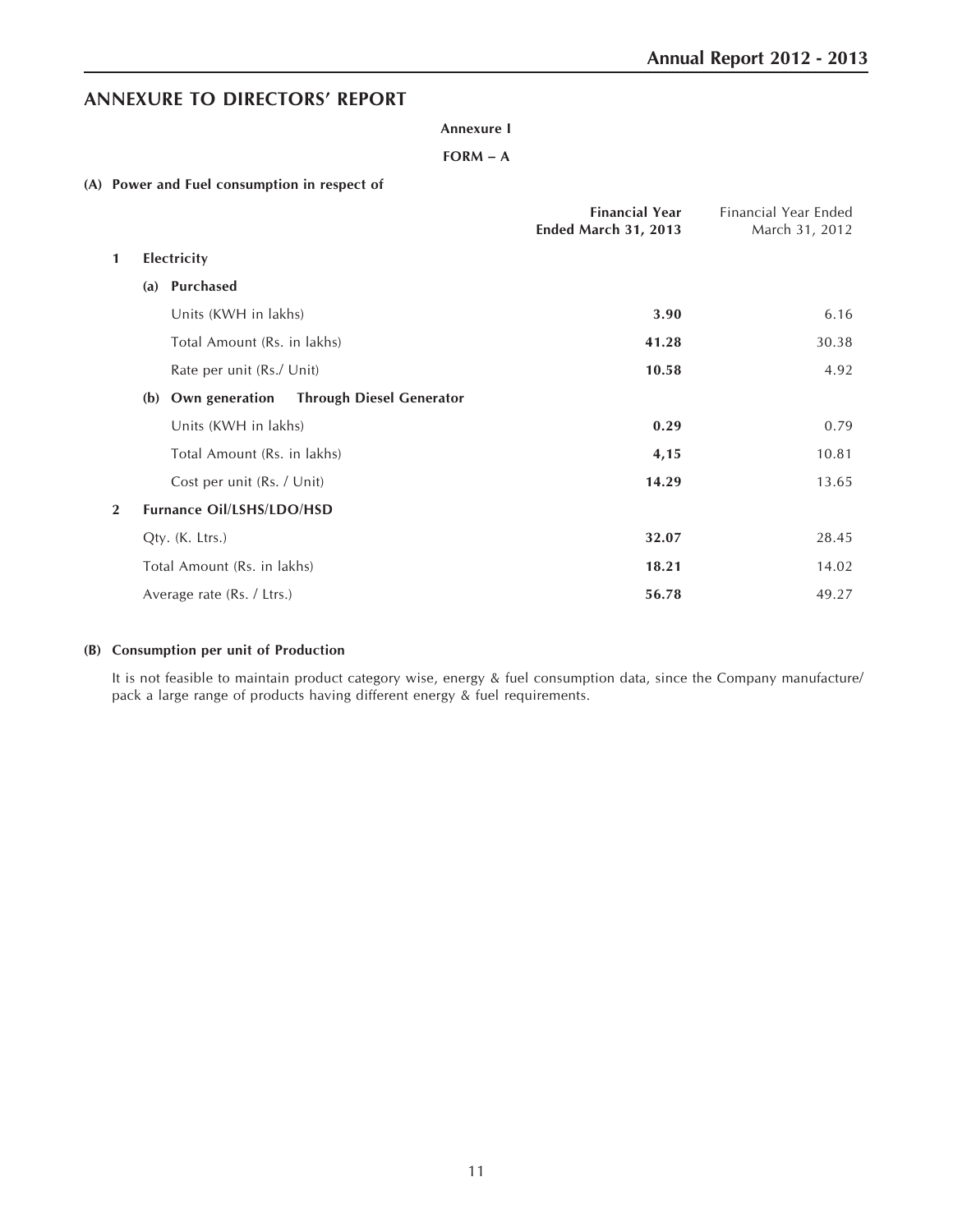## MANAGEMENT DISCUSSION AND ANALYSIS

### Forward – Looking Statements:

This Report contains Forward – Looking Statements. Any, statement that address expectations or projections about the future, including but not limited to statements about the Company's strategy and growth, product development, market position, expenditures and financial results, are forward looking statements. Forward looking statements are based on certain assumptions and expectations of future growth. The Company cannot guarantee that these assumptions are accurate and will be realized. The Company's actual results, performance or achievements could thus differ materially from those projected in any such forward-looking statements. The Company assumes no responsibility to publicly amend, modify or revise any forward-looking statements, on basis of any subsequent developments, information or events.

### Scenario of Global and Indian Edible Oil Industry:

During the financial year 2012-13, the global production of edible oilseeds was around 470 million tonnes. This quantity was mainly dominated by production of soya oil seed production followed rap seed, sunflower, palm, kernel and others.

During the year under review, the global palm oil production increased by around 6.5% to 54,322 million tonne. This was primarily on account of increase in production of palm oil in Indonesian and Malaysia which contribute around tribute about 87.4% of global palm oil production. However, the increase production was not paralleled by increase in demand. This mismatch resulted in increased inventory and decrease in prices.

India is one of largest producers of oilseeds in the world along with China and the United States of America. The total area under cultivation with respect to oil seed is approximately around 27 million hectares which enable the production of 23-28 million tonnes of oil seeds every year depending on the monsoons.

The per capita consumption though grew by 8.1 per cent over the last five years up to FY12 .As the consumption of edible oil exceeds the domestic production, India imports around 60% of the edible oil it consumes. Palm oil contributes about 75% of the total imports. Palm oil, being the cheapest, constitutes the largest proportion (around 44%) of the oil consumed. Palm oil and soybean oil are among the most commonly consumed oils in India.

### Financial Management Practices and Reviews:

In a highly competitive market characterized by low margins, the Company was unable to pass on the increase in cost of production to its customers by increasing the price of its products. Increase in inventory resulted in higher working capital cycle and lower operating cash flows which impacted the turnover of the Company for 2013.

However, the main emphasis of the Company will be on changing the operating structure of the Company with renewed focus on lowering the associated fixed cost of production. The Company is now contemplating new distribution model to decrease the time lag associated with disposing off the current high inventory levels.

Summarized Financial Position of the Company

| Sr. No.        | <b>Particulars</b>   | 2012-13<br>(in Rs.) | 2011-12<br>(in Rs.) |
|----------------|----------------------|---------------------|---------------------|
|                | Turnover             | 127,39,09,989       | 341, 38, 74, 552    |
| 2              | Other Income         | 1,09,29,175         | 1,01,91,075         |
| 3              | Cost of Production   | 104,82,75,273       | 307,94,14,416       |
| $\overline{4}$ | Finance Cost         | 6,25,88,564         | 14,61,15,608        |
| 5              | Share Capital        | 71,01,01,080        | 36,01,01,080        |
| 6              | Long Term Borrowing  | 105,34,09,150       | 73,69,86,029        |
|                | Short Term Borrowing | 23,08,46,729        | 56,37,64,420        |

#### Turnover:

The turnover of the Company decreased by 63 % i.e. from Rs. 341,38,74,552 in 2011 -2012 - to Rs. 127,39,09,989 in 2012 - 2013 on account of macro-economic factors viz., decrease in demand for Company's products on account of increased availability of edible oil imported from South East Asian countries.

### Other Income:

Other Income of the Company increased by 7 % i.e from Rs. 1,01,91,075 in 2011 – 2012 to Rs. 1,09,29,175 in 2012 -2013 mainly on account of foreign exchange gains made by the Company during the year.

### Cost of Production:

Even though there was an increase in cost of raw materials, the percentage of cost of production as a percentage of sales on year to year basis remained constant on account of operational efficiency of the practiced by production department.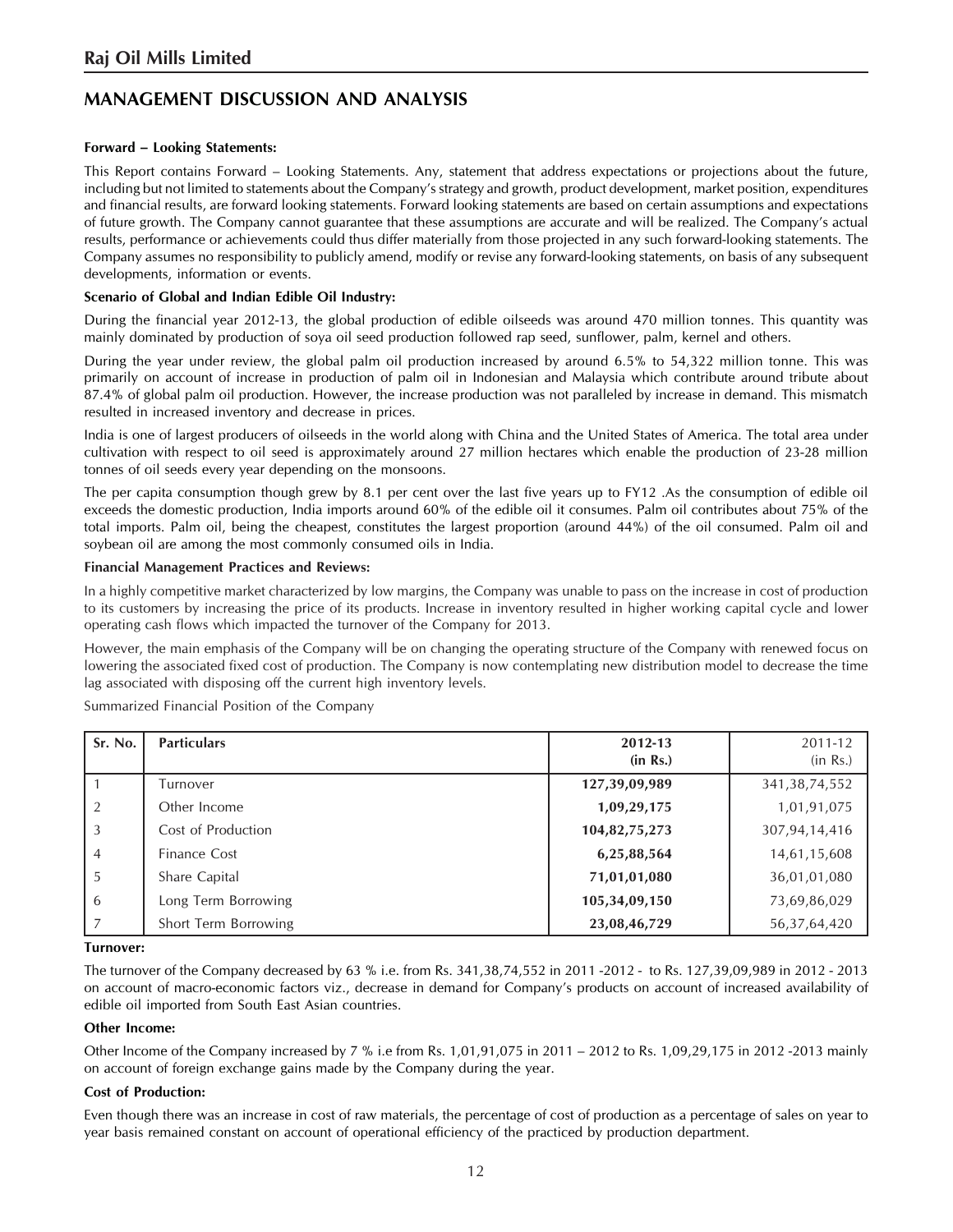### Share Capital:

The Share Capital of the Company increased from Rs. 36,01,01,080 to Rs. 71,01,01,080 due to allotment of 35000000 Equity Shares of Rs. 10 each, allotted pursuant to issue of Global Depositories Receipts approved by the Shareholders vide the Special Resolution at the Extraordinary General Meeting of the Company held on June 4, 2012.

Short Term Borrowings:

The Short term borrowings of the Company decreased from Rs. 56,37,64,420 in 2011-2012 to Rs. 23,08,46,729 in 2012-2013 as the working capital requirements of the Company shrunk due to decrease in turnover of the Company.

#### Internal Control Systems and their Adequacy:

An Audit Committee of the Board of Directors of the Company has been constituted as per provisions of Section 292A of the Companies Act, 1956 and corporate governance requirements specified by Listing Agreements with the Stock Exchanges.

The Internal Audit Function is looked after by an Independent Firm, which conducts review and evaluation and presents the reports to the Audit committee and the Management at regular intervals.

The Internal Auditors Reports dealing with Internal Control Systems are considered by the Audit Committee and appropriate actions are taken, whichever necessary.

#### Analysis of Financial Conditions and Results of Operations:

The Financial Statements have been prepared in accordance with the requirements of the Act, Indian Generally Accepted

Principles (Indian GAAP) and the Accounting Standards as prescribed by the Institute of Chartered Accountants of India.

The Management believes that it has been objective and prudent in making estimates and judgments relating to the Financial Statements and confirms that these Financial Statements are a true and fair representation of the Company's Operations for the period under review.

### Development on Human Resource Front:

At Raj Oil Mills Limited our human resource are critical to our success and carrying forward our mission.. With their sustained, determined and able work efforts we were able to cruise smoothly through the hard time of the economic volatility and rapidly changing market conditions.

The requirement of the markets given the economic scenario has made this even more challenging. Attracting newer talent with the drive, training and upgrading existing skill sets and getting all to move in an unified direction will definitely be task in the company.

By creating conducive environment for career growth, company is trying to achieve the maximum utilization of employee's skills in the most possible way.

There is need and the company is focused on retaining and bringing in talent keeping in mind the ambitious plans despite the market and industry scenario.

The company also believes in recognizing and rewarding employees to boost their morale and enable to achieve their maximum potential. The need to have a change in the management style of the company is one of the key focus areas this year.

### Industrial Relations:

Industrial Relations throughout the year continued to remain very cordial and satisfactory.

By Order of the Board of Directors For Raj Oil Mills Limited

Date: December 2, 2013 Shaukat Tharadra Shaukat Tharadra Shaukat Tharadra Shaukat Tharadra Shaukat Tharadra Shaukat Tharadra Shaukat Tharadra Shaukat Tharadra Shaukat Tharadra Shaukat Tharadra Shaukat Tharadra Shaukat Thar **Place:** Mumbai Chairman & Managing Director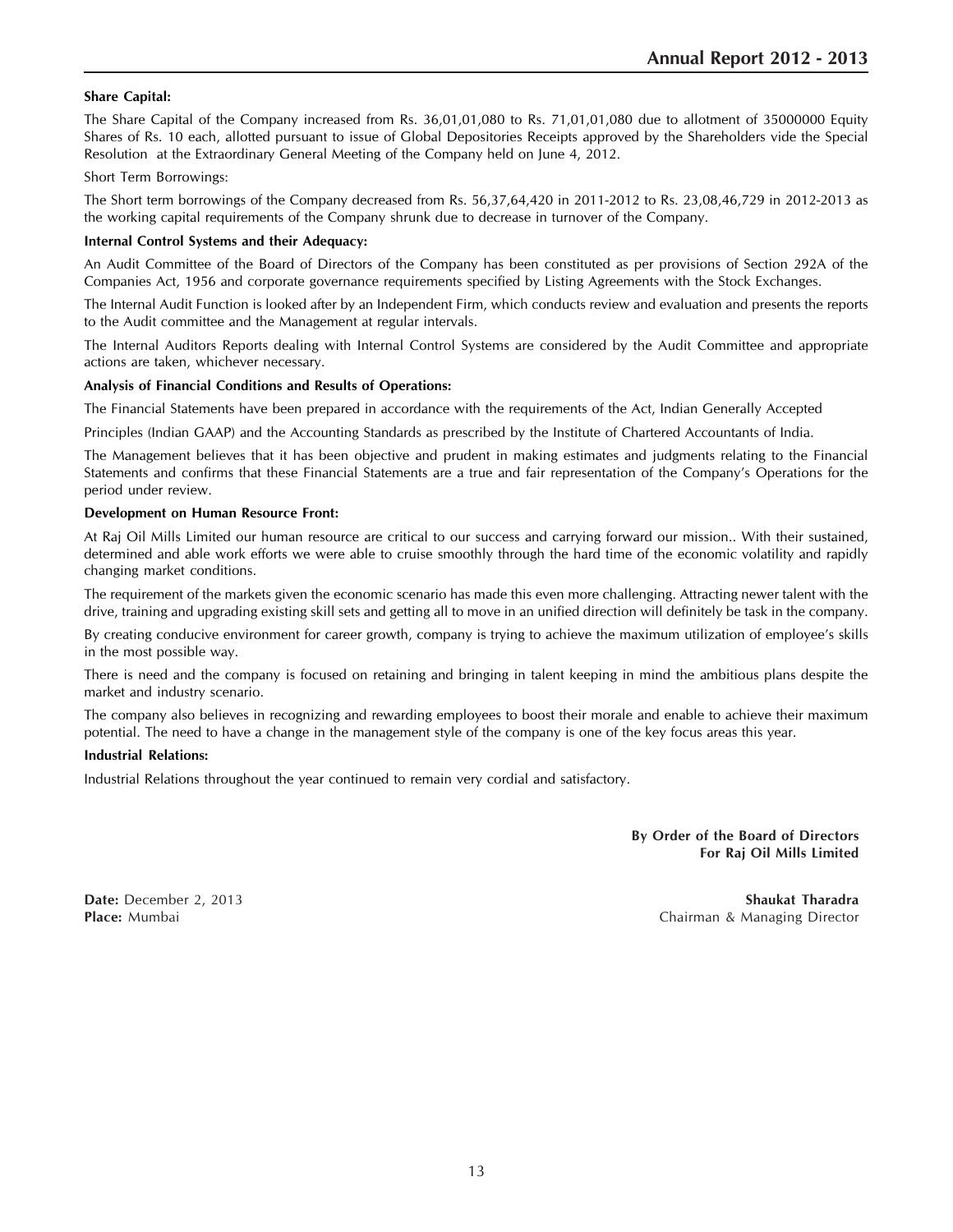# CORPORATE GOVERNANCE REPORT

### COMPANY'S PHILOSOPHY ON CORPORATE GOVERNANCE

The Company believes that Corporate Governance is a set of guidelines to help fulfill its responsibilities to all its stakeholders, i.e. investors, customers, vendors, Government, associates and society. Also, it is a set of systems and practices to ensure that the affairs of the Company is being managed in a way which ensures accountability, transparency, fairness in all its transactions in the widest sense and meet its stakeholders aspirations and societal expectations.

Good Governance is an essential ingredient of good business. With this view the Company has inherited legacy of social responsibility, good citizenship, integrity and trust, which ensures transparency and accountability to all the stakeholders of the Company, the Company has endeavored itself to implement and maintain the Corporate Governance process in the most democratic form. Your Company has been committed in adopting and adhering to global recognized standards of Corporate Conduct towards its Employees, clients and society at large.

#### BOARD OF DIRECTORS:

#### Composition and Provisions as to the Board:

The Board of Directors of Raj Oil Mills Limited (ROML) has an optimum combination of Executive, Non – Executive and Independent Directors. The Board of Directors consists of 8 (Eight) Directors out of which 4 (four) are Executive Directors and 4 (four) are Non Executive - Independent Directors. The Chairman of the Board of Directors is an Executive Director.

#### Independent Directors:

According to the Clause 49 of the listing agreement, "Independent Director" shall mean a non-executive director of the company who:

- (a) apart from receiving director's remuneration, does not have any material pecuniary relationships or transactions with the Company, its promoters, its directors, its senior management or its holding company, its subsidiaries and associates which may affect independence of the director;
- (b) is not related to promoters or persons occupying management positions at the board level or at one level below the board;
- (c) has not been an executive of the company in the immediately preceding three financial years;
- (d) is not a partner or an executive or was not partner or an executive during the preceding three years, of any of the following:
	- (i) the statutory audit firm or the internal audit firm that is associated with the Company, and
	- (ii) the legal firm(s) and consulting firm(s) that have a material association with the company.
- (e) is not a material supplier, service provider or customer or a lessor or lessee of the company, which may affect independence of the director.
- (f) is not a substantial shareholder of the company i.e. owning two percent or more of the block of voting shares.
- (g) is not less than 21 years of age.

### Composition and Category of Directors

| Name of the Director      | Category                                      |
|---------------------------|-----------------------------------------------|
| Shaukat S. Tharadra       | Promoter, Chairman and<br>Executive Director. |
| Azamkhan F. Lohani        | Executive,<br>Whole Time Director             |
| Abdulla K. Musla          | Executive,<br>Whole Time Director             |
| Rashid I. Tharadra        | Executive,<br>Whole Time Director             |
| Mohamedi T. Singaporewala | Non - Executive<br>and Independent            |
| Narotambhai V. Patel      | Non - Executive<br>and Independent            |
| R.H. Balasubramanya       | Non - Executive<br>and Independent            |
| DipakkumarMadia           | Non - Executive<br>and Independent            |

There are no Nominee Directors on the Board of Directors of the Company.

None of the Directors on the Board is a member of more than 10(ten) committees and Chairman of more than 5 (five) committees as per Clause 49 of listing agreement across all Companies in which they are Directors.

#### BOARD MEETINGS:

The board shall meet at least four times in a year, with a maximum time gap of four months between any two meetings. The Company holds regular Board Meetings.

9 (Nine) Meetings of Board of Directors of Raj Oil Mills Limited were held during the Financial Year 2012-2013 on the following dates:

May 5, 2012, May 14, 2012, July 24, 2012, July 26, 2012, August 14, 2012, August 28, 2012, November 7, 2012, November 12, 2012 and February 14, 2013.

#### Information supplied to the Board:

Among others, this includes:

- (1) Annual operating plans and budgets and any updates.
- (2) Quarterly results for the Company and its operating divisions or business segments.
- (3) Minutes of meetings of audit committee and other committees of the board.
- (4) The information on recruitment and remuneration of senior officers just below the board level, including appointment or removal of the Company Secretary.
- (5) Show cause, demand, prosecution notices and penalty notices, which are materially important
- (6) Fatal or serious accidents, dangerous occurrences, any material effluent or pollution problems.
- (7) Any issue, which involves possible public or product liability claims of substantial nature, including any judgment or order which, may have passed strictures on the conduct of the company or taken an adverse view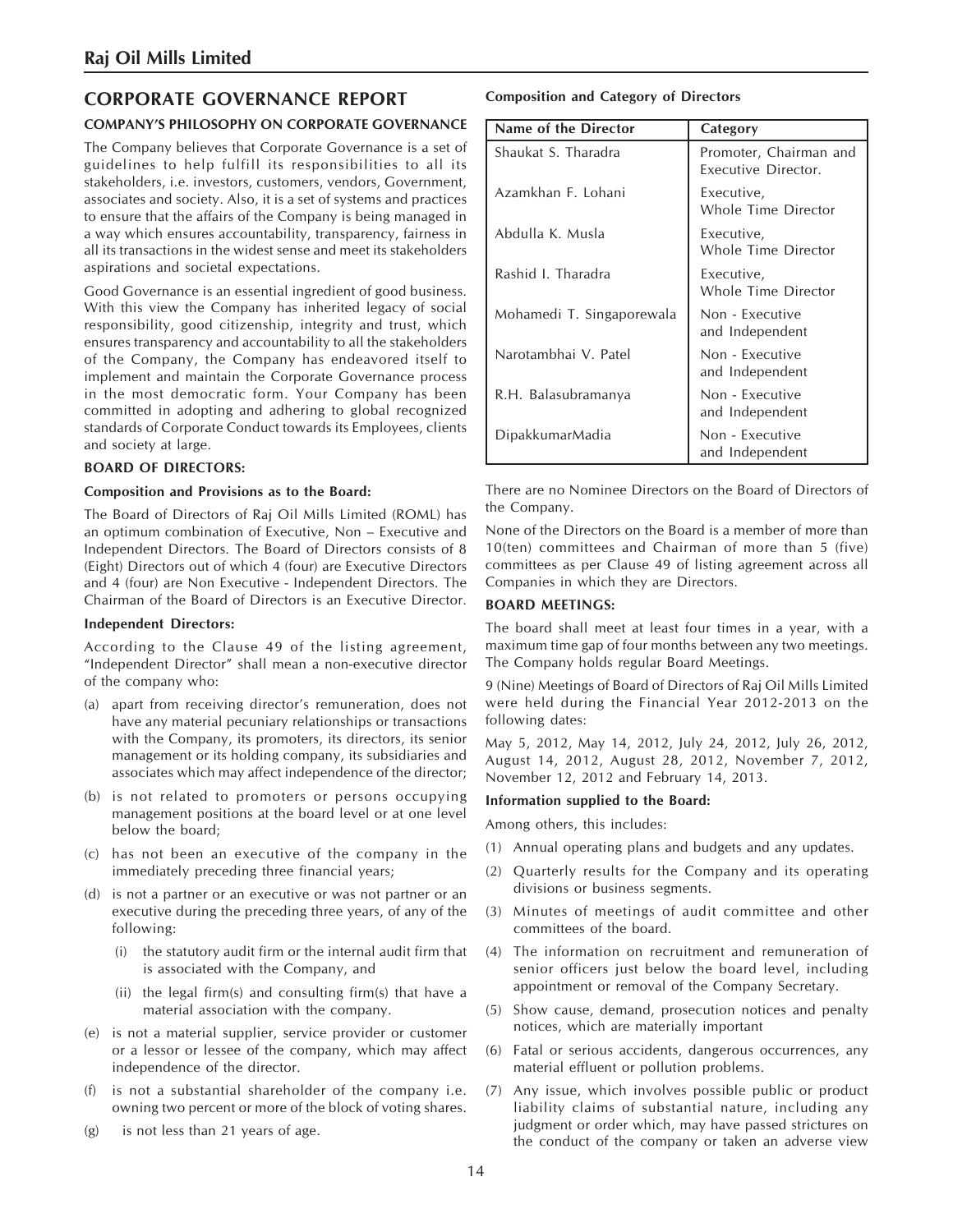regarding another enterprise that can have negative implications on the Company.

- (8) Details of any joint venture or collaboration agreement.
- (9) Transactions that involve substantial payment towards goodwill, brand equity, or intellectual property.
- (10) Significant labour problems and their proposed solutions. Any significant development in Human Resources/ Industrial Relations front like signing of wage agreement,

implementation of Voluntary Retirement Scheme etc.

- (11) Sale of material nature, of investments, subsidiaries, assets, which is not in normal course of business.
- (12) Quarterly details of foreign exchange exposures and the steps taken by management to limit the risks of adverse exchange rate movement, if material.
- (13) Non-compliance of any regulatory, statutory or listing requirements and shareholders service.

| The attendance of the Directors at the Board Meeting and the Annual General Meeting held during financial year ended |  |  |  |  |  |  |
|----------------------------------------------------------------------------------------------------------------------|--|--|--|--|--|--|
| March 31, 2013 were as follows:                                                                                      |  |  |  |  |  |  |

| Name of Director             | Category                                  | <b>Relation</b><br>-ship<br>Interse | <b>Number</b><br>of Shares<br>held |          | <b>Attendance</b>  |                                        | Number of outside directorship and<br>committee membership/chairmanship |                           |
|------------------------------|-------------------------------------------|-------------------------------------|------------------------------------|----------|--------------------|----------------------------------------|-------------------------------------------------------------------------|---------------------------|
|                              |                                           |                                     |                                    |          | <b>BM</b> Last AGM | Public Ltd.<br>Company<br>Directorship | Committee<br>membership                                                 | Chairmanship <sup>*</sup> |
| Shaukat S. Tharadra          | Promoter, Chairman<br>& Managing Director |                                     | 29,66,135                          | 9        | Yes                | <b>NIL</b>                             | <b>NIL</b>                                                              | <b>NIL</b>                |
| Azamkhan F. Lohani           | Whole Time Director                       |                                     | <b>NIL</b>                         | 9        | Yes                | <b>NIL</b>                             | <b>NIL</b>                                                              | <b>NIL</b>                |
| Abdulla K. Musla             | Whole Time Director                       |                                     | 1,01,488                           | 9        | Yes                | <b>NIL</b>                             | <b>NIL</b>                                                              | <b>NIL</b>                |
| Rashid I. Tharadra           | Whole Time Director                       | $\overline{\phantom{0}}$            | 70,000                             | 9        | Yes                | <b>NIL</b>                             | <b>NIL</b>                                                              | <b>NIL</b>                |
| Mohammedi T. Singaporewala   | Non Executive<br>Independent Director     |                                     | <b>NIL</b>                         | 9        | Yes                | <b>NIL</b>                             | <b>NIL</b>                                                              | <b>NIL</b>                |
| Narottam V. Patel            | Non Executive<br>Independent Director     |                                     | <b>NIL</b>                         | $\theta$ |                    | <b>NIL</b>                             | <b>NIL</b>                                                              | <b>NIL</b>                |
| Balasubramanya H. Rudrapatna | Non Executive<br>Independent Director     |                                     | <b>NIL</b>                         | $\theta$ |                    | <b>NIL</b>                             | <b>NIL</b>                                                              | <b>NIL</b>                |
| Dipakkumar Madia             | Non Executive<br>Independent Director     |                                     | <b>NIL</b>                         | 9        |                    | <b>NIL</b>                             | <b>NIL</b>                                                              | <b>NIL</b>                |

### NOTE:

The above Directorship excludes Directorship in Indian Private Limited Companies, Foreign Companies, Companies under section 25 of the Companies Act, 1956 and membership of Managing Committees of various bodies.

Only Chairmanship / Membership of Audit Committee and Share Holders Grievance Committee have been considered, excluding in Raj Oil Mills Limited.

### Code of Conduct

The Board of Directors has an important role in ensuring good corporate governance and has laid down the Code of Conduct for Directors and Senior Management Personnel of the Company. The Code has also been posted on the website of the Company. All Directors and Senior Management Personnel have affirmed the compliance thereof for the year ended March 31, 2013. Annual Report contains a declaration to this effect signed by the Chief Executive Officer, as provided in Clause 49 of the Listing Agreement.

### COMMITTEES OF THE BOARD:

The Board of Directors had constituted the following committees:

- I. Audit Committee
- II. Share holders/ Investors Grievance Committee
- III. Remuneration and Compensation Committee

### AUDIT COMMITTEE:

The Board of Directors has constituted and re-constituted from time to time Audit Committee to commensurate with the requirements of Section 292A of the Companies Act, 1956 and Clause 49 of the Listing Agreement.

i. Terms of Reference:

The Audit Committee of the Board of Directors of the Company, interalia, provides assurance to the Board on the adequacy of the internal control systems and financial disclosures.

ii. Power of Audit Committee:

The audit committee shall have powers, which should include the following:

- a) To investigate any activity within its terms of reference;
- b) To seek information from any employee;
- c) To obtain outside legal or other professional advice;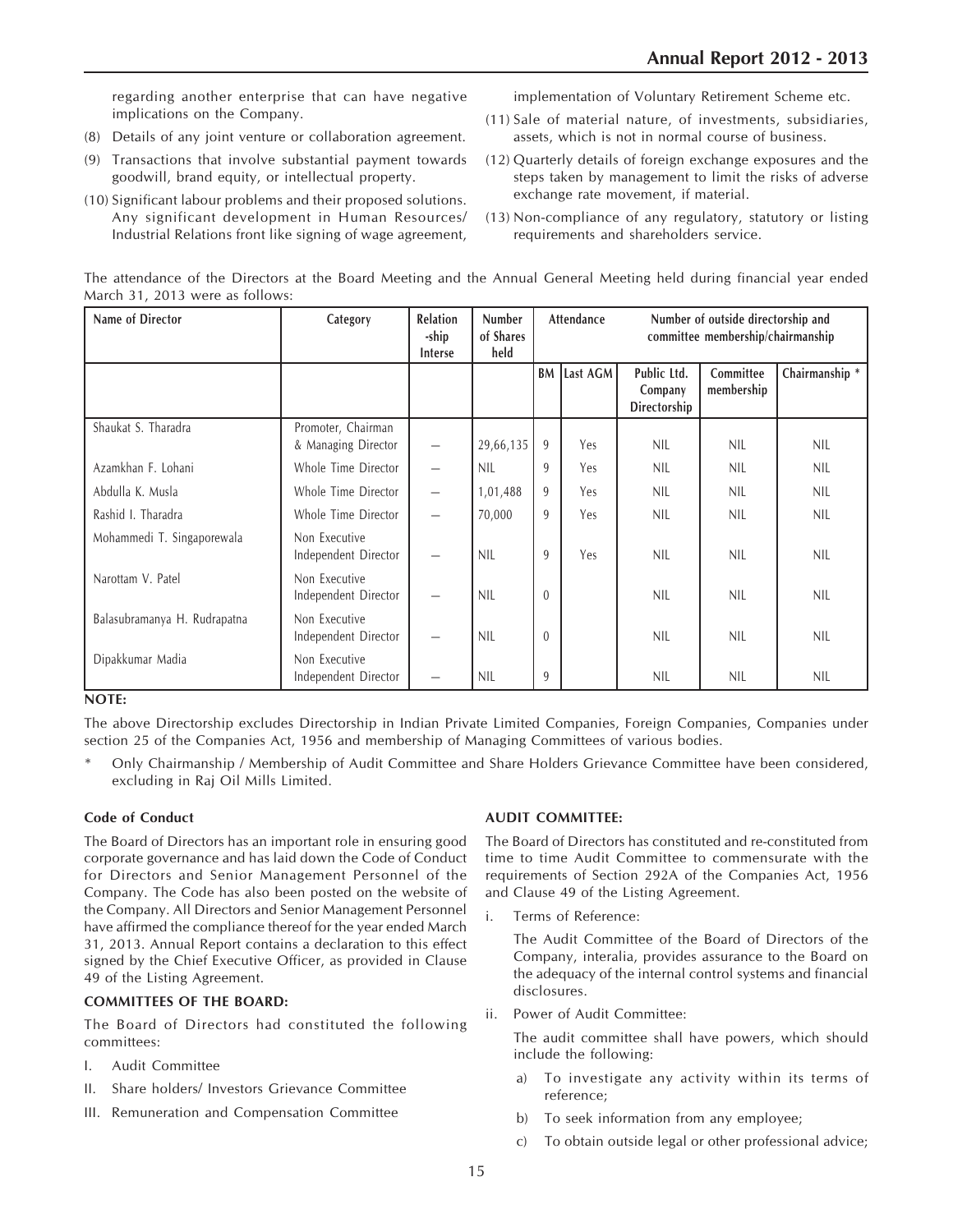- d) To secure attendance of outsiders with relevant expertise, if it considers necessary.
- iii. Role of Audit Committee:

The role of the Audit Committee is as under;

- (1) Financial reporting: The Audit Committee would pay particular attention to critical accounting policies & practices and any changes therein, decisions involving a significant element of judgment, clarity of disclosures, going Concern adjustment, compliance with accounting standards, compliance with legal requirements & stock exchange requirements, other areas as defined by the Board.
- (2) Internal Control & Risk Management: The Audit Committee would pay particular attention to review procedures for detection of fraud, including procedures for reporting frauds by staff in confidence, review management & internal audit reports on the effectiveness of the systems, financial reporting & risk management. Monitor the integrity of internal financial controls, review disclosures on internal controls & risk management framework, assess the scope & effectiveness of risk monitoring & control systems, approve related party transactions.
- (3) Internal Audit: The Audit Committee would pay particular attention to appoint / re-appoint, removal / dismiss of the Internal Auditor & fix their remuneration for services, assess the qualifications, expertise, resources, effectiveness and independence of the internal auditors, review the internal audit function & internal audit programme, ensure access of Internal Auditor to the Chairman of Board / Audit Committee, receive periodic internal audit reports, review management response(s) to the internal audit report, review effectiveness of internal audit in the Company's risk management system, review other services by the internal auditor to ensure internal auditor's independence / objectivity.
- (4) Statutory Audit: The Audit Committee would pay particular attention to recommend appointment/ reappointment, removal of statutory auditors of the Company to the Board and fix remuneration, assess the qualifications, expertise, resources, effectiveness and independence of the statutory auditors annually, discuss the nature and scope of audit before commencement of audit. Ensure completeness of coverage and optimum use of audit resources, review the audit issues which are resolved / unresolved, errors encountered during audit & management explanations, review audit representation letters before approval by Board, review audit process at the end of audit by discussion with statutory auditors on audit plan, audit risks, internal controls & feedback from key personnel involved, review the management letter received from statutory auditors, review non-audit services by the auditor to ensure statutory auditor's independence / objectivity, annually review the accounts, audit of subsidiary companies with their Auditors & Audit Committee, so far it concerns the Company.

In addition to the above the Role of Audit Committee shall include followings:

- a) Oversight of the Company's financial reporting process and the disclosure of its financial information to ensure that the financial statement is correct, sufficient and credible.
- b) Reviewing with management the annual financial statements before submission to the board for approval, with particular reference to:
	- i) Matter required to be included in the Directors Responsibility Statement to be included in the Board's Report in terms of clause (2AA) of section 217 of the Companies Act, 1956.
	- ii) Changes, if any, in accounting policies and practices and reasons for the same.
	- iii) Major accounting entries involving estimates based on the exercise of judgment by management.
	- iv) Significant adjustments made in the financial statements arising out of audit findings.
	- v) Compliance with listing and other legal requirements relating to financial statements.
	- vi) Disclosure of related party transactions.
	- vii) Qualifications in draft audit report.
- Reviewing with the management, the quarterly financial statements before submission to the board for approval
- d) Reviewing, with the management, performance of statutory and internal auditors, and adequacy of the internal control systems.
- e) Reviewing the adequacy of internal audit function, if any, including the structure of the internal audit department, staffing and seniority of the official heading the department, reporting structure coverage and frequency of the internal audit.
- f) Discussion with internal auditors any significant findings and follow up thereon.
- g) Reviewing the findings of any internal investigations by the internal auditors into matters where there is suspected fraud or irregularity or a failure of internal control systems of a material nature and reporting the matter to the board.
- h) Discussion with statutory auditors before the audit commences about the nature and scope of audit as well as post-audit discussion to ascertain any area of concern.
- i) To look into the reasons for substantial defaults in the payment to the depositors, debenture holders, shareholders (in case of non payment of declared dividends) and creditors.
- j) To review the functioning of the Whistle Blower Mechanism,
- k) Approval of appointment of CFO (i.e. the Whole-Time Finance Director or any other person heading the finance function or discharging that function)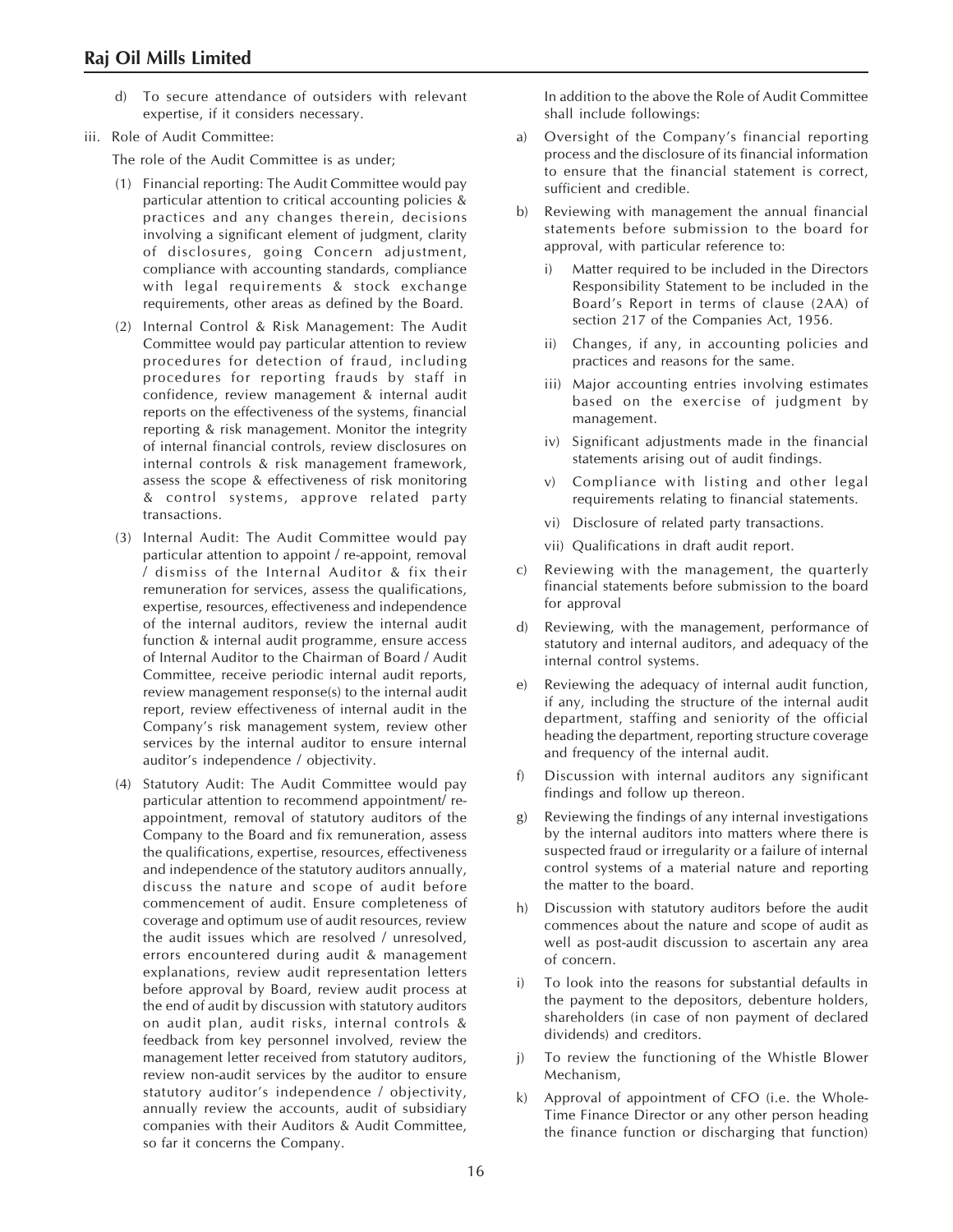after assessing the qualifications, experience & background, etc. of the candidate.

- l) Carrying out any other function(s) as is mentioned in the terms of reference of the audit committee.
- iv. Review of information by Audit Committee:

The audit committee shall mandatorily review the following information:

- 1) Management discussion and analysis of financial condition and results of operation.
- 2) Statement of significant related party transaction (as defined by audit committee) submitted by the management.
- 3) Management letters/letters of internal control weaknesses issued by the statutory auditors.
- 4) Internal audit reports relating to internal control weaknesses and
- 5) The appointment, removal and terms of remuneration of the internal auditors shall be subject to review by the audit committee.

### Composition of Audit Committee

The Audit Committee has three members, out of which 2 (two) are Non-Executive Directors and 1 (one) is an Executive Director. All members are financial literate as prescribed in the Listing Agreement. 2/3 of the said members of the Committee are an Independent Directors.

The Chairman of the Committee is an Independent Director

The Company Secretary of the Company had acted as Secretary to the Committee

| The reconstituted Audit Committee consists of |  |
|-----------------------------------------------|--|
|-----------------------------------------------|--|

| Name of<br>the Director  | Category                | <b>Position in the<br/>Audit Committee</b> |
|--------------------------|-------------------------|--------------------------------------------|
| Mr. Dipakkumar R. Madia  | Independent<br>Director | l Chairman                                 |
| Mr. Narotambhai V. Patel | Independent<br>Director | Member                                     |
| Mr. Abdulla K. Musla     | Whole Time<br>Director  | Member                                     |

### Meetings and attendance during the year:

The quorum for the Audit Committee meeting is two members with atleast two Independent Directors.

The Audit Committee met four times during the financial year on May 14, 2012, August 14, 2012, November 12, 2012 and February 14, 2013. The attendance at the Audit Committee meetings was as under:

| Name of the Director               | Category | No. of Meetings   Meetings | Attended |
|------------------------------------|----------|----------------------------|----------|
| Mr. Dipakkumar R. Madia   Chairman |          |                            |          |
| Mr. Narotambhai V. Patel           | Member   |                            |          |
| Mr. Abdulla K. Musla               | Member   |                            |          |

The minutes of the Audit Committee meeting form part of documents placed before the meeting of the Board of Directors. In addition the Chairman of the Audit Committee appraises the Board members about the significant discussion at the Audit Committee Meeting.

### SHAREHOLDERS'/INVESTORS'GRIEVANCE COMMITTEE

The Board of Directors have constituted Shareholders'/ Investors' Grievances Committee to commensurate with the requirements of Clause 49 of the Listing Agreement. The role of the Committee is to supervise investor relations and redressal of investors' grievances in general, including non-receipt of interest, transfer and transmission of shares, issue of duplicate share certificate, non- receipt of balance sheet, non-receipt of dividend and such other matters as may be required from time to time under any statutory or other regulatory requirement.

The Shareholders/ Investor's Grievance Committee comprises three Directors as under

| Name of the Director           | Category                | Position in the<br><b>Audit Committee</b> |
|--------------------------------|-------------------------|-------------------------------------------|
| Mr. Mohammedi T. Singaporewala | Independent<br>Director | Chairman                                  |
| Mr. Narotambhai V. Patel       | Independent<br>Director | Member                                    |
| Mr. Abdulla K. Musla           | Executive<br>Director   | Member                                    |

At present Mr. Abdulla K Musla, Whole Time Director of the Company, is also the Compliance Officer of the Company.

Status of Investors/shareholders Complaints during the period under review

| <b>Complaints</b>                    | <b>Numbers</b> |
|--------------------------------------|----------------|
| Pending at the beginning of the Year | Nil            |
| Received during the Year             |                |
| Disposed off during the Year         |                |
| Unresolved at the end of the Year    | Nil            |

#### Meetings and attendance during the year:

A Meeting of the Shareholders'/Investors' Grievance Committee were held on May 14, 2012, August 14, 2012, November 12, 2012 and February 14, 2013. The attendance at the Shareholders / Investors Grievance Committee Meetings was as under:

| <b>Name of the Members</b>    | <b>Number of Meetings</b> | Meeting<br>Attended |
|-------------------------------|---------------------------|---------------------|
| Mr. Mohamedi T. Singaporewala |                           |                     |
| l Mr. Narotambhai V. Patel    |                           |                     |
| l Mr. Abdulla K. Musla        |                           |                     |

### REMUNERATION COMMITTEE

The Board of Directors of the Company have constituted the Remuneration Committee to determine Company's Remuneration Policy, appoint Executive Directors and Senior Employees, having regard to performance standards and existing industry practice, to approve grant of Employees Stock Option, if any, and to administer and superintend the same, recommending remuneration package to all Directors as per the requirements of the Clause 49 of the Listing Agreement for Corporate Governance.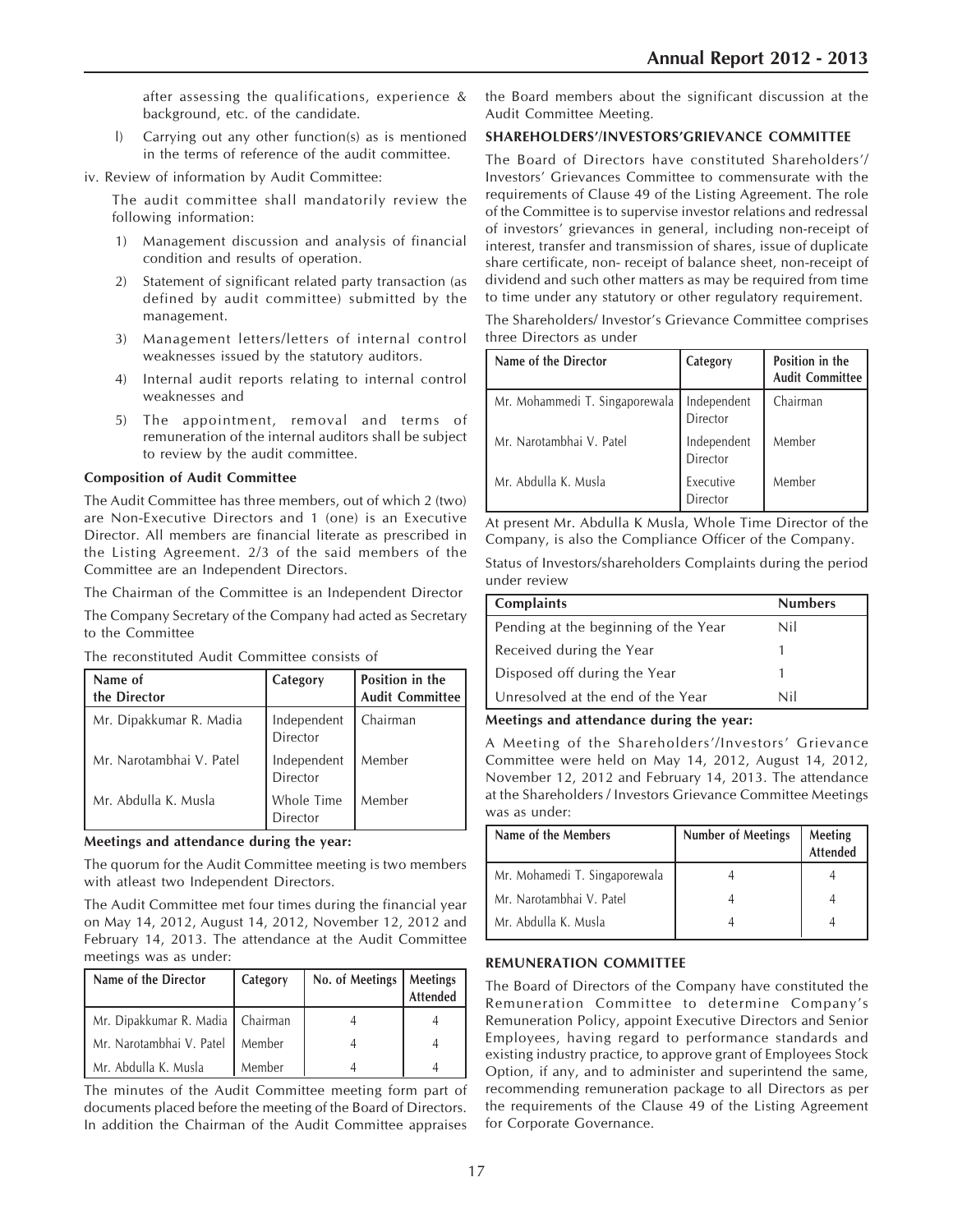The Remuneration/ Compensation Committee comprises 3 (Three) Directors out of which 2 (Two) are Non-Executive Independent Directors and 1 (One) is an Executive Director. The Remuneration Committee consists of

| Name of the Director          | Category                       | Position in the<br><b>Audit Committee</b> |
|-------------------------------|--------------------------------|-------------------------------------------|
| Mr. Mohamedi T. Singaporewala | Independent<br><b>Director</b> | Chairman                                  |
| Mr. Narotambhai V. Patel      | Independent<br>Director        | Member                                    |
| Mr. Abdulla K. Musla          | Executive<br>Director          | Member                                    |

### Meetings and attendance during the year:

There was no meeting of the Remuneration / Compensation Committee was held during the period under review.

| Name of the Members           | <b>Number of Meetings</b> | <b>Meeting</b><br><b>Attended</b> |
|-------------------------------|---------------------------|-----------------------------------|
| Mr. Mohamedi T. Singaporewala | nil                       | <b>NIL</b>                        |
| Mr. Narotambhai V. Patel      | NII                       | <b>NIL</b>                        |
| Mr. Abdulla K. Musla          | nii                       | NII                               |

### Remuneration Policy:

The remuneration policy is directed towards rewarding performance, based on review of achievements. It is aimed at attracting and retaining high caliber talent. The remuneration policy is in consonance with the existing practice in the Industry

### Remuneration to Executive Directors:

The Whole Time Directors of the Company are being paid in accordance with the provisions contained in the Companies Act, 1956. There is no separate service contract entered into by the Company with the Whole Time Directors, the appointment and terms of employment are governed by the Articles of Association of the Company and Resolution passed by the Shareholder of the Company. The remuneration to Whole Time Directors are approved by the Board of Directors and subsequently ratified by the Shareholder of the Company.

### Remuneration to Non-Executive Directors:

The Non-Executive Directors of the Company do not draw any remuneration from the Company.

### Remuneration of All Directors: Sitting fees, salary, perquisites and commission are as under:

The details of the remuneration paid by the Company to its Directors for the year ended March 31, 2013 alongwith their relationships with each other are as under:

| Name of the Director      | Relationship with<br><b>Other Directors</b> | <b>Sitting Fees</b> | Salary and<br><b>Allowances</b> | Profit<br>Commission | <b>Total</b> |
|---------------------------|---------------------------------------------|---------------------|---------------------------------|----------------------|--------------|
| Shaukat S. Tharadra       | None                                        | N.A.                | 28,00,000/-                     |                      | 28,00,000/-  |
| Azamkhan F. Lohani        | None                                        | N.A.                | 8,00,000/-                      |                      | 8,00,000/-   |
| Abdulla K. Musla          | None                                        | N.A.                | $8,00,000/$ -                   |                      | 8,00,000/-   |
| Rashid I. Tharadra        | None                                        | N.A.                | $8,00,000/$ -                   |                      | 8,00,000/-   |
| Mohammedi T.Singaporewala | None                                        |                     |                                 |                      |              |
| Narotambhai V. Patel      | None                                        |                     |                                 |                      |              |
| R. H. Balasubramanya      | None                                        |                     |                                 |                      |              |
| Dipakkumar R. Madia       | None                                        |                     |                                 |                      |              |

### GENERAL BODY MEETINGS:

The details of last three Annual General Meetings of Raj Oil Mills Limited are as follows:

| Date & Time                      | Venue                                                                                                                                    | Number of Special<br><b>Resolution Passed</b> |
|----------------------------------|------------------------------------------------------------------------------------------------------------------------------------------|-----------------------------------------------|
| September 27, 2012 at 11.30 a.m. | 'Ball Room', Hotel Balwas International,<br>265, E, Belasis Road, Opp. BEST Bus Depot,<br>Mumbai Central, Mumbai - 400 008               | $1$ (one)                                     |
| September 27, 2011 at 11.00 a.m. | "Hall of Harmony", Nehru Centre,<br>Dr. Annie Besant Road, Worli, Mumbai - 400018                                                        | $1$ (one)                                     |
| September 30, 2010 at 10.30 a.m. | Bhavan Kanji KhetseySabhagriha,<br>BhartiyaVidyaBhavanKalakendra,<br>MunshiSadan, Kulapati K. M. MunshiMarg,<br>Chowpatty, Mumbai 400007 | 6(Six)                                        |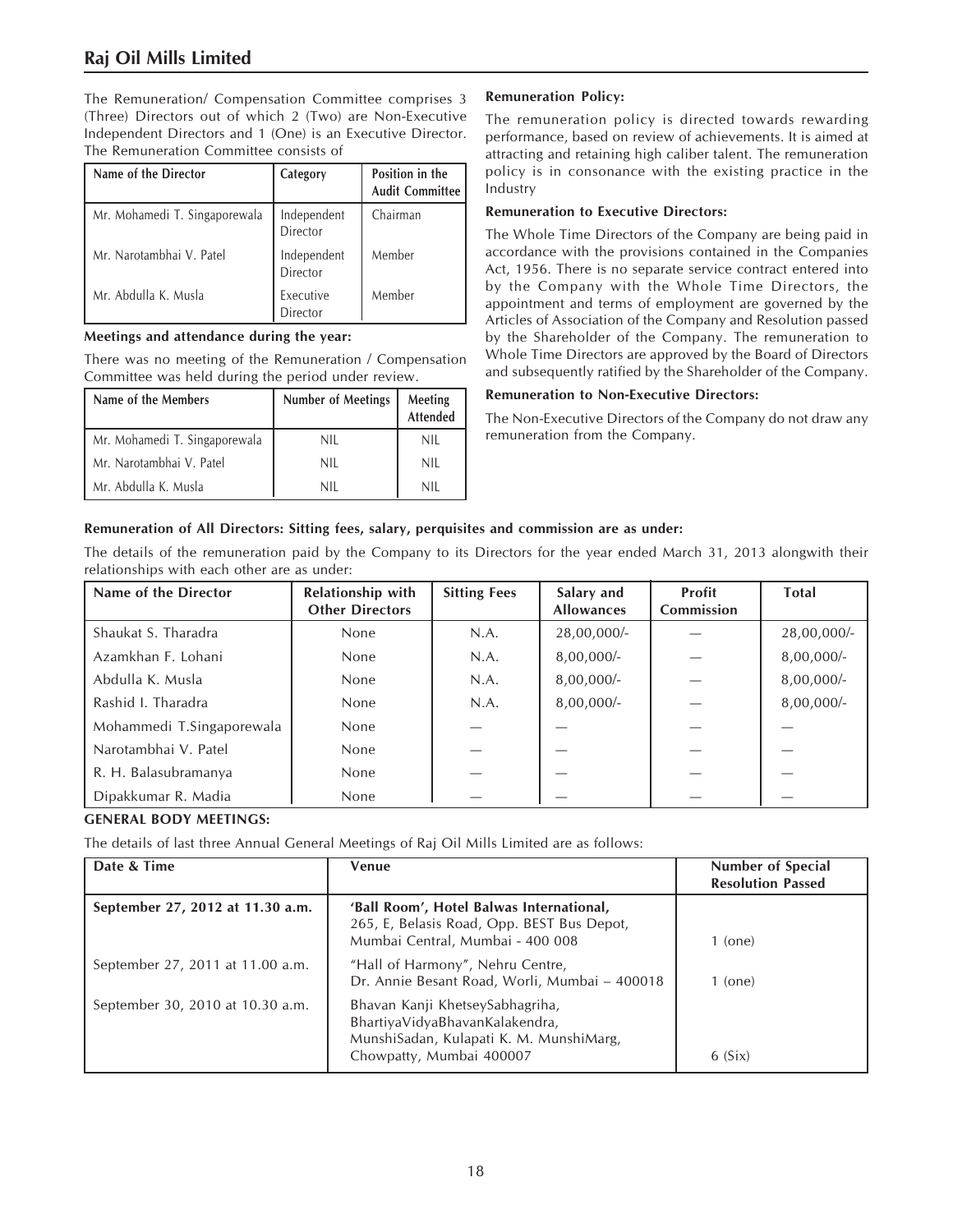### Special Resolutions passed in the last three Annual General Meetings:

| Date               |               | Particulars of Special Resolution passed                                              |  |  |  |  |
|--------------------|---------------|---------------------------------------------------------------------------------------|--|--|--|--|
|                    | Sr. No.       | <b>Special Resolution</b>                                                             |  |  |  |  |
| September 27, 2012 |               | Allotment of 2,00,00,000 warrants convertible into Equity Shares of the               |  |  |  |  |
|                    |               | Company to Non - Promoters (Person Acting in Concert)                                 |  |  |  |  |
| September 27, 2011 | 1.            | Adoption of Employee Stock option Scheme, 2011 titled "ESOP 2011"                     |  |  |  |  |
| September 30, 2010 |               | Appointment of Mr. Shaukat S. Tharadra as Managing Director                           |  |  |  |  |
|                    | $\mathcal{P}$ | Appointment of Mr. Azamkhan F. Lohani as Whole Time Director                          |  |  |  |  |
|                    | 3             | Appointment of Mr. Rashid I. Tharadra as Whole Time Director                          |  |  |  |  |
|                    | 4             | Appointment of Mr. Abdulla K. Musla as Whole Time Director                            |  |  |  |  |
|                    | 5             | Resolution u/s. 81(1A) of the Companies Act, 1956 relating to Further Issue of Shares |  |  |  |  |
|                    | 6             | Resolution u/s. 81(1A) of the Companies Act, 1956 relating to Further Issue of Shares |  |  |  |  |

|  |  | The details of the last three Extra-Ordinary General Meetings (EGM) of the shareholders of the Company are as follows: |  |  |  |  |  |
|--|--|------------------------------------------------------------------------------------------------------------------------|--|--|--|--|--|
|  |  |                                                                                                                        |  |  |  |  |  |

| Date             | Time         | Venue                     | <b>Purpose</b>                                                                                    |
|------------------|--------------|---------------------------|---------------------------------------------------------------------------------------------------|
| June 4, 2012     | 1.00 p.m.    | 10 Village Manor Palghar, | Issue of GDR upto 20 million USD or equivalent rupee                                              |
|                  |              | Thane - 401 404           | and issue of warrants convertible into equity shares on<br>preferential basis.                    |
| October 17, 2008 | $4:30$ p.m.  | 224-230, Bellasis Road,   | Issue of Shares on Preferential Basis to Bennett, Coleman                                         |
|                  |              | Mumbai- 400008            | & Co. Ltd., and setting up of Blow Moulding Plant at<br>Manor, District Thane                     |
| March 26, 2008   | $11:00$ a.m. | 224-230, Bellasis Road,   |                                                                                                   |
|                  |              | Mumbai- 400008            | Adoption of New Set of Articles of Association of                                                 |
|                  |              |                           | the Company, Increase in Authorised Capital of the                                                |
|                  |              |                           | Company from 30 Crores to 40 Crores and Alteration<br>to Memorandum of Association of the Company |

There was no Resolution passed through Postal Ballot during the period under review.

### RISK MANAGEMENT

The Company has devised a Risk Management Framework for Risk Assessment and Minimization, which is assessed by the Board of Directors of the Company every year.

### MANAGEMENT DISCUSSION AND ANALYSIS

Management Discussion and Analysis Report forms part of the Annual Report

### RELATED PARTY TRANSACTIONS

There are no materially significant related party transactions during the year, which in the opinion of the Board may have potential conflicts with the larger interest of the Company. The details of transactions with related parties have been mentioned in notes to the Accounts in the Annual Report.

### COMPLIANCE WITH THE CAPITAL MARKET LAWS

There has not been any material non- compliance on part of the Company on any matter related to Capital Markets during the year ended March 31, 2013.

As per Clause 49 of the Listing Agreement, for the 12 month period ended March 31, 2013, the Company has submitted to the Bombay Stock Exchange Limited and National Stock Exchange of India Limited, Quarterly Compliance Report signed by the Compliance Officer, confirming Compliance with the mandatory requirements of the said clause.

No pecuniary strictures have been imposed on the Company by any of the authorities related to Capital Market.

### Other Disclosures:

- I. The Company has already put in place a system for employees to report to the management about concerns relating to unethical behavior, any fraud or violation of Company's Code of Conduct and the access has been provided upto the higher level of supervision including the Audit Committee.
- II. In the preparation of financial statements the Company follows Accounting Standards as prescribed under section 211 (3C) of the Companies Act, 1956.
- III. The Company has complied with all the mandatory requirements and has disclosed information relating to extend of compliance with non-mandatory requirements.
- IV. During the year under review, the Company did not raise any proceeds through a public issue, right issue and / or preferential issue.
- V. The details in respect of Directors seeking appointment/re-appointment as the case may be are provided in Notice convening the ensuing Annual General Meeting.

### MEANS OF COMMUNICATIONS:

Financial Results: The Company publishes its Financial Results in the Newspapers as required under the Listing Agreement with the Stock Exchanges.

Newspapers wherein results normally published: Free Press Journal All Edition and Navshakti Mumbai edition. Website: The above Financial Results are also uploaded on the Company's website i.e. www.rajoilmillsltd.com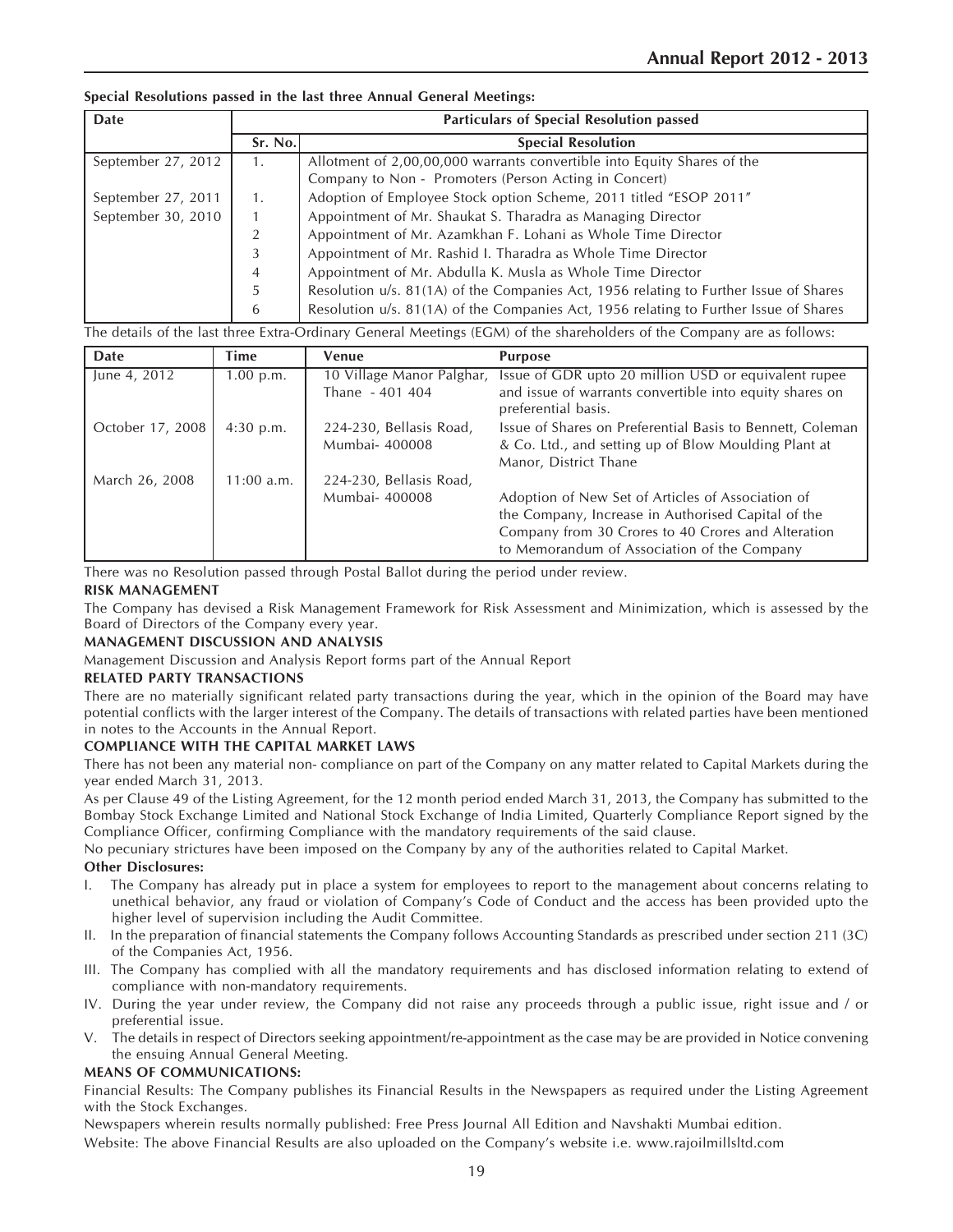### GENERAL SHAREHOLDER INFORMATION:

### Annual General Meeting:

Date and time: December 30, 2013 at 4.00 p.m.

Venue: Hotel Balwas International,

'Ball Room' 265, E, Belasis Road, Opp. BEST Bus Depot, Mumbai Central, Mumbai - 400 008

Financial year: April 1st to March 31st

Period for which this Annual Report is presented: April 1, 2012 to March 31, 2013.

### Financial Calendar (Provisional) for 1st April 2013 to 31st March 2014

| Sr.<br>No.           | Particulars                              | Due Dates                       |
|----------------------|------------------------------------------|---------------------------------|
|                      | 1st Quarterly Financial Result           | On or before 14th August 2013   |
| $\vert$ <sub>2</sub> | 2nd Quarterly Financial Result           | On or before 14th November2013  |
| $\vert$ 3            | 3rd Quarterly Financial Result           | On or before 14th February 2014 |
| $\overline{14}$      | 4th Quarterly/Annual<br>Financial Result | On or before 30th May 2014      |

### Date of Book Closure:

The Share Transfer Books and the Register of Member will be closed between, September 23, 2013 to September 27, 2013

### Market Price Data:

(both days inclusive) for the purpose of the Eleventh Annual General Meeting.

Dividend: The Company did not declared any dividend during the period under review

### Listing of the Stock Exchanges:

(1) The Bombay Stock Exchange Limited P.J. Towers, Dalal Street Mumbai - 400023

(2) The National Stock Exchange of India Limited Exchange Plaza, Plot No. C- 1, 'G' Block, Bandra – Kurla Complex, Bandra (East), Mumbai - 400051

Listing Fees: The Company has paid the Annual Listing Fees to both the above Exchanges.

### Stock Code:

The Stock Code of the Company's Equity Shares on the BSE and NSE are as follows:

| The Bombay Stock Exchange Limited            | 533093 |
|----------------------------------------------|--------|
| The National Stock Exchange of India Limited | RAJOIL |

### ISIN No.: INE294G01018

### Registered Office of the Company:

Raj Oil Mills Limited 224-230, Bellasis Road, Mumbai- 400008 Telephone No. 91-022-2302 1996-98 Fax No. 91-022-2301 5605 Email: contact@rajoilmillsltd.com Website: www.rajoilmillsltd.com

The Monthly High and Low prices of Equity Shares of the Company on the BSE and NSE are as follows:

| Month          | The Bombay Stock Exchange Limited |                   | National Stock Exchange of India Limited |                   |  |
|----------------|-----------------------------------|-------------------|------------------------------------------|-------------------|--|
|                | Monthly High Price                | Monthly Low Price | Monthly High Price                       | Monthly Low Price |  |
| April 2012     | 13.30                             | 9.85              | 13.45                                    | 9.00              |  |
| May 2012       | 11.76                             | 9.04              | 11.80                                    | 9.10              |  |
| June 2012      | 10.10                             | 9.01              | 10.25                                    | 9.15              |  |
| July 2012      | 13.00                             | 9.30              | 12.90                                    | 9.35              |  |
| August 2012    | 14.55                             | 7.02              | 14.60                                    | 7.20              |  |
| September 2012 | 9.80                              | 7.00              | 10.05                                    | 7.00              |  |
| October 2012   | 9.50                              | 7.00              | 9.35                                     | 4.05              |  |
| November 2012  | 5.00                              | 3.13              | 4.95                                     | 3.20              |  |
| December 2012  | 4.10                              | 3.62              | 4.05                                     | 3.50              |  |
| January 2013   | 4.35                              | 3.36              | 4.35                                     | 3.30              |  |
| February 2013  | 3.60                              | 2.85              | 3.60                                     | 2.86              |  |
| March 2013     | 3.24                              | 1.85              | 3.25                                     | 1.85              |  |

Share Price Performance in comparison to broad based indices- for the Financial Year 2012-2013

| l As on    | Closing Share Price on BSE | <b>BSE Sensex</b> | Closing Share Price on NSE | <b>NSE Nifty</b> |
|------------|----------------------------|-------------------|----------------------------|------------------|
| 02.04.2012 | 12.81                      | 17478.15          | 13.35                      | 5317.90          |
| 28.03.2013 | 2.09                       | 18835.77          | 2.10                       | 5682.55          |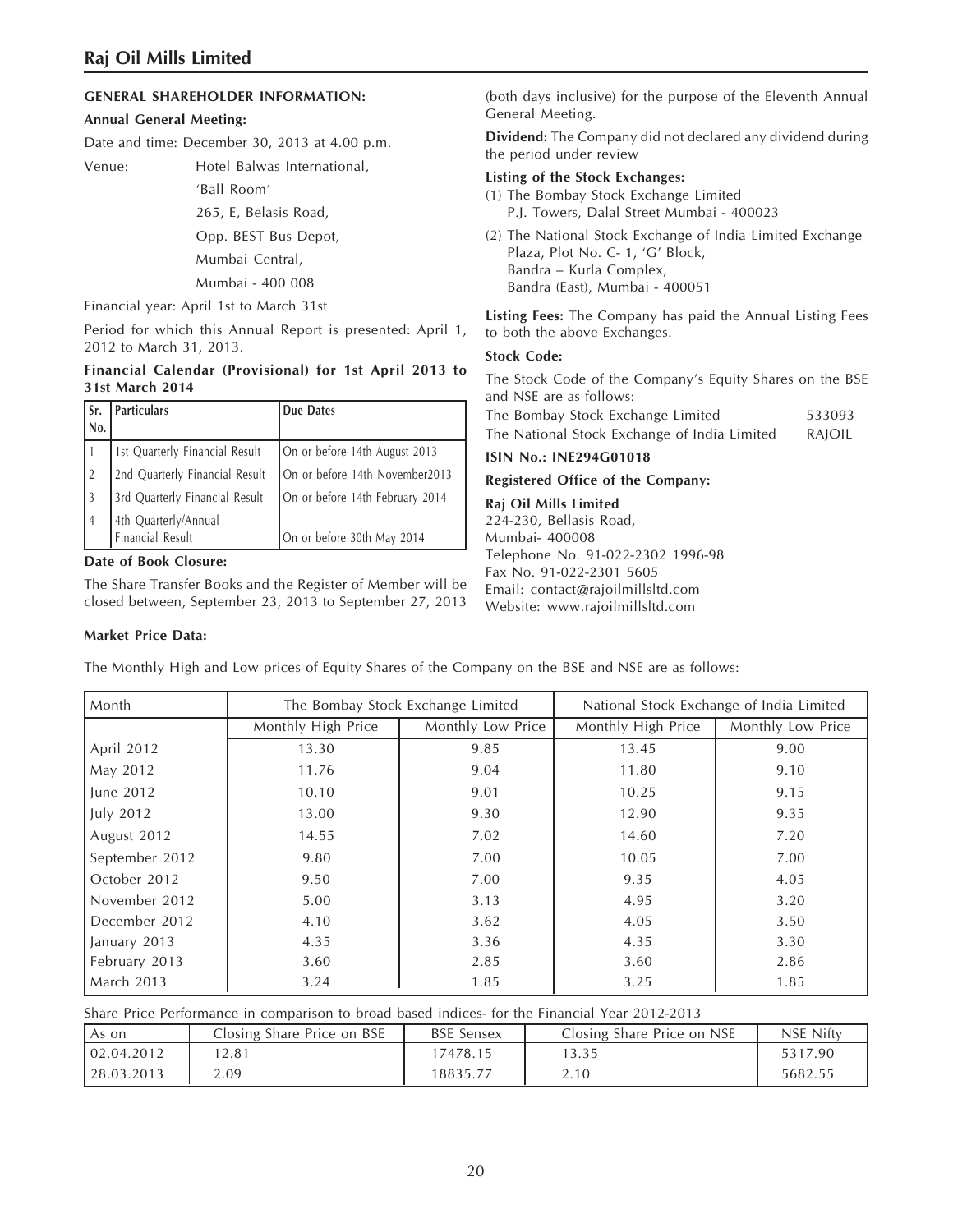### Registrar and Share Transfer Agent:

The Company has appointed M/s. Bigshare Services Private Limited as its Registrar and Share Transfer Agent. The Shareholders are advised to approach Bigshare Services Private Limited on the following address for any share and demat related queries and problems:

### Bigshare Services Private Limited

E-2/3, Ansa Industrial Estate, Sakivihar Road, Saki Naka, Andheri (East), Mumbai (Maharashtra) - 400 072 Tel no.: +91 - 22 - 4043 0200 Fax no.: +91 - 22 - 2847 5207 Email: info@bigshareonline.com Website: www.bigshareonline.com

### Share Transfer System:

M/s. Bigshare Services Private Limited handles all physical share transfers. The transferee is required to furnish the transfer deed duly completed in all respects together with the share certificates to Bigshare Services Private Limited at the above address in order to enable Bigshare Services Private Limited to process the transfer.

As regards transfers of dematerialized shares, the same can be affected through the Demat Accounts of the Transferor/s and Transferee/s maintained with recognized Depository Participants.

Distribution of shareholding by ownership as of March 31, 2013

| Category                       | March 31, 2013     |              | March 31, 2012     |              |
|--------------------------------|--------------------|--------------|--------------------|--------------|
|                                | <b>Shares held</b> | % of Holding | <b>Shares held</b> | % of Holding |
| <b>Promoters Holding</b>       |                    |              |                    |              |
| <b>Promoters</b>               | 2966135            | 4.177        | 8127557            | 22.570       |
| <b>Institutional Investors</b> | 5023229            | 7.074        | 5527232            | 15.349       |
| <b>Others</b>                  |                    |              |                    |              |
| Private Corporate Bodies       | 12587953           | 17.728       | 7796152            | 21.650       |
| Individual Shareholders        | 48738205           | 68.635       | 14061455           | 39.049       |
| Others                         | 1694586            | 2.386        | 497712             | 1.382        |
| <b>Total</b>                   | 71010108           | 100          | 36010108           | 100          |

### Distribution of Shareholding by Size as on March 31, 2013 (In Rupees)

| Range              | <b>Total Holders</b> | % of Total Holders | <b>Share Amount</b> | % of Total Share Capital |
|--------------------|----------------------|--------------------|---------------------|--------------------------|
| 1 to 5000          | 18633                | 63.5505            | 34888530            | 4.9132                   |
| 5001 to 10000      | 4011                 | 13.6801            | 34746730            | 4.8932                   |
| 10001 to 20000     | 2571                 | 8.7688             | 41473550            | 5.8405                   |
| 20001 to 30000     | 1098                 | 3.7449             | 28754880            | 4.0494                   |
| 30001 to 40000     | 553                  | 1.8861             | 20260970            | 2.8533                   |
| 40001 to 50000     | 585                  | 1.9952             | 28316860            | 3.9877                   |
| 50001 to 100000    | 991                  | 3.3799             | 76593930            | 10.7863                  |
| 100001 to 99999999 | 878                  | 2.9945             | 445065630           | 62.6764                  |
| <b>TOTAL</b>       | 29320                |                    | 710101080           | 100.0000                 |

### Shares Held in Physical and Dematerialized Form:

Break up of shares held in physical and dematerialized form:

|              |                                    | March 31, 2013 | March 31, 2012 |                   |  |
|--------------|------------------------------------|----------------|----------------|-------------------|--|
| Mode         | % of Total Shares<br>No. of Shares |                | No. of Shares  | % of Total Shares |  |
| Demat        | 70966555                           | 99.98          | 35966755       | 99.88             |  |
| Physical     | 43553                              | 0.02           | 43353          | 0.12              |  |
| <b>Total</b> | 71010108                           | 100.00         | 36010108       | 100.00            |  |
|              |                                    |                |                |                   |  |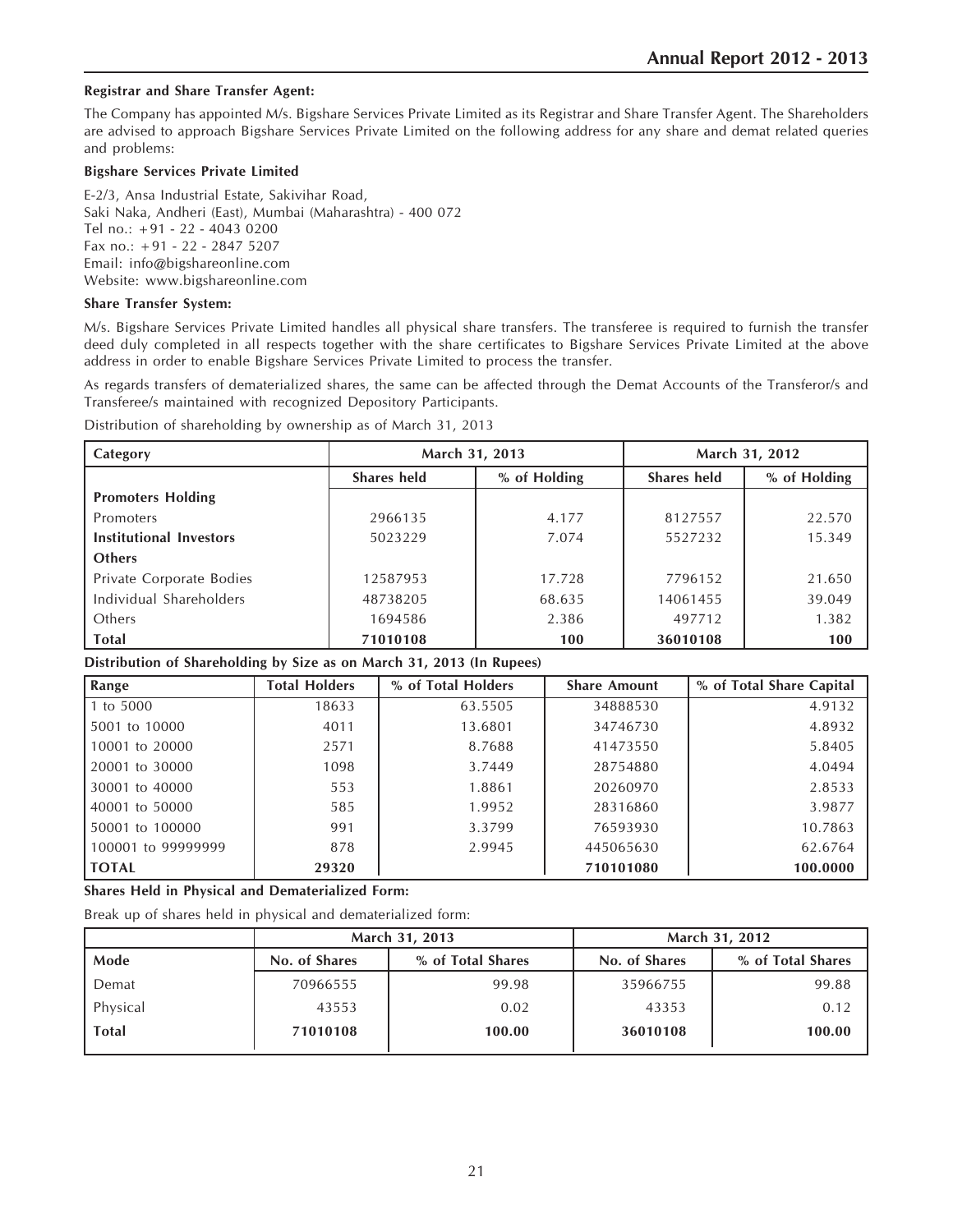### Plant Locations:

(1) Ten Village, Manor Palghar, Thane - 401 404

(2) F - 9, F – 10 RIICO Industrial Area of Bagru, KalanExtn – Phase II, Jaipur, Rajasthan – 303 007

### Addresses for Correspondence:

### (1) Investor Correspondence

### (a) For Shares held in physical form

Bigshare Services Private Limited E-2/3, Ansa Industrial Estate, Sakivihar Road, Saki Naka, Andheri (East), Mumbai (Maharashtra) 400072 Tel No. 91-022-4043 0200 Fax no.: +91 - 22 - 2847 5207 Email: info@bigshareonline.com

Website: www.bigshareonline.com

(b) For Shares held in Demat Form Investors concerned Depository Participant / Bigshare Services Private Limited

### (2) Any Query on Annual Report

Mr. Abdulla K Musla

Whole Time Director & Compliance Officer

224-230, Bellasis Road, Mumbai 400008

Designated Email Id:cs@rajoilmillsltd.com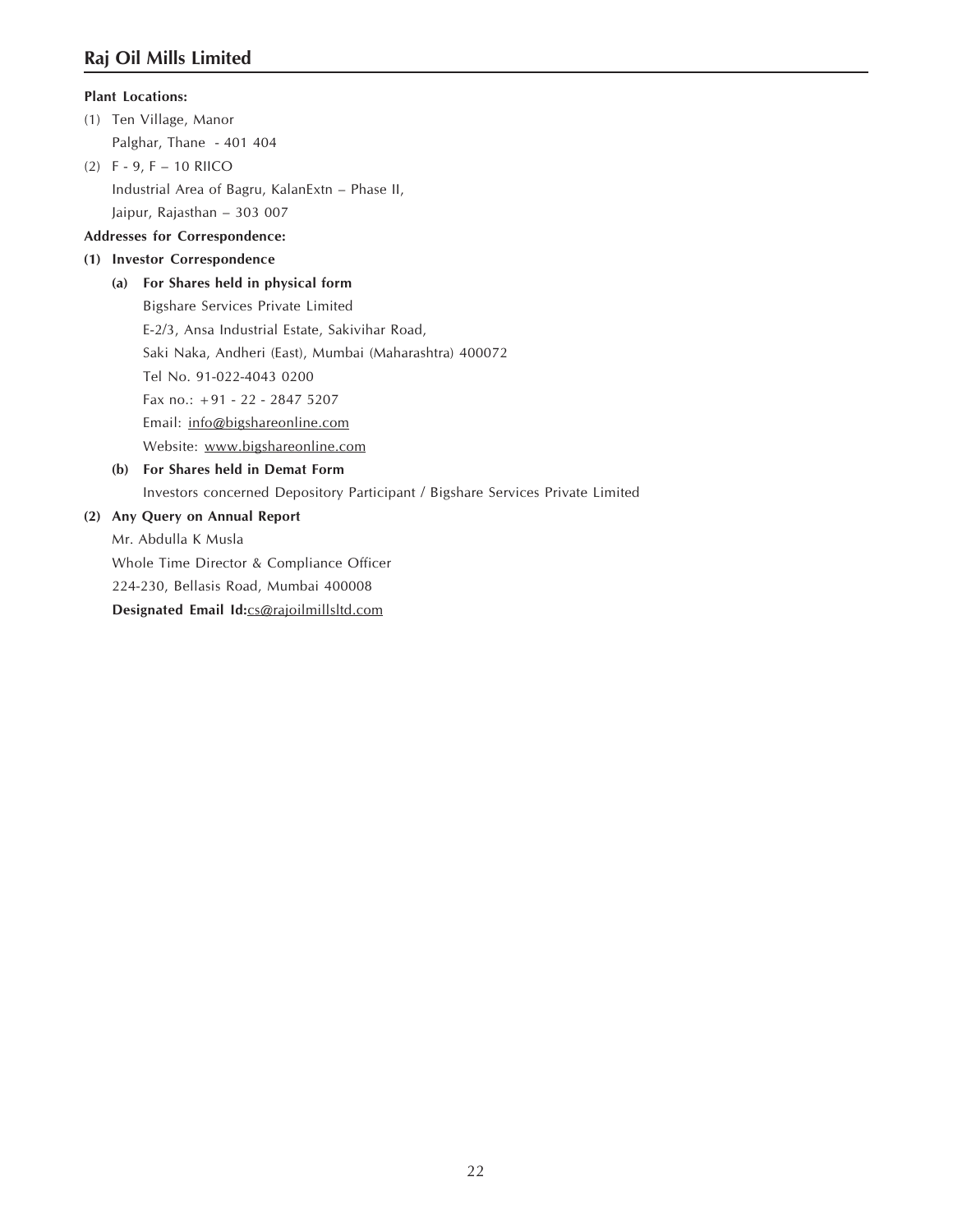# Chief Executive Officer (CEO) and Chief Financial Officer (CFO) Certification as per Clause 49(V) of the Listing Agreement

The Board of Directors

### Raj Oil Mills Limited

224-230, BELLASIS ROAD,

MUMBAI-400008

Shaukat S. Tharadra, Managing Director and Abdulla K. Musla, Whole Time Director Finance, hereby certify that in respect of the Financial Year ended March 31, 2013: -

- 1. We have reviewed the financial statements and the cash flow statements for the Financial Year ended March 31, 2013 and to the best of our knowledge, information and belief:
	- a) The statements do not contain any materially untrue statement or omit any material fact or contain statements that might be misleading:
	- b) These statements together present a true and fair view of the Company's affairs and are in compliance with existing accounting standards, applicable laws and regulations;
- 2. There are, to the best of our knowledge and belief, no transaction entered into by the Company during the year which are fraudulent, illegal or violative of the Company's Code of Conduct;
- 3. We accept responsibility for establishing and maintaining internal controls for financial reporting and we have evaluated the effectiveness of the internal control systems of the Company pertaining to financial reporting and we have disclosed to the auditors and the Audit Committee, deficiencies in the design or operation of internal control, if any, of which we are aware and the steps taken or proposed to be taken to rectify the same;
- 4. We have indicated to the Auditors and the Audit Committee:
	- a) Significant changes, if any, in internal controls over financial reporting during the year;
	- b) Significant changes, if any, in accounting policies during the year and the same have been disclosed suitably in the notes to the financial statements; and
	- c) Instances of significant fraud, if any, wherein there has been involvement of management or an employee having a significant role in the Company's internal control system over financial reporting.

Place: Mumbai

Shaukat S. Tharadra **Abdulla K. Musla** Date: December 2, 2013 Chairman and Managing Director Whole Time Director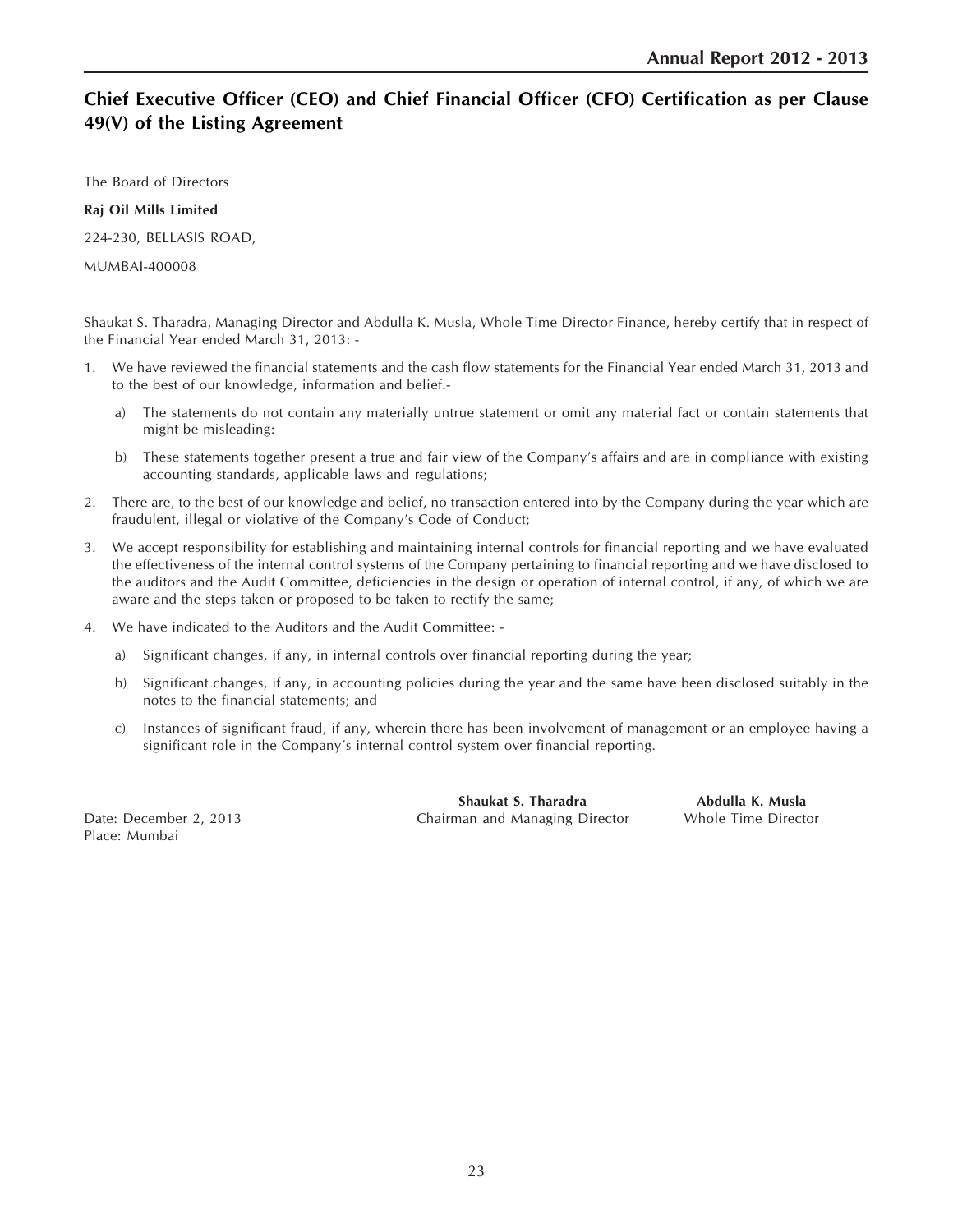### DECLARATION BY THE CEO UNDER CLAUSE 49 I (D) OF THE LISTING AGREEMENT REGARDING ADHERENCE TO THE CODE OF CONDUCT

In accordance with Clause 49 sub- clause I (D) of the Listing Agreement with the Stock Exchange, I hereby confirm that, all the All the Directors and the Senior Management personnel of the Company have affirmed their compliance with the Codes of Conduct as applicable to them for Financial Year ended March 31, 2013

Date: December 2, 2013 Shaukat Tharadra Shaukat Tharadra Shaukat Tharadra Shaukat Tharadra Shaukat Tharadra Shaukat Tharadra Shaukat Tharadra Shaukat Tharadra Shaukat Tharadra Shaukat Tharadra Shaukat Tharadra Shaukat Thar Place: Mumbai Managing Director National According Managing Director National Managing Director

### **CERTIFICATE**

To

### The Members of RAJ OIL MILLS LIMITED

We have examined the compliance of conditions of Corporate Governance by RAJ OIL MILLS LIMITED, for the Financial Year ended March 31, 2013, as stipulated in Clause 49 of the Listing Agreement of the said Company with stock exchanges.

The compliance of conditions of Corporate Governance is the responsibility of the management. Our examination has been limited to a review of the procedures and implementation thereof, adopted by the Company for ensuring compliance with the conditions of the Corporate Governance as stipulated in the said clause. It is neither an audit nor an expression of opinion on the financial statements of the Company.

In our opinion and to the best of our information and according to the explanations given to us, we certify that the Company has complied with in all material respect the conditions of Corporate Governance as stipulated in Clause 49 of the abovementioned Listing Agreement.

We further state that such compliance is neither an assurance as to the future viability of the Company nor of the efficiency or effectiveness with which the management has conducted the affairs of the Company.

> For Ranjeet Sharma & Associates Practicing Company Secretary Membership No. 27079 & COP No.12291

Place: Mumbai Ranjeet Sharma Ranjeet Sharma Ranjeet Sharma Ranjeet Sharma Ranjeet Sharma Ranjeet Sharma Ranjeet Sharma Ranjeet Sharma Ranjeet Sharma Ranjeet Sharma Ranjeet Sharma Ranjeet Sharma Ranjeet Sharma Ranjeet Sharm Date: December 2, 2013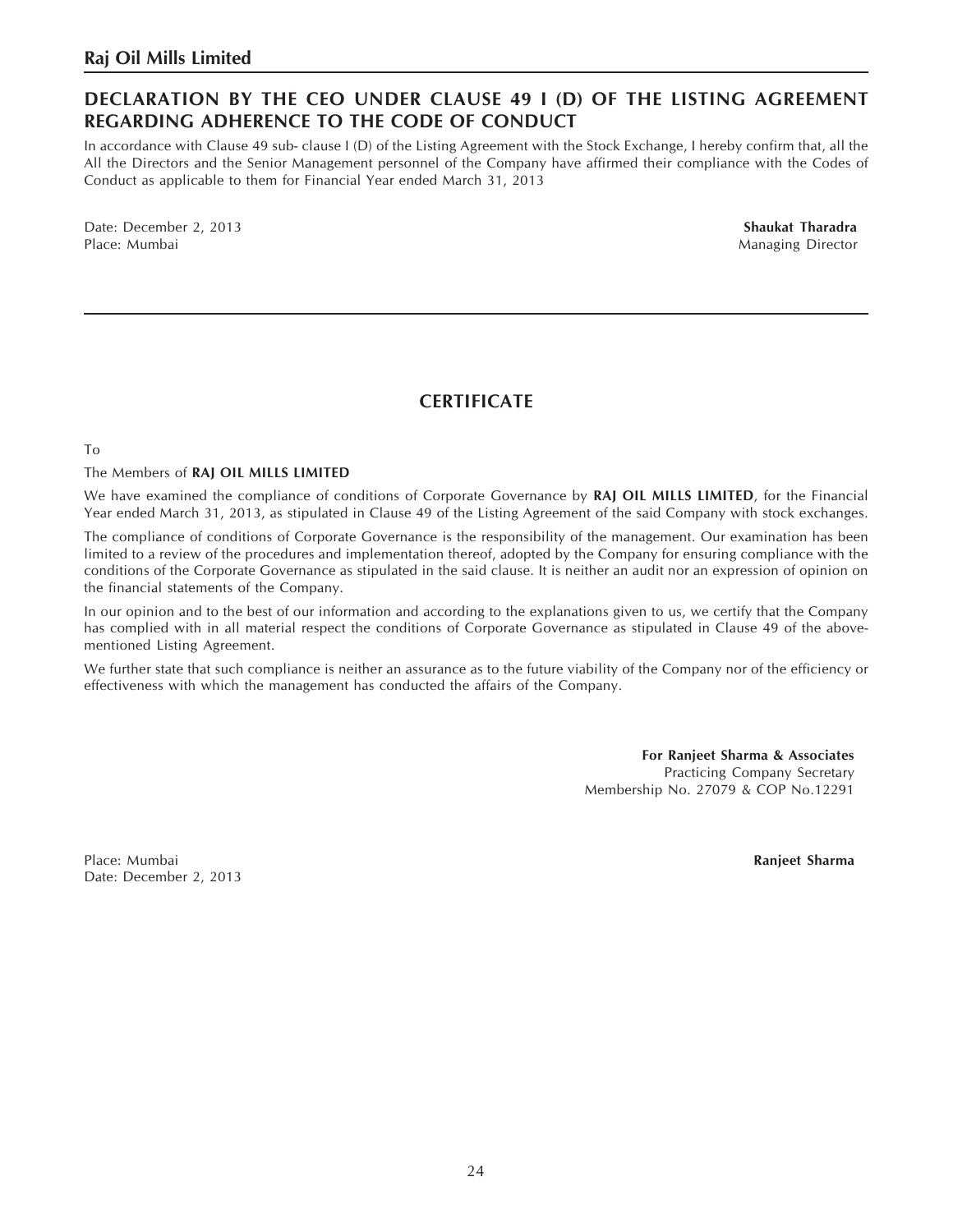## AUDITORS' REPORT

TO,

### THE MEMBERS OF

### RAJ OIL MILLS LIMITED,

- 1. We have audited the attached Balance Sheet of RAJ OIL MILLS LIMITED as at 31st March 2013 and also the Statement of Profit & Loss and the Cash Flow Statement for the year ended on that date annexed thereto. These financial statements are the responsibility of the Company's Management. Our responsibility is to express an opinion on these financial statements based on our audit.
- 2. We have conducted our audit in accordance with auditing standards generally accepted in India. Those standards require that we plan and perform the audit to obtain reasonable assurance about whether the financial statements are free of material misstatement. The audit includes examining, on a test basis, evidence supporting the amounts and disclosures in the financial statements. The audit also includes assessing the accounting principles used and significant estimates made by management, as well as evaluating the overall financial statement presentation for correctness and observation of standards. We believe that our audit provides a reasonable basis for our opinion.
- 3. As required by the Companies (Auditors Report) Order 2003, as amended by the Companies (Auditors Report) (Amendment) order, 2004, issued by the Central Government in terms of Section 227(4A) of the Companies Act 1956. We enclose in the Annexure a statement on the matters specified in paragraph 4 and 5 of the said order.
- 4. Further to our comments in the annexure referred to in Paragraph 3 above, we report that:
	- a) We have obtained all the information and explanations, checked the required books of accounts, which to the best of our knowledge and belief were necessary for the purpose of our audit.
	- b) In our opinion the company has kept proper books of Accounts as required by law so far, as appears from our examination of such books.
	- c) The Balance Sheet, Statement of Profit & Loss and Cash Flow Statement dealt with this report are in agreement with the Books of Account.
	- d) In our opinion the Balance Sheet, Statement of Profit & Loss and Cash Flow Statement comply with the Accounting Standards, referred in to sub section (3C) of section 211 of the Companies Act, 1956.
	- e) On the basis of written representations received from the Directors, and taken on record by Board of Directors, we report that none of the Directors is disqualified as on 31st March 2013 from being appointed as director in terms of clause (g) of sub-section of (1) of Section 274 of the Companies Act, 1956.
	- f) In our opinion and to the best of our information and according to the explanations given to us the said Balance Sheet and Profit & Loss account read together with the Notes thereon give a true & fair view: except balance:
		- i) In the case of Balance Sheet of the state of affairs of the company as at 31st March, 2013 and
		- ii) In the case of Statement of Profit & Loss, of the Loss for the year ended on that date.
		- iii) In the case of Cash Flow Statement, of the Cash Flow for the year ended on that date.

For B. M. Gattani& Co. Chartered Accountants Firm Reg. No. 113536W

Place : Mumbai Proprietor Proprietor Proprietor Proprietor Proprietor Proprietor Proprietor Proprietor Proprietor Dated: 29th May, 2013 M. No. 047066

B. M. Gattani

## ANNEXURE TO AUDITORS' REPORT

[Referred to in paragraph 3 of the Auditors' Report of even date to the members of RAJ OIL MILLS LIMITED on the financial statements for the year ended 31/03/2013]

- i. a. The Company has maintained proper records showing full particulars including quantitative details and situation of Fixed Assets.
	- b. As explained to us, all the Fixed Assets of the Company have been physically verified by the Management during the year and no material discrepancies between thebook records and the physical inventory have been noticed. In our opinion, the maintained books and the frequency of verification is reasonable.
	- c. In our opinion and according to the information and explanations given to us, theCompany has not disposed of substantial part of Fixed Assets during the year.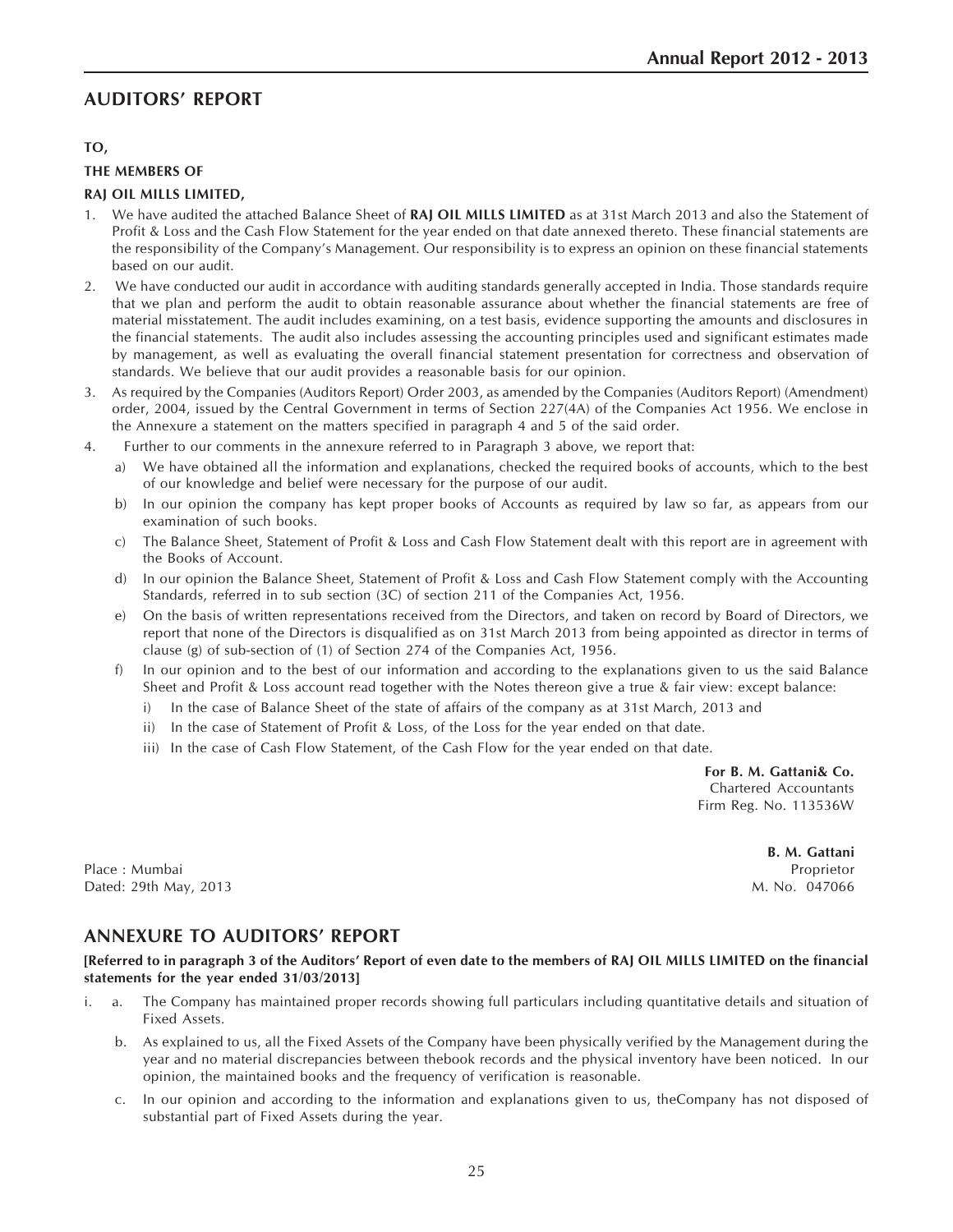- ii. a. As explained to us, the inventory of the Company has been physically verified by the Management during the year. In our opinion, the frequency of verification is reasonable as per accounting standards & practices.
	- b. In our opinion, and according to the information and explanation given to us, the procedures of physical verification of inventory followed by the Management are reasonable and adequate in relation to the size of the Company and the nature of its business. They are in line with the practice followed by the oil industry.
	- c. In our opinion and according to the information and explanations given to us, the company has maintained proper records of inventory. The discrepancies noticed on physical verification of inventory as compared to book records were not material and significant.
- iii. a. The company has not granted loans, secured or unsecured, to any parties covered in theregister maintained under Section 301 of the Act during the year.

In our opinion and according to the information and explanation given to us, the rate of interest, where applicable and other terms and condition, are not prima facie prejudicial to the interest of the company.As there is no interest paid or provided on unsecured loans clauses (iii)(b),(iii)(c) &(iii)(d) of paragraph 4 of the said Order are not applicable to the Company.

b. As informed to us, the Company has taken unsecured loans of Rs.0.91 Crores

(Previous Year Rs. 10.42Crores) from Directors of the company. As there is no interest paid or provided on unsecured loans clauses (iii)(f), &(iii)(g) of paragraph 4 of the said Order are not applicable to the Company.

- iv. In our opinion and according to the information and explanations given to us, there are adequate internal control systemscommensurate with the size of the Company and the nature of its businessexcept with regard to purchase of inventory.
- v. In respect of the contracts or arrangements referred to in Section 301 of the Companies Act, 1956 :
- a. In our opinion and according to the information and explanations providedby the management, we are of the opinion that the transactions that need to be entered into the register maintained under Section 301 of the companies Act, 1956 have been entered in the register required to be maintained under that section and are in order.
- b. In our opinion and according to the information and explanations given to us, the transactions made in pursuance of contracts or arrangements entered into the register in pursuance of Section 301 of the Act, and exceeding the value of Rupees Five Lakhs in respect of any party during the year, have been made at prices which are reasonable having regard to the prevailing market prices at the relevant time.
- vi. Thecompany has not accepted during the year any deposits from the public under the provision of Section 58A and 58AA or any relevant provision of the companies Act, 1956 and the Companies (Acceptance of Deposits) Rules, 1975.
- vii. In our opinion, an internal audit functions carried out during the year by firm of Chartered Accountants appointed by the management have been commensurate with the size of the Company and the nature of its business.
- viii. We have been informed that the Company is maintaining Cost records as prescribed by the Central Government under clause (d) of sub-section (1) of Section 209 of the Act.
- ix. a. According to the information and explanations given to us and as per the records of the Company examined by us, in our opinion, the Company is regularin depositing the undisputed statutory dues including provident fund, employees' state insurance, income-tax and other material statutory dues as applicable with the appropriate authorities except the following undisputed statutory dues payable for a period of more than six months from the date they became payable as at end of the financial year are as follows.:

|                           | (Amount in Crores)                                               |  |  |  |
|---------------------------|------------------------------------------------------------------|--|--|--|
| Particulars               | Amount outstanding for<br>more than 6 months<br>as on 31/03/2013 |  |  |  |
| Provident Fund            | 0.14Cr.                                                          |  |  |  |
| Employees State Insurance | $0.16$ Cr.                                                       |  |  |  |
| <b>TDS</b>                | $0.55$ Cr.                                                       |  |  |  |
| Professional Tax          | $0.08$ Cr.                                                       |  |  |  |
| MVAT                      | $6.62$ Cr.                                                       |  |  |  |

b. According to the information and explanations given to us and the records of the Company examined by us, following are dues of sales tax, income tax, wealth tax, service tax, excise duty and cess, which have not been deposited on account of any dispute.

|             |             |            | (Amount in Crores) |
|-------------|-------------|------------|--------------------|
| Name of     | Forum where | Amount     | Period to          |
| the Statute | dispute     | disputed   | which              |
|             | is Pending  |            | dispute relate     |
| Income Tax  | CIT(A)      | $1.27$ Cr. | A.Y. 2008-09       |
| Income Tax  | <b>ITAT</b> | $0.35$ Cr. | A.Y. 2008-09       |
| Income Tax  | CIT(A)      | 169.79 Cr. | A.Y. 2005-06       |
|             |             |            | to A.Y. 2011-12    |
|             |             |            |                    |

Sales Tax Sales Tax (Invt.) 1.25 Cr.

- x. the company has not any accumulated losses at the end of the financial year, however company hasincurred cash losses during the immediately preceding financial year and in the current financial year.
- xi. According to the records of the Company examined by us and the information and explanation given to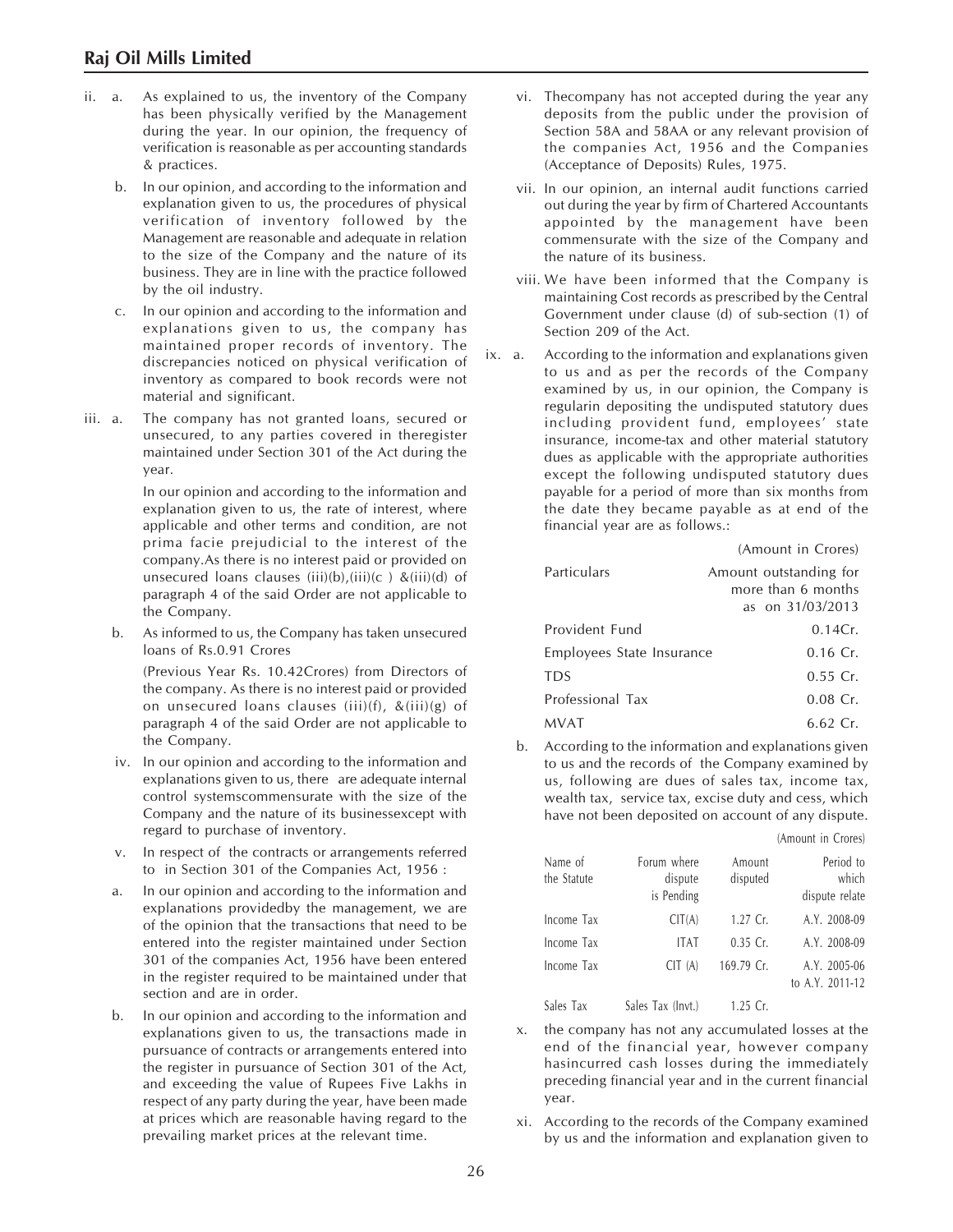us, the Company has defaulted in repayment of dues to the following loans fromFinancial Institution/ Banks/public deposits as at the balance sheet date. The details of the defaults of repayment is as follows :

|    |                                                       | (Amount in Crores)           |
|----|-------------------------------------------------------|------------------------------|
|    | Particulars                                           | Amount(Principal + Interest) |
|    | 1. SVC Term Loan                                      | $0.38$ Cr.                   |
| 2. | $SVC$ ( $C/C$ )                                       | 21.34 Cr.                    |
|    | 3. Edelweiss Assets<br>Reconstruction Co. Ltd. (EARC) | 68.07 Cr.                    |
| 4. | <b>Public Deposits</b>                                | 1.30 $Cr.$                   |
| 5. | IFCI, SICOM, SIDBI (Bill Discounting)                 | 26.66 Cr.                    |
|    |                                                       |                              |

- xii. According to the information and explanations given to us, the Company has not granted any loans and advances on the basis of security by way of pledge of shares and other securities.
- xiii. The provisions of any special statute applicable to chit fund / nidhi / mutual benefit fund / societies are not applicable to the Company.
- xiv. In our opinion, the Company is not a dealer or trader in shares, securities, debentures and other investments. Accordingly the provision of clause 14 of the Companies (Auditor's Report) order, 2003 are not applicable to the company.
- xv. In our opinion, and according to the information and explanations given to us, the Company has not given any guarantee for loans taken by others from banks or financial institutions during the year.
- xvi. To the best of our knowledge and belief and according to the information and explanations given to us, the term loans have been applied for the purposes for which they were obtained.
- xvii.On the basis of an overall examination of the balance sheet of the Company, in our opinion and according to the information and explanations given to us, there are no funds raised on the short-term basis, which have been used for long-term investment.
- xviii.The Company has not made any preferential allotment of equity shares to parties and Companies covered in the register maintained under Section 301 of the Companies Act, 1956 during the year.
- xix. According to the information and explanations given to us, the Company has not issued any debentures during the year hence provision of clause 19 of paragraph 4 of the said order are not applicable to the company.
- xx. According to the information and explanations given to us, the Company has raised Rs. 43.40 Crores by way of GDR issues during the financial year. The management has disclosed the end use of money raised by GDR issue (Refer point no. 7 of note 25 (II) )and the same has been verified by us.
- xxi. In our opinion and according to the information and explanations given to us, no fraud on or by the Company has been noticed or reported during the year nor we have been informed of such case by the management, that causes the financial statements to be materially misstated.

For B. M.Gattani& Co., Chartered Accountants Firm Reg. No. 113536W

Place: Mumbai Proprietor Dated: 29th May, 2013 M. No. 047066

B. M. Gattani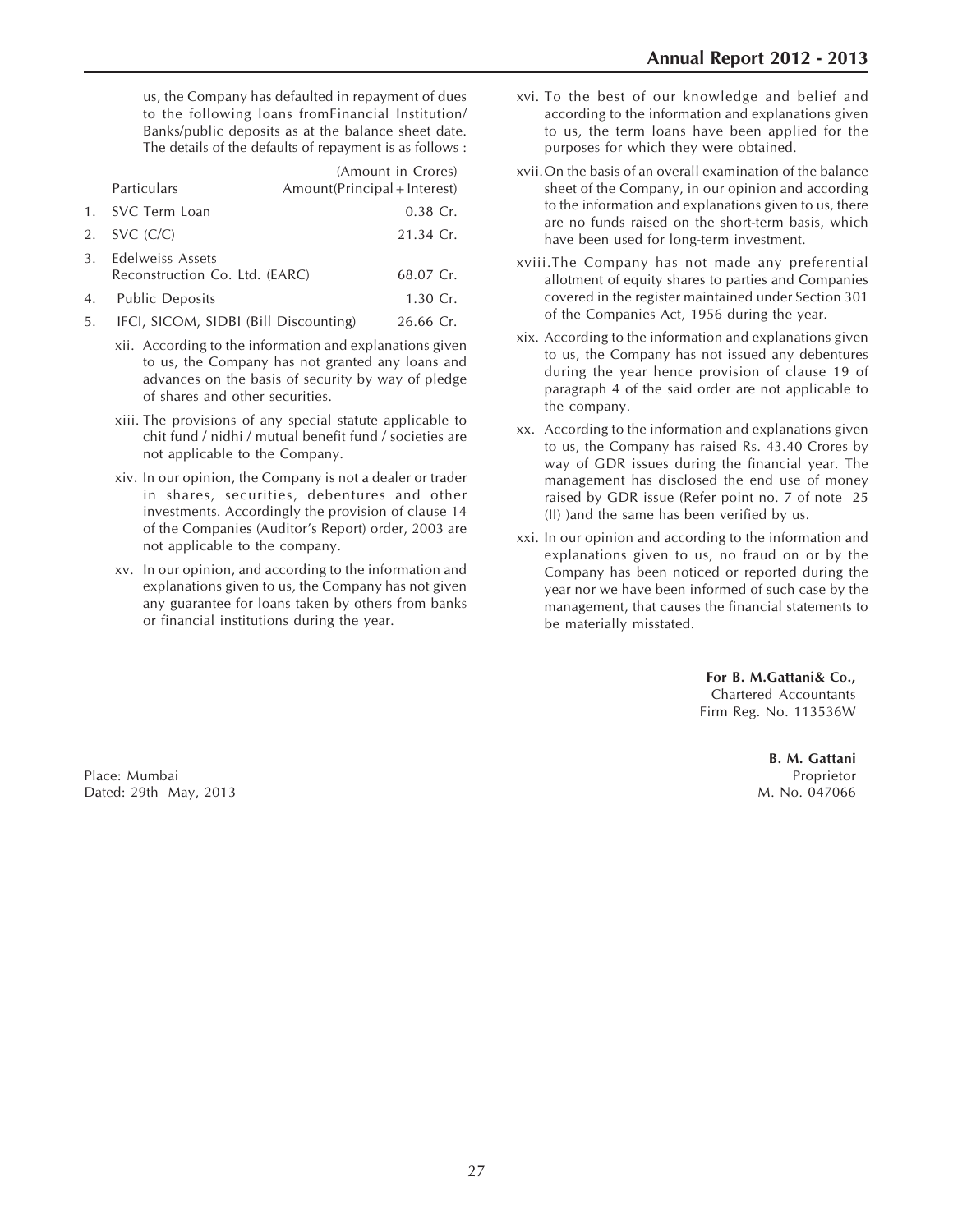# Raj Oil Mills Limited

# Balance Sheet as at 31st March, 2013

|    | <b>Particulars</b>                        | Note No.       |               | As at                        | As at                        |               |
|----|-------------------------------------------|----------------|---------------|------------------------------|------------------------------|---------------|
|    |                                           |                |               | 31st March, 2013<br>(Rupees) | 31st March, 2012<br>(Rupees) |               |
| ı. | <b>EQUITY AND LIABILITIES</b>             |                |               |                              |                              |               |
|    | (1) Shareholder's Funds                   |                |               |                              |                              |               |
|    | (a) Share Capital                         | $\mathbf{1}$   | 710,101,080   |                              | 360,101,080                  |               |
|    | (b) Reserves and Surplus                  | $\overline{2}$ | 1,981,951,241 |                              | 2,118,244,423                |               |
|    | (c) Money Received against Share Warrants |                | 80,000,000    | 2,772,052,321                |                              | 2,478,345,503 |
|    | (2) Non-Current Liabilities               |                |               |                              |                              |               |
|    | (a) Long-Term Borrowings                  | 3              | 1,053,409,150 |                              |                              | 736,986,029   |
|    | (b) Deferred Tax Liabilities (Net)        |                | 104,954,365   |                              |                              | 77,391,595    |
|    | (c) Other Long-Term Liabilities           | 4              | 6,913,694     | 1,165,277,209                | 7,285,618                    | 821,663,243   |
|    | (3) Current Liabilities                   |                |               |                              |                              |               |
|    | (a) Short-Term Borrowings                 | 5              | 230,846,729   |                              |                              | 563,764,420   |
|    | (b) Trade Payables                        | 6              | 113,976,223   |                              |                              | 383,712,288   |
|    | Other Current Liabilities<br>(c)          | 7              | 104,202,264   |                              |                              | 79,794,576    |
|    | (d) Short-Term Provisions                 | 8              | 115,032,107   | 564,057,323                  | 115,937,520                  | 1,143,208,804 |
|    | <b>TOTAL</b>                              |                |               | 4,501,386,853                |                              | 4,443,217,550 |
|    | II. ASSETS                                |                |               |                              |                              |               |
|    | (1) Non-Current Assets                    |                |               |                              |                              |               |
|    | (a) Fixed Assets                          |                |               |                              |                              |               |
|    | Tangible Assets<br>(i)                    | 24             | 879,661,961   |                              |                              | 910,555,390   |
|    | (ii) Capital work-in-progress             | 24             | 199,599,758   | 1,079,261,719                | 211,116,347                  | 1,121,671,737 |
|    | (b) Non-Current Investments               | 9              | 250,000       |                              | 250,000                      |               |
|    | Long-Term Loans and Advances<br>(c)       | 10             | 413,116,150   |                              | 2,900,208                    |               |
|    | (d) Other non-current assets              | 11             | 2,928,435     | 416,294,585                  | 5,856,871                    | 9,007,079     |
|    | (2) Current Assets                        |                |               |                              |                              |               |
|    | (a) Inventories                           | 12             | 35, 103, 263  |                              | 160,759,139                  |               |
|    | (b) Trade Receivables                     | 13             | 2,410,268,361 |                              | 2,598,139,942                |               |
|    | Cash and Cash Equivalents<br>(c)          | 14             | 11,813,599    |                              | 8,929,040                    |               |
|    | Short-Term Loans and Advances<br>(d)      | 15             | 545,612,497   |                              | 541,677,785                  |               |
|    | (e) Other Current Assets                  | 16             | 3,032,829     | 3,005,830,550                | 3,032,829                    | 3,312,538,734 |
|    | <b>TOTAL</b>                              |                |               | 4,501,386,853                |                              | 4,443,217,550 |
|    | Notes Forming Part of Balance Sheet       | 25             |               |                              |                              |               |

As per our report of even date attached

For B. M. Gattani & Co.

Chartered Accountants Firm Reg. No.  $113536W$ 

### B. M. Gattani

Proprietor M.No.047066 Place: Mumbai Date : 29th May, 2013

| For and on behalf of the Board               |                                                         |  |  |  |  |  |
|----------------------------------------------|---------------------------------------------------------|--|--|--|--|--|
|                                              | <b>Shaukat S. Tharadra</b> Chairman & Managing Director |  |  |  |  |  |
| <b>Abdulla K. Musla</b> Wholetine Director   |                                                         |  |  |  |  |  |
| <b>Azamkhan F. Lohani</b> Wholetime Director |                                                         |  |  |  |  |  |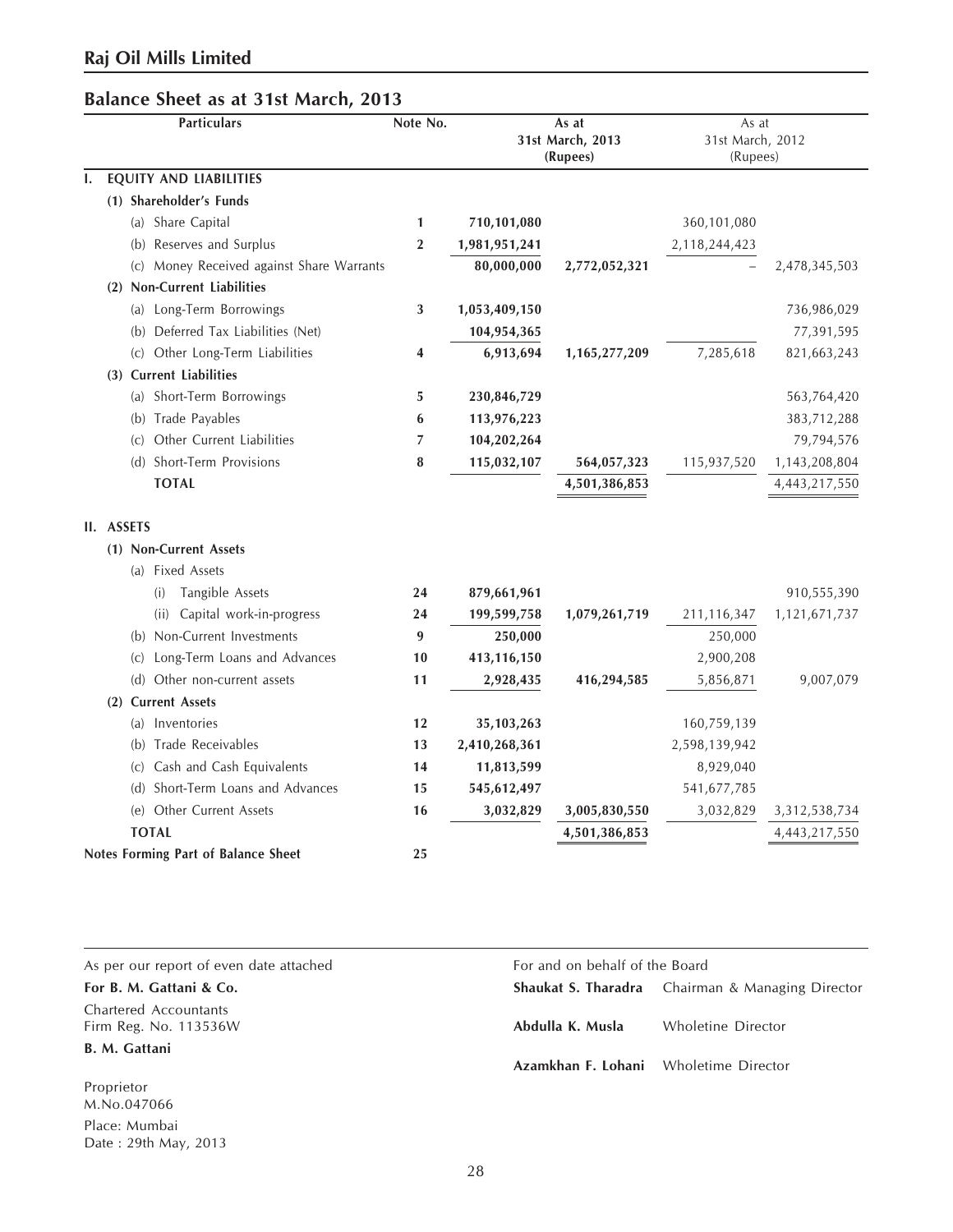# Statement of Profit & Loss for the year ended 31st March, 2013

| <b>Particulars</b> |                                          | Note No. | As at<br>31st March, 2013<br>(Rupees) |                 | As at<br>31st March, 2012<br>(Rupees) |                 |
|--------------------|------------------------------------------|----------|---------------------------------------|-----------------|---------------------------------------|-----------------|
|                    | <b>Continuing Operations</b>             |          |                                       |                 |                                       |                 |
| Т                  | Revenue from Operations                  | 17       | 1,273,909,989                         |                 | 3,413,874,552                         |                 |
| П.                 | Other Incomes                            | $18\,$   | 10,929,175                            | 1,284,839,164   | 10,191,075                            | 3,424,065,627   |
| III.               | Total Revenue $(I + II)$                 |          |                                       | 1,284,839,164   |                                       | 3,424,065,627   |
| IV.                | Expenses:                                |          |                                       |                 |                                       |                 |
|                    | Manufacturing Expenses                   |          |                                       |                 |                                       |                 |
|                    | Cost of Materials Consumed               | 19       | 985,041,985                           |                 | 2,974,450,420                         |                 |
|                    | Changes in Inventory of Finished goods   | $20\,$   | 63,233,288                            | 1,048,275,273   | 104,963,996                           | 3,079,414,416   |
|                    | Employee Benefit Expenses                | 21       | 74,213,606                            |                 | 73,317,456                            |                 |
|                    | Other Expenses                           | 22       | 235,078,051                           | 309,291,657     | 182,740,094                           | 256,057,550     |
|                    | Finance Costs                            | 23       |                                       | 62,588,564      |                                       | 146, 115, 608   |
|                    | Depreciation and Amortization Expenses   | 24       |                                       | 44,364,434      |                                       | 41,603,003      |
|                    | <b>Total Expenses</b>                    |          |                                       | 1,464,519,929   |                                       | 3,523,190,577   |
| V.                 | Profit/(Loss) before Tax (III - IV)      |          |                                       | (179,680,765)   |                                       | (99, 124, 950)  |
| VI.                | Tax Expenses:                            |          |                                       |                 |                                       |                 |
|                    | (i)<br>Current tax                       |          |                                       |                 |                                       |                 |
|                    | Deferred Tax Liabilities/ (Asset)<br>(i) |          | 27,562,770                            | 27,562,770      | 19,013,679                            | 19,013,679      |
| VII.               | Profit/ (Loss) After Tax                 |          |                                       | (207, 243, 535) |                                       | (118, 138, 629) |
| VIII.              | Earnings Per Equity Share:               |          |                                       |                 |                                       |                 |
|                    | <b>Basic EPS</b>                         |          |                                       | (2.92)          |                                       | (3.28)          |
|                    | Diluted EPS                              |          |                                       | (2.28)          |                                       | (3.28)          |

| As per our report of even date attached        | For and on behalf of the Board |                                                         |  |
|------------------------------------------------|--------------------------------|---------------------------------------------------------|--|
| For B. M. Gattani & Co.                        |                                | <b>Shaukat S. Tharadra</b> Chairman & Managing Director |  |
| Chartered Accountants<br>Firm Reg. No. 113536W | Abdulla K. Musla               | Wholetine Director                                      |  |
| B. M. Gattani                                  |                                | <b>Azamkhan F. Lohani</b> Wholetime Director            |  |
| Proprietor<br>M.No.047066                      |                                |                                                         |  |
| Place: Mumbai<br>Date: 29th May, 2013          |                                |                                                         |  |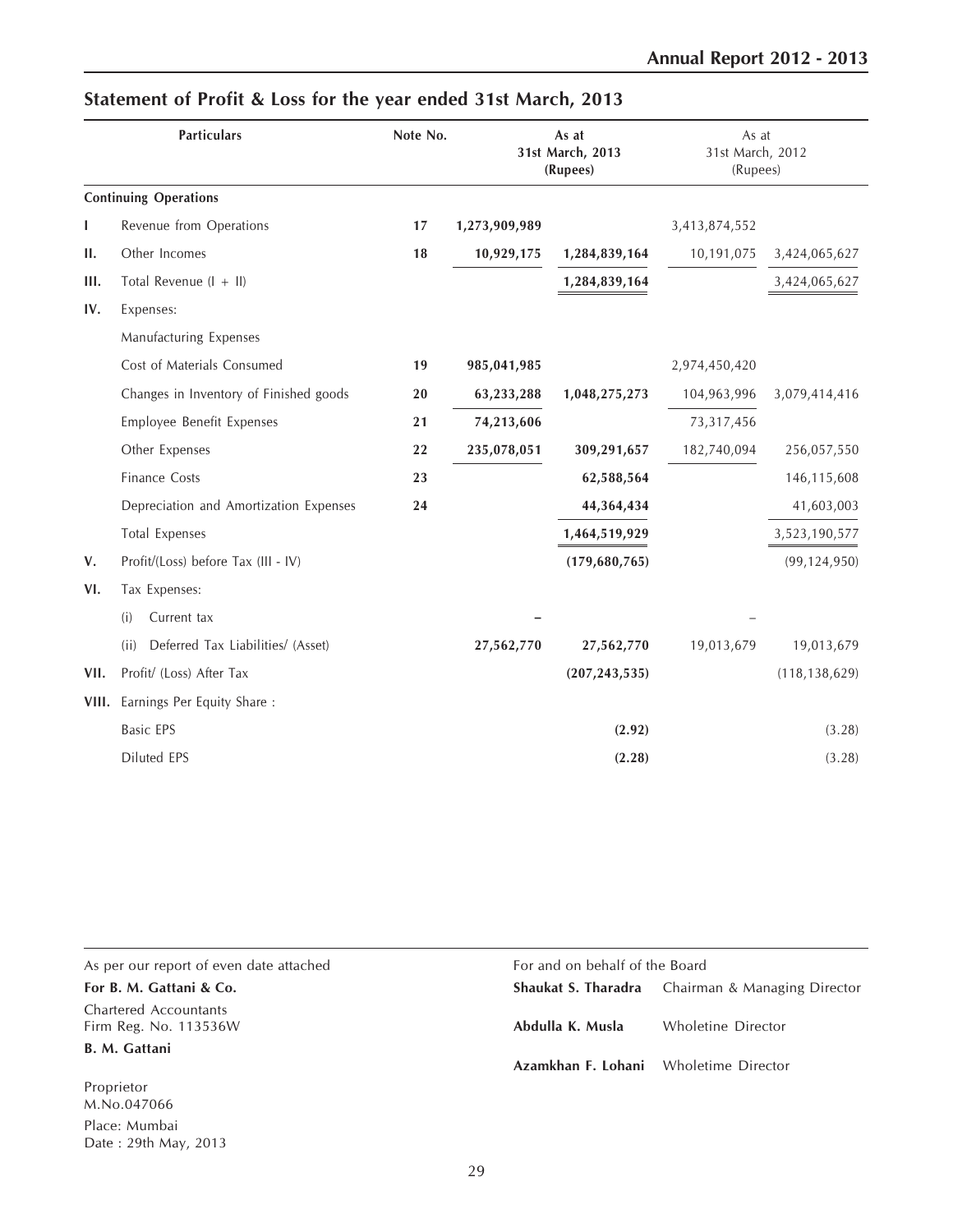| <b>Particulars</b>                                                          | As at 31st March 2013<br><b>Rupees</b> | As at 31st March 2012<br>Rupees |
|-----------------------------------------------------------------------------|----------------------------------------|---------------------------------|
| Note - 1                                                                    |                                        |                                 |
| <b>SHARE CAPITAL</b>                                                        |                                        |                                 |
| -Authorised                                                                 |                                        |                                 |
| 1,600,00,000 Equity Shares of Rs. 10/- each.                                | 1,600,000,000                          | 1,600,000,000                   |
| [ Previous Year: 1,600,00,000 Equity Shares of Rs. 10/- each ]              |                                        |                                 |
|                                                                             | 1,600,000,000                          | 1,600,000,000                   |
| -Issued, Subscribed and fully Paid up                                       |                                        |                                 |
| 7,10,10,108 Equity Shares of Rs.10/- each fully paid-up. with voting rights | 710,101,080                            | 360,101,080                     |
| [Previous Year: $3,60,10,108$ Equity Shares of Rs.10/- each]                |                                        |                                 |
| [Refer Point No. 1 & 2 of Note 25(II) "Notes to the Accounts"]              |                                        |                                 |
| <b>Total</b>                                                                | 710,101,080                            | 360,101,080                     |

[Note :The Company has only one class of equity shares having a par value of Rs. 10 per share. Each Shareholder is eligible for one voting right per share.]

| <b>Particulars</b>             | As at 31st March 2013<br><b>Rupees</b> | As at 31st March 2012<br>Rupees |
|--------------------------------|----------------------------------------|---------------------------------|
| Note $-2$                      |                                        |                                 |
| Reserve & Surplus              |                                        |                                 |
| Securities Premium             |                                        |                                 |
| Opening Balance                | 1,183,953,053                          | 1,183,953,053                   |
| Add: Additions during the Year | 84,000,000                             |                                 |
|                                | 1,267,953,053                          | 1,183,953,053                   |
| Less : GDR Issue Exp.          | 13,049,647                             |                                 |
| Closing Balance (A)            | 1,254,903,406                          | 1,183,953,053                   |
| Profit and Loss Account        |                                        |                                 |
| Opening Balance                | 934,291,370                            | 1,052,429,999                   |
| Profit/(Loss) During The Year  | (207, 243, 535)                        | (118, 138, 629)                 |
| <b>Closing Balance (B)</b>     | 727,047,835                            | 934,291,370                     |
| Total $(A) + (B)$              | 1,981,951,241                          | 2,118,244,423                   |
|                                |                                        |                                 |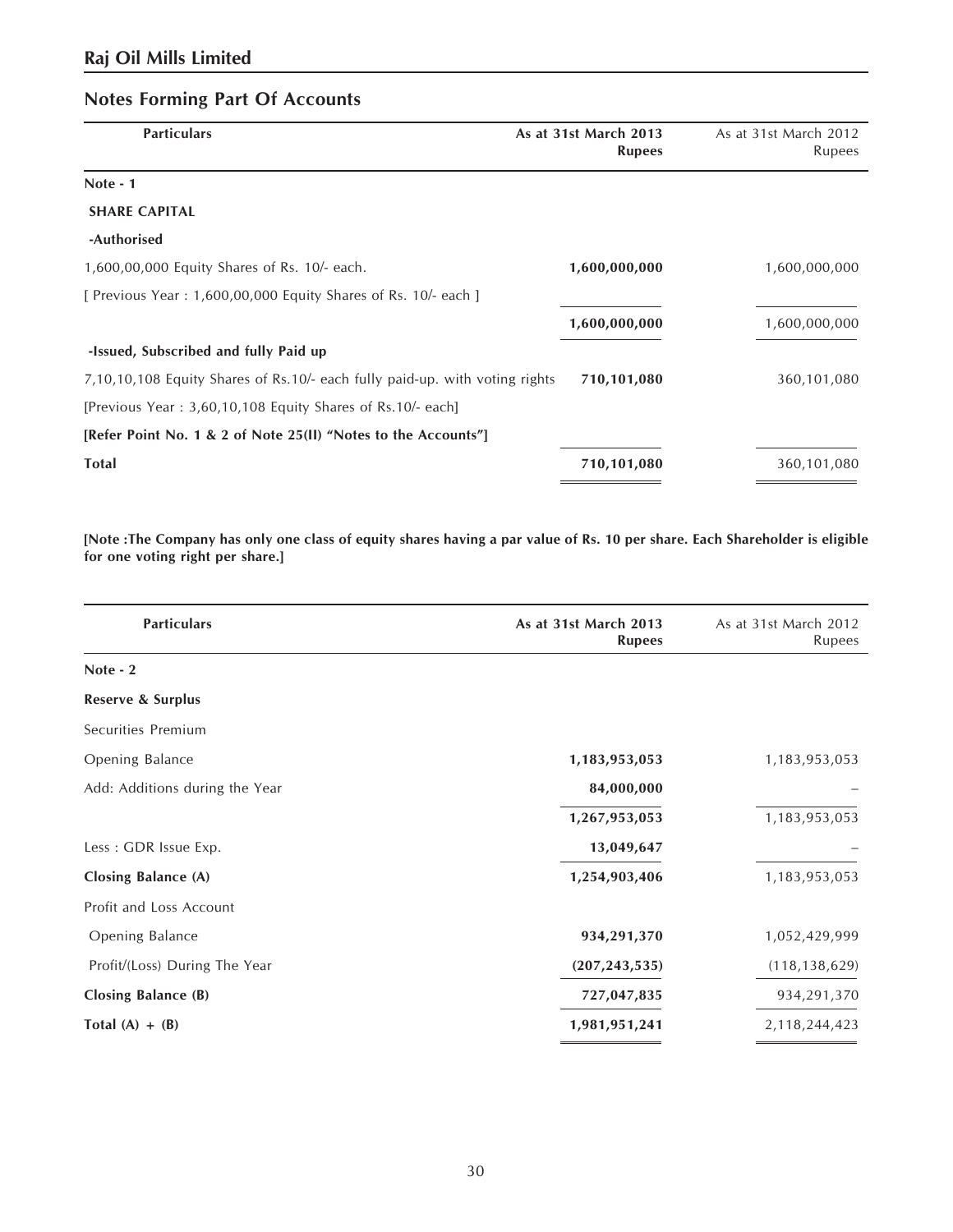|                |         | <b>Particulars</b>                                                                                                                                                                                                                                                                                                                                                                                                                 | As at 31st March 2013<br><b>Rupees</b> | As at 31st March 2012<br>Rupees |
|----------------|---------|------------------------------------------------------------------------------------------------------------------------------------------------------------------------------------------------------------------------------------------------------------------------------------------------------------------------------------------------------------------------------------------------------------------------------------|----------------------------------------|---------------------------------|
| Note - 3       |         |                                                                                                                                                                                                                                                                                                                                                                                                                                    |                                        |                                 |
|                |         | <b>Long-Term Borrowings</b>                                                                                                                                                                                                                                                                                                                                                                                                        |                                        |                                 |
|                |         | [Also Refer Point No.3, 4 & 5 of Note 25(II) "Notes to the Accounts"]                                                                                                                                                                                                                                                                                                                                                              |                                        |                                 |
| (A) Term Loans |         |                                                                                                                                                                                                                                                                                                                                                                                                                                    |                                        |                                 |
|                | Secured |                                                                                                                                                                                                                                                                                                                                                                                                                                    |                                        |                                 |
| $\bf{1)}$      |         | <b>SVC Bank</b>                                                                                                                                                                                                                                                                                                                                                                                                                    | 3,552,644                              | 3,005,989                       |
|                |         | [Nature of Security : Term Loan from bank are Secured by<br>hypothecation of Plant & Machinery, Electric Equipments &<br>Miscellaneous Assets.] [Terms of Repayment : Term Loan from bank<br>are repayable in 60 monthly installments with interest rate of P.L.R.<br>$-0.5\%$ P.A.]                                                                                                                                               |                                        |                                 |
| 2)             |         | <b>KVB Bank</b>                                                                                                                                                                                                                                                                                                                                                                                                                    |                                        | 290,016,652                     |
|                |         | [Nature of Security: Term Loan from bank are Collaterally Secured<br>against land and building, Plant & Machinery of Jaipur Unit and<br>New Plant at Manor, District Thane belonging to the company<br>and personally guarnteed by all the four directors.] [Terms of<br>Repayment: Term Loan from bank are repayable in 12 quarterly<br>installments begining from Jan.-March, 2013 with Interest rate of<br>$B.R. + 1.75\% P.A.$ |                                        |                                 |
| 3)             |         | Edelweiss Assets Reconstruction Co. Ltd.                                                                                                                                                                                                                                                                                                                                                                                           | 680,683,785                            |                                 |
|                |         | [Loan from financial Institution are primaryly secured against Pari<br>Passu Charge on Current Assets with SVC bank and Collaterally<br>Secured against land and building, Plant & Machinery of Jaipur<br>Unit and New Plant at Manor, District Thane belonging to the<br>company and personally guaranteed by all othe four directors of<br>the company.]                                                                         |                                        |                                 |
|                |         | Total (A)                                                                                                                                                                                                                                                                                                                                                                                                                          | 684,236,429                            | 293,022,641                     |
|                |         | (B) Other Loans & Advances:                                                                                                                                                                                                                                                                                                                                                                                                        |                                        |                                 |
| (i)            |         | <b>Secured</b>                                                                                                                                                                                                                                                                                                                                                                                                                     |                                        |                                 |
|                |         | (1) Citi Bank Equity Home Loan                                                                                                                                                                                                                                                                                                                                                                                                     | 2,944,573                              | 3,198,107                       |
|                |         | [Nature of Security : Loan from bank are Secured against<br>Flat No.6 , Avval Co.op.hsg.Soc. belonging to the Company.]<br>[Terms of Repayments : Loan from bank are repayable with<br>Interest rate of $13\%$ p.a.]                                                                                                                                                                                                               |                                        |                                 |
|                |         | (2) City Home Finance Loan                                                                                                                                                                                                                                                                                                                                                                                                         | 8,710,355                              | 9,173,723                       |
|                |         | [Nature of Security : Loan from bank are Secured against Flat<br>No. 3& 4. 2nd Avval Chambers, 61 Morland Road, Mumbai<br>Central.] Terms of Repayments : Loan are reapayable in 180<br>Monthly installments beg. From 5/07/2009 with rate of interest<br>of 13% p.a.]                                                                                                                                                             |                                        |                                 |
| (ii)           |         | Unsecured -                                                                                                                                                                                                                                                                                                                                                                                                                        |                                        |                                 |
|                |         | Loans Repayable On Demand                                                                                                                                                                                                                                                                                                                                                                                                          |                                        |                                 |
|                |         | From bank:                                                                                                                                                                                                                                                                                                                                                                                                                         |                                        |                                 |
|                |         | <b>SICOM</b>                                                                                                                                                                                                                                                                                                                                                                                                                       | 115,605,863                            | 116,105,863                     |
|                |         | <b>SIDBI</b>                                                                                                                                                                                                                                                                                                                                                                                                                       | 30,824,622                             | 30,824,622                      |
|                |         | From Others:                                                                                                                                                                                                                                                                                                                                                                                                                       |                                        |                                 |
|                |         | <b>IFCI Factors</b>                                                                                                                                                                                                                                                                                                                                                                                                                | 120,242,748                            | 120,242,748                     |
|                |         | Total(B)                                                                                                                                                                                                                                                                                                                                                                                                                           | 278,328,161                            | 279,545,062                     |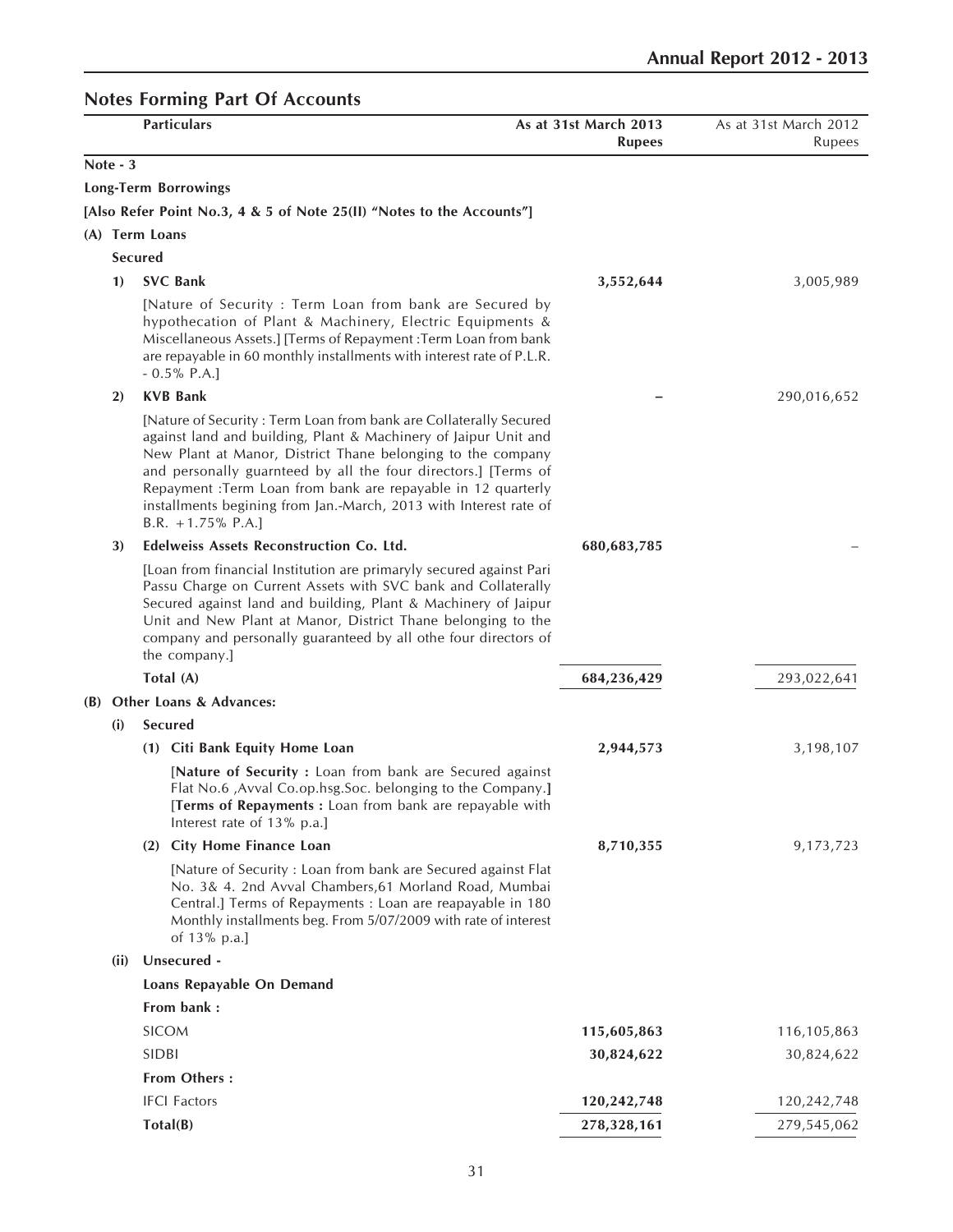| <b>Particulars</b>                                         | As at 31st March 2013 | As at 31st March 2012 |
|------------------------------------------------------------|-----------------------|-----------------------|
| Note - 3 (Contd.)                                          | <b>Rupees</b>         | Rupees                |
|                                                            |                       |                       |
| Others:<br> C                                              |                       |                       |
| <b>Public Fixed Deposits (Unsecured)</b><br>[1]            | 60,673,052            | 65,215,000            |
| Loans & Advances from related parties (Unsecured) :<br>[2] |                       |                       |
| Shaukat S. Tharadra                                        | 14,824,551            | 92,924,551            |
| Abdullah K. Musla<br>2.                                    | 15,346,957            | 6,278,775             |
| Total(C)                                                   | 90,844,560            | 164,418,326           |
| Total $(A + B + C)$                                        | 1,053,409,150         | 736,986,029           |
|                                                            |                       |                       |

[ Note : Installments falling due in respect of all the above Loans upto 31.03.2014 have been grouped under "Current maturities of long-term debt" under other current liabilites head. (Refer Note 7) ]

| <b>Particulars</b>                                                                                                                                                                                                                                                                                                                          | As at 31st March 2013<br><b>Rupees</b> | As at 31st March 2012<br>Rupees |
|---------------------------------------------------------------------------------------------------------------------------------------------------------------------------------------------------------------------------------------------------------------------------------------------------------------------------------------------|----------------------------------------|---------------------------------|
| Note 4                                                                                                                                                                                                                                                                                                                                      |                                        |                                 |
| <b>Other Long -Term Liabilities</b>                                                                                                                                                                                                                                                                                                         |                                        |                                 |
| Other Liabilities                                                                                                                                                                                                                                                                                                                           | 6,913,694                              | 7,285,618                       |
| <b>Total</b>                                                                                                                                                                                                                                                                                                                                | 6,913,694                              | 7,285,618                       |
| <b>Note - 5</b>                                                                                                                                                                                                                                                                                                                             |                                        |                                 |
| <b>Short-Term Borrowings</b>                                                                                                                                                                                                                                                                                                                |                                        |                                 |
| <b>Secured</b>                                                                                                                                                                                                                                                                                                                              |                                        |                                 |
| Loans Repayable On Demand                                                                                                                                                                                                                                                                                                                   |                                        |                                 |
| Shamrao Vithal Co-op Bank Ltd<br>1)                                                                                                                                                                                                                                                                                                         | 213,415,597                            | 181,015,456                     |
| [Loan from bank are primaryly secured against Pari Passu Charge on<br>Current Assets with KVB bank and Collaterally Secured against Factory<br>land belonging to the company at Village 10, Taluka Palghar, District<br>Thane alongwith structure standing thereon and personally guaranteed<br>by all othe four directors of the company.] |                                        |                                 |
| Karur Vysya Bank (CC A/c)<br>2)                                                                                                                                                                                                                                                                                                             |                                        | 351,295,348                     |
| [Loan from bank are primaryly secured against Pari Passu Charge on<br>Current Assets with SVC bank and Collaterally Secured against land<br>and building, Plant & Machinery of Jaipur Unit and New Plant at Manor,<br>District Thane belonging to the company and personally guaranteed<br>by all othe four directors of the company.]      |                                        |                                 |
| 3) `Bank of Baroda (CC/Od A/c)                                                                                                                                                                                                                                                                                                              | 491,400                                | 4,891,090                       |
| [Loan from bank are secured against Fixed Deposits belonging to the<br>company.]                                                                                                                                                                                                                                                            |                                        |                                 |
| Total (A)                                                                                                                                                                                                                                                                                                                                   | 213,906,997                            | 537,201,893                     |
| Unsecured                                                                                                                                                                                                                                                                                                                                   |                                        |                                 |
| Loans and advances from Related Parties                                                                                                                                                                                                                                                                                                     | 4,872,000                              | 5,000,000                       |
| Inter Corporate Deposit                                                                                                                                                                                                                                                                                                                     | 10,067,732                             | 19,062,527                      |
| Other Loans & Advance                                                                                                                                                                                                                                                                                                                       | 2,000,000                              | 2,500,000                       |
| Total (B)                                                                                                                                                                                                                                                                                                                                   | 16,939,732                             | 26,562,527                      |
| Total $(A + B)$                                                                                                                                                                                                                                                                                                                             | 230,846,729                            | 563,764,420                     |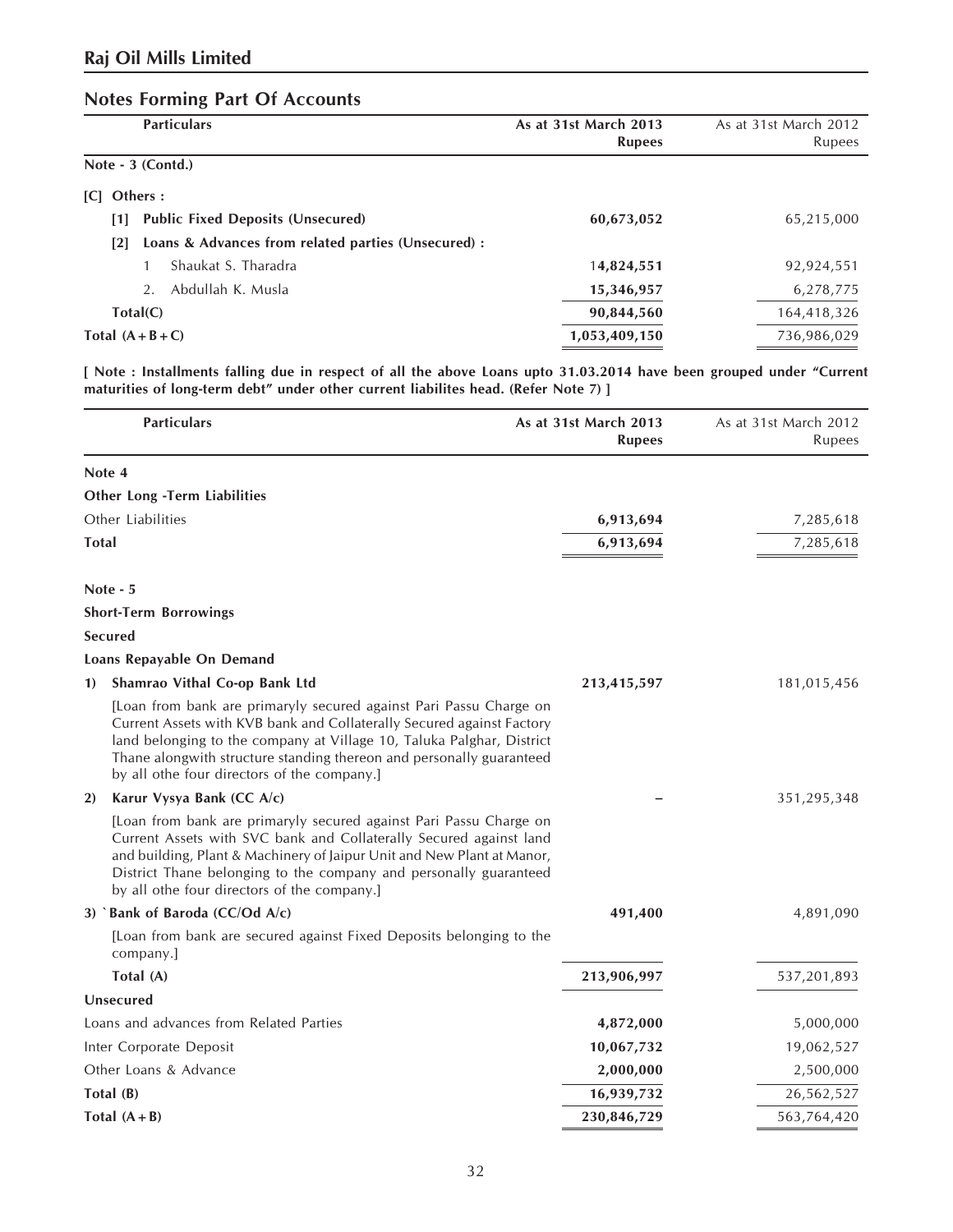|              | <b>Particulars</b>                                                                                                                    | As at 31st March 2013 | As at 31st March 2012 |
|--------------|---------------------------------------------------------------------------------------------------------------------------------------|-----------------------|-----------------------|
|              |                                                                                                                                       | <b>Rupees</b>         | Rupees                |
|              | Note - 6                                                                                                                              |                       |                       |
|              | <b>Trade Payables</b>                                                                                                                 |                       |                       |
|              | For Goods                                                                                                                             | 113,976,223           | 383,712,288           |
| <b>Total</b> |                                                                                                                                       | 113,976,223           | 383,712,288           |
|              | Note $-7$                                                                                                                             |                       |                       |
|              | <b>Other Current Liabilities</b>                                                                                                      |                       |                       |
|              | Current Maturities of Long-Term Debt                                                                                                  | 665,126               | 1,182,306             |
|              | <b>Statutory Dues</b>                                                                                                                 | 84,543,290            | 62,807,984            |
|              | Other Payables                                                                                                                        | 18,993,849            | 15,804,286            |
| <b>Total</b> |                                                                                                                                       | 104,202,264           | 79,794,576            |
|              | Note - 8                                                                                                                              |                       |                       |
|              | <b>Short Term Provisions:</b>                                                                                                         |                       |                       |
|              | Provision for Tax (Net of Advance Tax)                                                                                                | 115,032,107           | 115,937,520           |
| <b>Total</b> |                                                                                                                                       | 115,032,107           | 115,937,520           |
|              | Note - 9                                                                                                                              |                       |                       |
|              | Non-Current Investments (Long Term Investments)                                                                                       |                       |                       |
|              | Investment (Unquoted)                                                                                                                 |                       |                       |
|              | Investments in Equity shares of :                                                                                                     |                       |                       |
| (i)          | The Shamrao Vithal Co-Op. Bank Ltd.                                                                                                   | 100,000               | 100,000               |
|              | 4,000 (4,000) Shares of Rs. 25/- each                                                                                                 |                       |                       |
|              | (Note: Out of above shares worth Rs. 1.00 lakhs (Rs. 1.00 lakhs) have<br>been lien marked by the Bank against credit facilities)      |                       |                       |
|              | (ii) The Saraswat Co-Op. Bank Ltd.                                                                                                    | 25,000                | 25,000                |
|              | 2,500 (2,500) Shares of Rs. 10/- each                                                                                                 |                       |                       |
|              | (iii) The Kalyan Janta Sahakari Bank Ltd.                                                                                             | 100,000               | 100,000               |
|              | 1,000 (1,000) Shares of Rs. 100/- each                                                                                                |                       |                       |
|              | Investments in government securities :                                                                                                |                       |                       |
| (i)          | 6 Year National Saving Certificates - VIII Issue                                                                                      | 25,000                | 25,000                |
|              | (Securities worth Rs.0.25 lakhs (Rs. 0.25 lakhs) have been pledged to<br>Sales Tax department as a Security deposit for registration) |                       |                       |
|              | Total Aggregate amount of unquoted Investment (Rs.)                                                                                   | 250,000               | 250,000               |
|              | <b>Note - 10</b>                                                                                                                      |                       |                       |
|              | <b>Long-Term Loans and Advances</b>                                                                                                   |                       |                       |
|              | Unsecured Considered Good:                                                                                                            |                       |                       |
|              | Security Deposit                                                                                                                      | 2,963,065             | 2,900,208             |
|              | Loan and Advances to Parties                                                                                                          | 410,153,085           |                       |
| <b>Total</b> |                                                                                                                                       | 413,116,150           | 2,900,208             |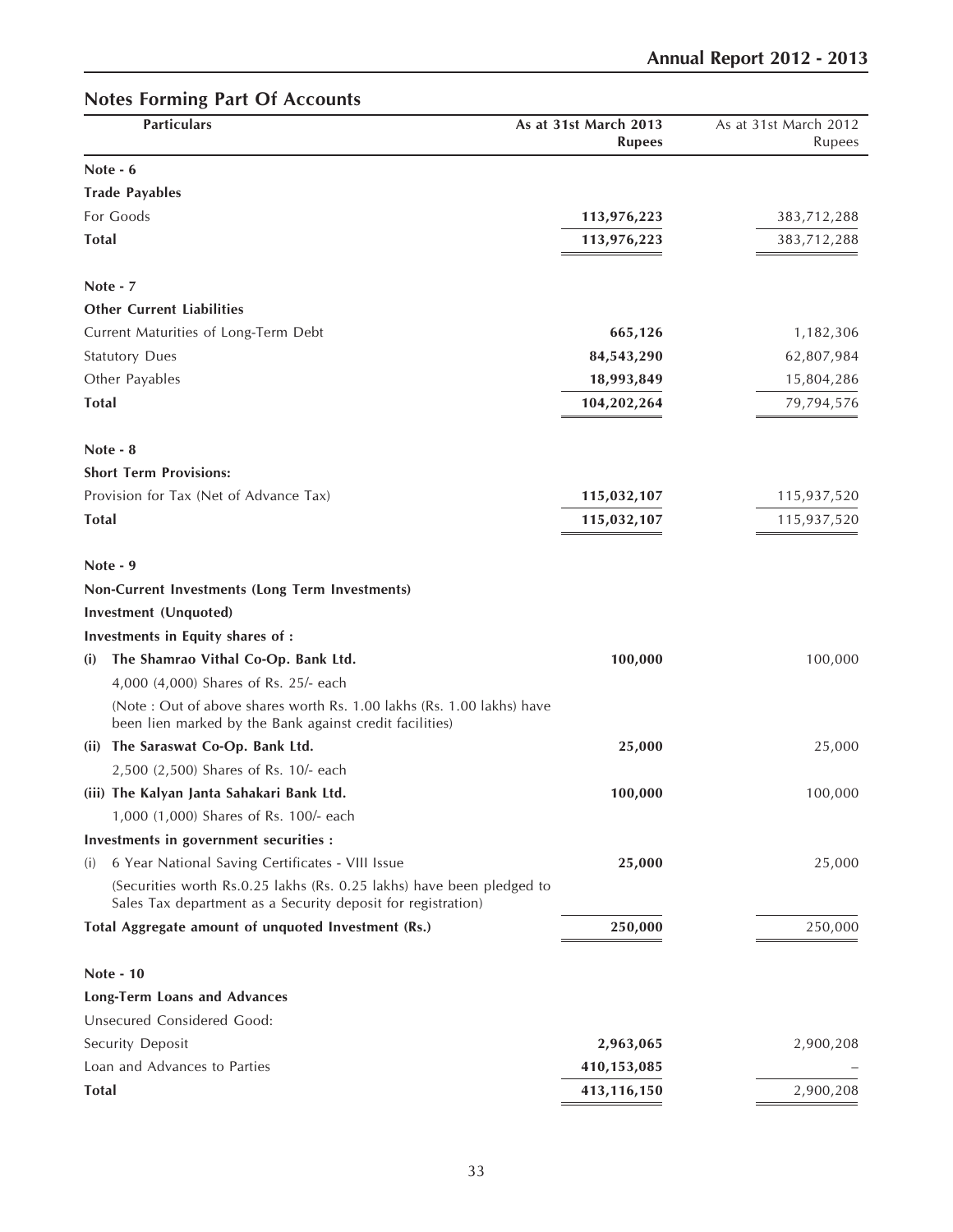| <b>Particulars</b>                                                                                                                                           | As at 31st March 2013<br><b>Rupees</b> | As at 31st March 2012<br>Rupees |
|--------------------------------------------------------------------------------------------------------------------------------------------------------------|----------------------------------------|---------------------------------|
| <b>Note - 11</b>                                                                                                                                             |                                        |                                 |
| Other Non- Current Assets (Residual Head)                                                                                                                    |                                        |                                 |
| Unamortised Expenses :                                                                                                                                       |                                        |                                 |
| Brand Promotion Exp.                                                                                                                                         | 2,928,435                              | 5,856,871                       |
| <b>Total</b>                                                                                                                                                 | 2,928,435                              | 5,856,871                       |
| Note: Amount of Unamortised Expenses (Brand Promotion) written off<br>upto 31/03/2014 have been grouped under "Other current Assets "head.<br>[Refer Note16] |                                        |                                 |
| <b>Note - 12</b>                                                                                                                                             |                                        |                                 |
| <b>Inventories</b>                                                                                                                                           |                                        |                                 |
| Raw Materials                                                                                                                                                | 17,062,297                             | 73,294,966                      |
| Packing Material                                                                                                                                             | 4,025,096                              | 10,215,015                      |
| Stock with Consignee                                                                                                                                         | 445,458                                | 445,458                         |
| <b>Finished Goods</b>                                                                                                                                        | 13,570,412                             | 76,803,700                      |
| Mode of Valuation- Refer Note No F. of Note 27)                                                                                                              |                                        |                                 |
| <b>Total</b>                                                                                                                                                 | 35, 103, 263                           | 160,759,139                     |
| Note - 13                                                                                                                                                    |                                        |                                 |
| <b>Trade Receivables</b>                                                                                                                                     |                                        |                                 |
| [Unsecured]                                                                                                                                                  |                                        |                                 |
| Debts outstanding for a period exceeding six months                                                                                                          |                                        |                                 |
| - Considered good                                                                                                                                            | 1,975,328,458                          | 1,542,274,618                   |
| Other Debts                                                                                                                                                  |                                        |                                 |
| - Considered good                                                                                                                                            | 434,939,903                            | 1,055,865,324                   |
| <b>Total</b>                                                                                                                                                 | 2,410,268,361                          | 2,598,139,942                   |
| Note - 14                                                                                                                                                    |                                        |                                 |
| <b>Cash and Cash Equivalents</b>                                                                                                                             |                                        |                                 |
| -Cash on Hand                                                                                                                                                | 437,390                                | 767,863                         |
| <b>Balance with Banks</b>                                                                                                                                    |                                        |                                 |
| -In Current Accounts                                                                                                                                         | 4,439,213                              | 1,338,293                       |
| -In Fixed Deposit Accounts                                                                                                                                   | 6,936,996                              | 6,822,884                       |
| <b>Total</b>                                                                                                                                                 | 11,813,599                             | 8,929,040                       |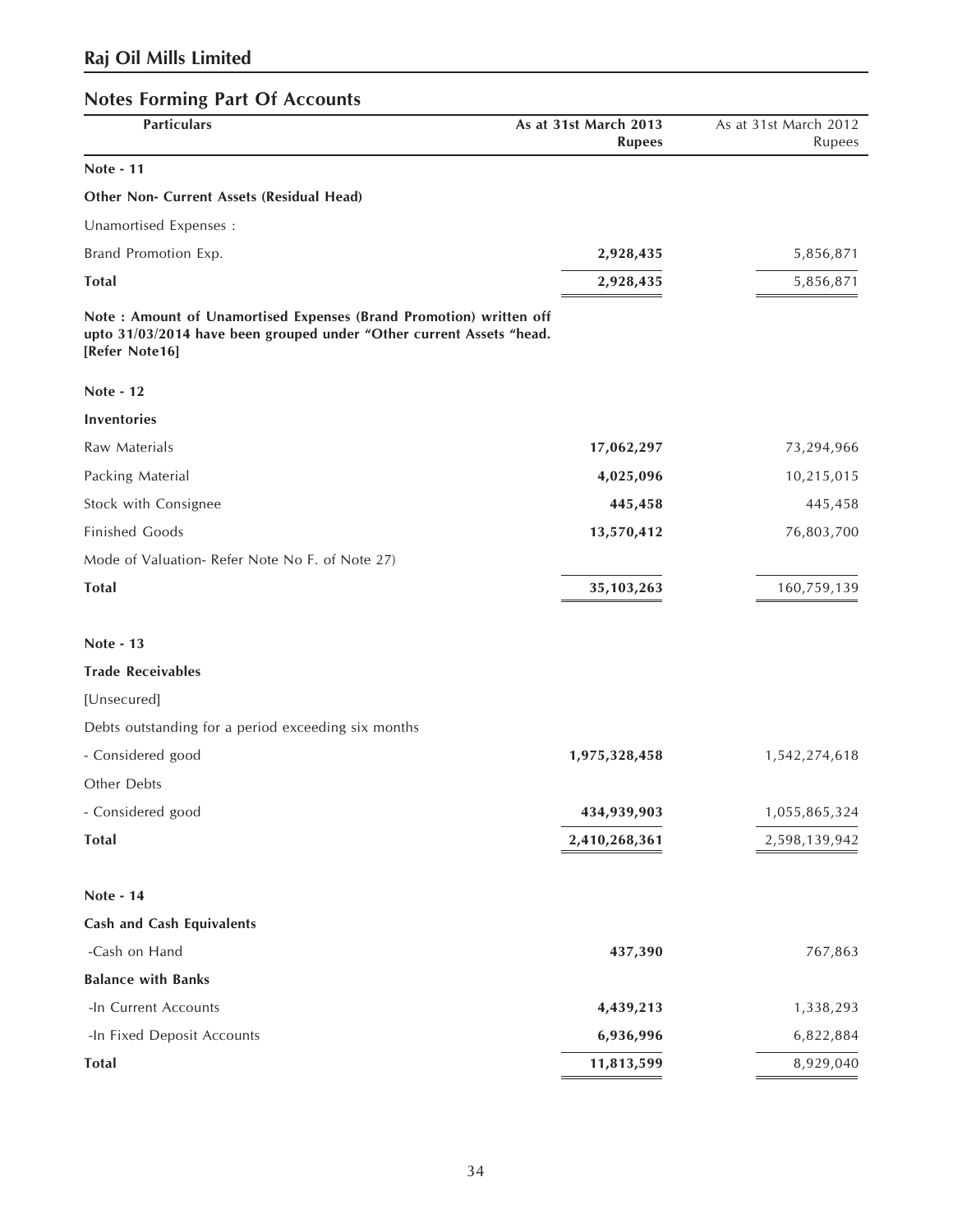| <b>Particulars</b>                                                  | As at 31st March 2013 | As at 31st March 2012 |
|---------------------------------------------------------------------|-----------------------|-----------------------|
|                                                                     | <b>Rupees</b>         | Rupees                |
| <b>Note - 15</b>                                                    |                       |                       |
| <b>Short-Term Loans and Advances</b>                                |                       |                       |
| [Unsecured and Considered good]                                     |                       |                       |
| Advances recoverable in cash or in kind or for value to be received |                       |                       |
| - Deposit                                                           | 1,000,000             | 1,000,000             |
| - Other                                                             | 438,948,446           | 444,140,390           |
| Prepaid Expenses                                                    | 329,678               | 1,575                 |
| Advances to employees                                               | 414,444               | 764,998               |
| Inter Corporate Deposits                                            | 104,919,929           | 95,770,822            |
| <b>Total</b>                                                        | 545,612,497           | 541,677,785           |
| <b>Note - 16</b>                                                    |                       |                       |
| Other Current Assets (Residual Head)                                |                       |                       |
| Interest Accrued                                                    | 104,394               | 104,394               |
| Unamortised Expenses :                                              |                       |                       |
| Brand Promotion Exp.                                                | 2,928,435             | 2,928,435             |
| <b>Total</b>                                                        | 3,032,829             | 3,032,829             |

### Note : 24

|                          | (Amount in Rupees)                          |            |                          |                                             |                                            |                 |                          |                                    |                                             |                                             |
|--------------------------|---------------------------------------------|------------|--------------------------|---------------------------------------------|--------------------------------------------|-----------------|--------------------------|------------------------------------|---------------------------------------------|---------------------------------------------|
| <b>Particulars</b>       | <b>Gross block</b>                          |            |                          |                                             | Depreciation                               |                 |                          |                                    | Net Block                                   |                                             |
|                          | Opening<br><b>Balance</b> as<br>on 01.04.12 | Addition   | Deletion                 | Closing<br><b>Balance</b> as<br>on 31.03.13 | Opening<br><b>Balanceas</b><br>on 01.04.12 | For the<br>vear | <b>Deletion</b>          | Closing<br><b>Balance</b><br>as on | Closing<br><b>Balance</b> as<br>on 31.03.12 | Closing<br><b>Balance</b> as<br>on 31.03.12 |
| Tangible Assets:         |                                             |            |                          |                                             |                                            |                 |                          |                                    |                                             |                                             |
| Land                     | 21,997,858                                  |            | $\overline{\phantom{a}}$ | 21,997,858                                  |                                            |                 |                          |                                    | 21,997,858                                  | 21,997,858                                  |
| Factory Building         | 415,381,987                                 |            | -                        | 415,381,987                                 | 33,168,509                                 | 13,873,745      | $\overline{\phantom{a}}$ | 47,042,254                         | 368,339,733                                 | 382,213,478                                 |
| Building-Leasehold       | 5,262,960                                   |            | $\overline{\phantom{m}}$ | 5,262,960                                   | 460,709                                    | 85,786          | $\overline{\phantom{m}}$ | 546,495                            | 4,716,465                                   | 4,802,251                                   |
| Plant & Machinery        | 531,664,136                                 | 13,266,183 | 64,125                   | 544,866,194                                 | 57,127,549                                 | 25,808,438      | 1,116                    | 82,934,871                         | 461,931,323                                 | 474,536,587                                 |
| Office Equipments        | 3,082,177                                   | 110,625    | $\overline{\phantom{a}}$ | 3,192,802                                   | 989,178                                    | 148,246         | $\overline{\phantom{a}}$ | 1,137,424                          | 2,055,378                                   | 2,092,999                                   |
| Computers                | 13,259,560                                  | 29,300     | $\overline{\phantom{a}}$ | 13,288,860                                  | 6,470,492                                  | 1,762,612       | $\overline{\phantom{a}}$ | 8,233,104                          | 5,055,756                                   | 6,789,068                                   |
| Furniture & Fixtures     | 19,636,210                                  | 129,022    | $\overline{\phantom{a}}$ | 19,765,232                                  | 7,268,148                                  | 1,250,496       | $\overline{\phantom{m}}$ | 8,518,644                          | 11,246,588                                  | 12,368,062                                  |
| Trademark                | 5,555                                       |            | -                        | 5,555                                       | 5,555                                      |                 | -                        | 5,555                              |                                             |                                             |
| Vehicles                 | 19,382,197                                  |            | $\overline{\phantom{a}}$ | 19,382,197                                  | 13,627,110                                 | 1,436,227       | $\overline{\phantom{a}}$ | 15,063,337                         | 4,318,860                                   | 5,755,087                                   |
| Total                    | 1,029,672,640                               | 13,535,130 | 64,125                   | 1,043,143,645                               | 119,117,250                                | 44,365,550      | 1,116                    | 163,481,684                        | 879,661,961                                 | 910,555,390                                 |
| Previous year            | 1,003,366,638                               | 26,306,002 | $\overline{\phantom{a}}$ | 1,029,672,640                               | 77,514,247                                 | 41,603,003      | $\overline{\phantom{a}}$ | 119,117,250                        | 910,555,390                                 | 925,852,392                                 |
| Capital Work In Progress |                                             |            |                          |                                             |                                            |                 |                          |                                    | 199,599,758                                 | 211,116,347                                 |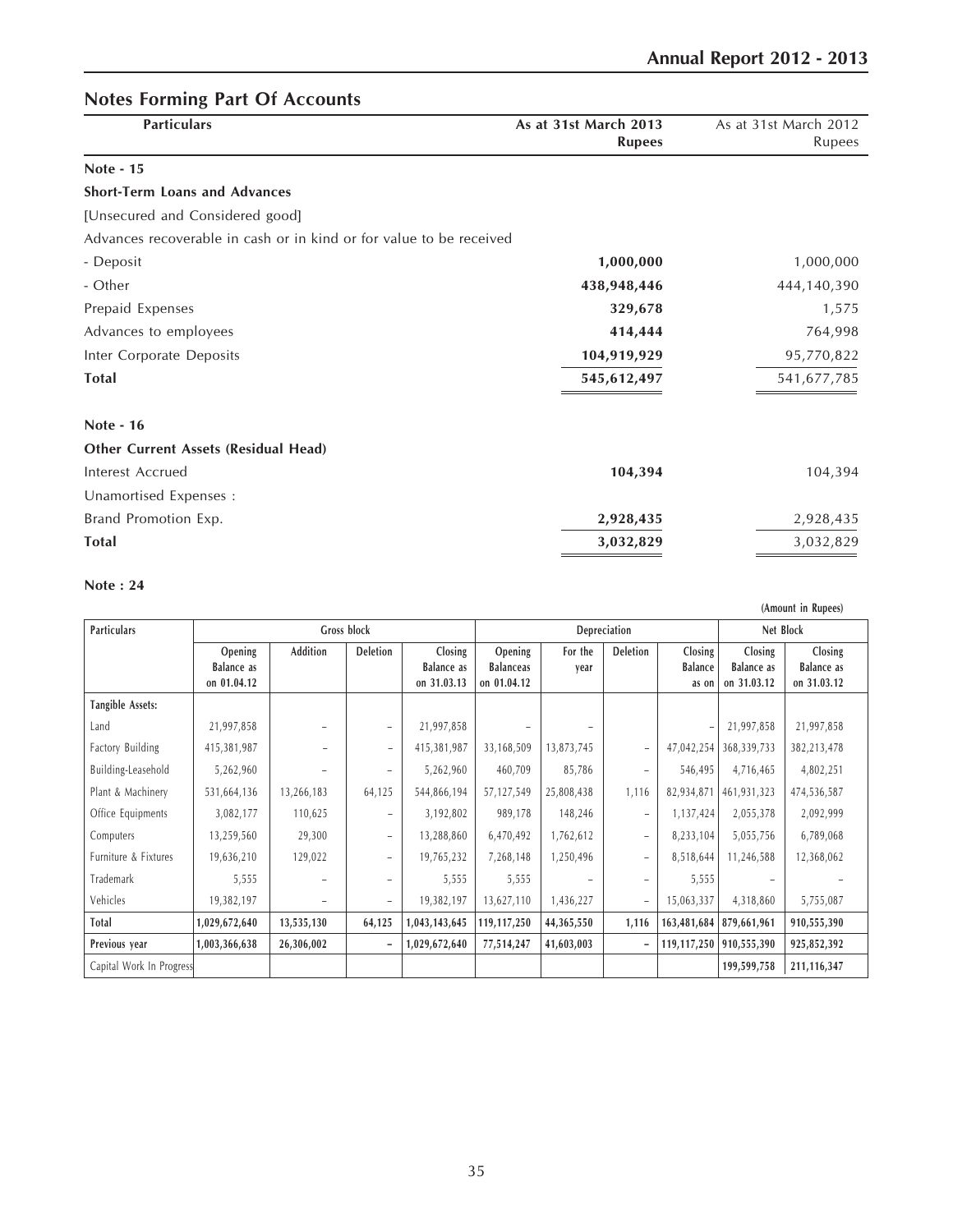# ACCOUNTING POLICIES AND NOTES TO ACCOUNT FORMING PART OF FINANCIAL STATEMENTS FOR THE YEAR ENDED 31ST MARCH, 2013

### Note – 25

### (I) SIGNIFICANT ACCOUNTING POLICIES :

### A. Basis of Preparation of Financial Statements:-

The financial statements are prepared under the historical cost convention and comply in all material aspects with the applicable accounting principles in India and accounting standards notified under sub-section (3C) of section 211 of the Companies Act, 1956 and the relevant provisions of the Companies Act, 1956, as adopted consistently by the Company.

### B. Use of Estimates:-

The preparation of the financial statements in conformity with Indian GAAP requires the Management to make estimates and assumptions considered in the reported amounts of assets and liabilities (including contingent liabilities) and the reported income and expenses during the year. The Management believes that the estimates used in preparation of the financial statements are prudent and reasonable. Future results could differ due to these estimates and the differences between the actual results and the estimates are recognised in the periods in which the results are known / materialize.

### C. Own Fixed Assets:-

Fixed Assets are stated at historical cost including any attributable cost including taxes & other duties, freight, installation & other direct or allocable expenses and related borrowing cost for bringing the respective assets to its working condition for its intended use, less accumulated depreciation. All Costs, till commencement of commercial production is capitalized under Manor Refinery Plant.

All the direct costs, expenditure during the project construction period (net of income) are specifically attributable to construction/acquisition of fixed assets and advances against capital expenditure are shown as Capital Work in progress until the relevant assets are ready for its intended use.

### D. Depreciation:-

Depreciation on Fixed Assets has been provided as per the Straight Line Method of depreciation at the rates and manner prescribed under Schedule XIV to the Companies Act, 1956 amended. The depreciation has been provided on pro-rata basis for the assets purchased during the year including capital expenditure on land & building taken on lease/Leave & License basis but excluding for Computer Software. In case of Computer Software, depreciation is provided as per straight-line method at the rates provided in schedule XIV of the Companies Act, 1956 amended in respect of Computers.

### E. Revenue Recognition:-

### Sale of Goods :

Sales are recognized net of returns and trade discounts, on transfer of significant risks and rewards of ownership to the buyer, which generally coincides with the delivery

of goods to customers, sales exclude sales tax and value added tax.

### Other Income:

Interest income is recognized on time proportion basis taking into account the amount outstanding and rate applicable. Dividend income is recognized when the right to receive the payment is established by the balance sheet date.

### F. Inventories :

Inventories are valued at the lower of cost (on FIFO basis) and the net realizable value after providing for obsolescence and other losses, where considered necessary except for by-product, which is valued at estimated realizable value . Cost includes all charges in bringing the goods to the point of sale, including octroi and other levies, transit insurance, and receiving charges. Work-in-progress and finished goods include material cost, appropriate proportion of overheads and, where applicable, excise duty.

### G. Foreign Currency Transactions:

Transactions denominated in foreign currencies are normally recorded at the exchange rate prevailing on the date of the transaction or that approximates the actual rate at the date of the transaction.

Monetary items denominated in foreign currencies remaining unsettled at the year- end are restated at the exchange rate prevailing at end of the year.

### H. Investment:

Long-term investments are carried at cost less provision for diminution, other than temporary in the opinion of the management, in the value of such investments.

### I. Impairment of Assets :

Pursuant to Accounting Standard 28 "Impairment of Assets", The Company has a system to review the carrying values of assets / cash generating units at each Balance Sheet date. If any indication of impairment exists, the recoverable amount of such assets is estimated and impairment is recognized, if the carrying amount of these assets exceeds their recoverable amount. The recoverable amount is the greater of the net selling price and their value in use. Value in use is arrived at by discounting the future cash flows to their present value based on an appropriate discount factor. When there is indication that an impairment loss recognized for an asset in earlier accounting periods no longer exists or may have decreased, such reversal of impairment loss is recognized in the Statement of Profit and Loss, except in case of revalued assets.

### J. Employees Benefit:

- a) The Company's contribution in respect of Provident Fund is charged to Profit & Loss account every year.
- b) The Company has created a trust and has taken group gratuity policy with the Life Insurance Corporation of India for the future payments of retiring gratuities.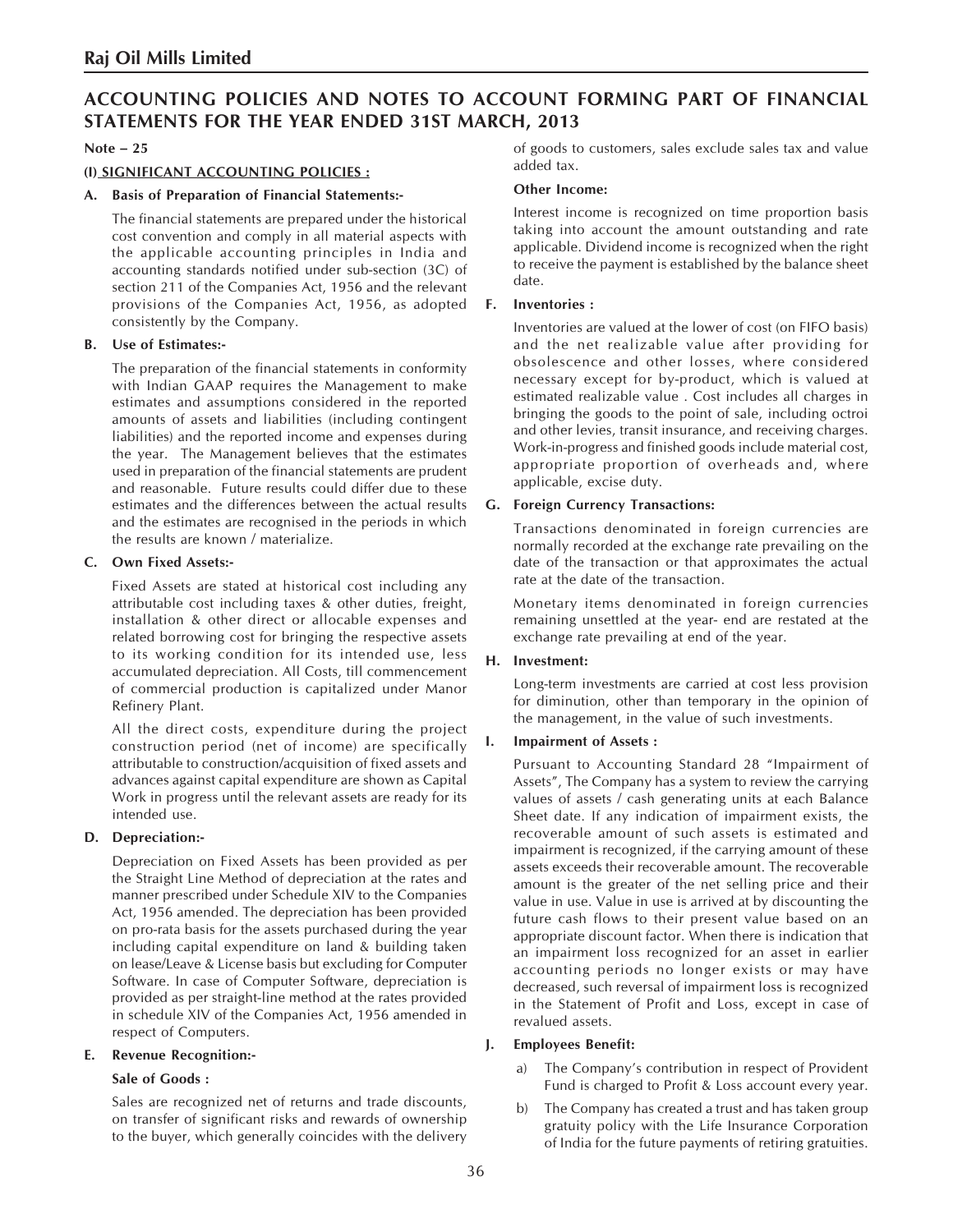The liability for the defined benefit plan of Gratuity is determined on the basis of an actuarial valuation by an independent actuary at the year end which is calculated using Projected 'Unit Credit Method'. Actuarial gain and loses which comprise experience adjustment and the effect of changes in actuarial assumptions are recognized in the Profit and Loss Account.

### K. Borrowing cost:

Borrowing Cost that is directly attributable to the acquisition or construction of qualifying assets is capitalized as part of the cost of such assets. A qualifying asset is one that necessarily takes substantial period of time to get ready for intended use. Other borrowing cost is recognized as expenses in the period in which they are incurred.

### L. Taxation:

Taxation expenses comprise current tax and deferred tax charge or credit. Provision for income tax is made on the basis of the assessable income at the tax rate applicable to the relevant assessment year.

Deferred tax resulting from "timing difference" between taxable and accounting income isaccounted for using the tax rates and laws that are enacted or substantively enacted as on the balance sheet date .Deferred Tax assets are recognized only to the extent that there is reasonable certainty that sufficient future taxable income will be available against which such deferred tax assets can be adjusted.

### M. Provisions, Contingent Liabilities and Contingent Assets:

Provisions involving substantial degree of estimation in measurement are recognized when there is a present obligation as a result of past events and it is probable that there will be an outflow of resources. Contingent liabilities are not recognized but are disclosed in the notes. Contingent Assets are neither recognized nor disclosed in the financial statements.

### N. Liquidated Damages:

Liquidated damages/Penalties, If any are provided whenever there is a claim from party and when the same is accepted by the company.

### O. Deferred Revenue Expenditure :

Deferred Revenue Expenditure on Brand Promotion has been written off over the period of five years.

### P. Public Deposit :

Company has accepted Public Deposits according to the directives issued by the Reserve Bank of India and the Provision of section 58A, 58AA or any other relevant provision of the Act and the rules framed there under to the extent applicable.

### Q. Insurance Claims :

Insurance and other claims to the extent considered recoverable are accounted for in the year on the basis of claims based on the amount assessed by the surveyor. However, claims and refunds whose recovery cannot be ascertained with reasonable certainty are accounted for on acceptance/actual receipts basis.

### R. Earning Per Share.

The earning considered in ascertaining the company's EPS comprises the net profit for the period after tax attributed to equity shareholders. The number of shares used in computing basis EPS is the Weighted average number of shares outstanding during the year.

### II. NOTES TO THE ACCOUNTS:

1. Statement showing Reconciliation of the Number of Shares and the amount outstanding at the beginning and at the end of the reporting period :

| <b>Particulars</b>                                     | As at 31st March, 2013 |              | As at 31st March, 2012 |              |
|--------------------------------------------------------|------------------------|--------------|------------------------|--------------|
|                                                        | No. of Shares          | Amount (Rs.) | No. of Shares          | Amount (Rs.) |
| Equity Share Capital-Fully paid up with voting Rights: |                        |              |                        |              |
| Opening Share Capital                                  | 360,101,08             | 360,101,080  | 360,101,08             | 360,101,080  |
| Add: Issued during the year                            | 350,000,00             | 350,000,000  |                        |              |
| <b>Closing Share Capital</b>                           | 710,101,08             | 710,101,080  | 360,101,08             | 360,101,080  |

2. Details of Shares held by each Shareholders holding more than 5% of the aggregate Shares in the company (In Nos.)

:

| Name of Shareholders |                                    | As at 31st March, 2013 | As at 31st March, 2012      |                       |                             |
|----------------------|------------------------------------|------------------------|-----------------------------|-----------------------|-----------------------------|
|                      |                                    | No. of Shares<br>held  | In $%$ of<br><b>Holding</b> | No. of Shares<br>held | In $%$ of<br><b>Holding</b> |
| 1.                   | Shaukat S. Tharadra                |                        |                             | 7,707,557             | 21.40                       |
| 2.                   | Sicom Ltd.                         | 5,023,229              | 7.074                       | 5.527.232             | 15.35                       |
|                      | 3. ACG Associated Capsules P. Ltd. |                        |                             | 1,882,068             | 5.23                        |
|                      |                                    | 5,023,229              | 7.074                       | 15,116,857            | 41.98                       |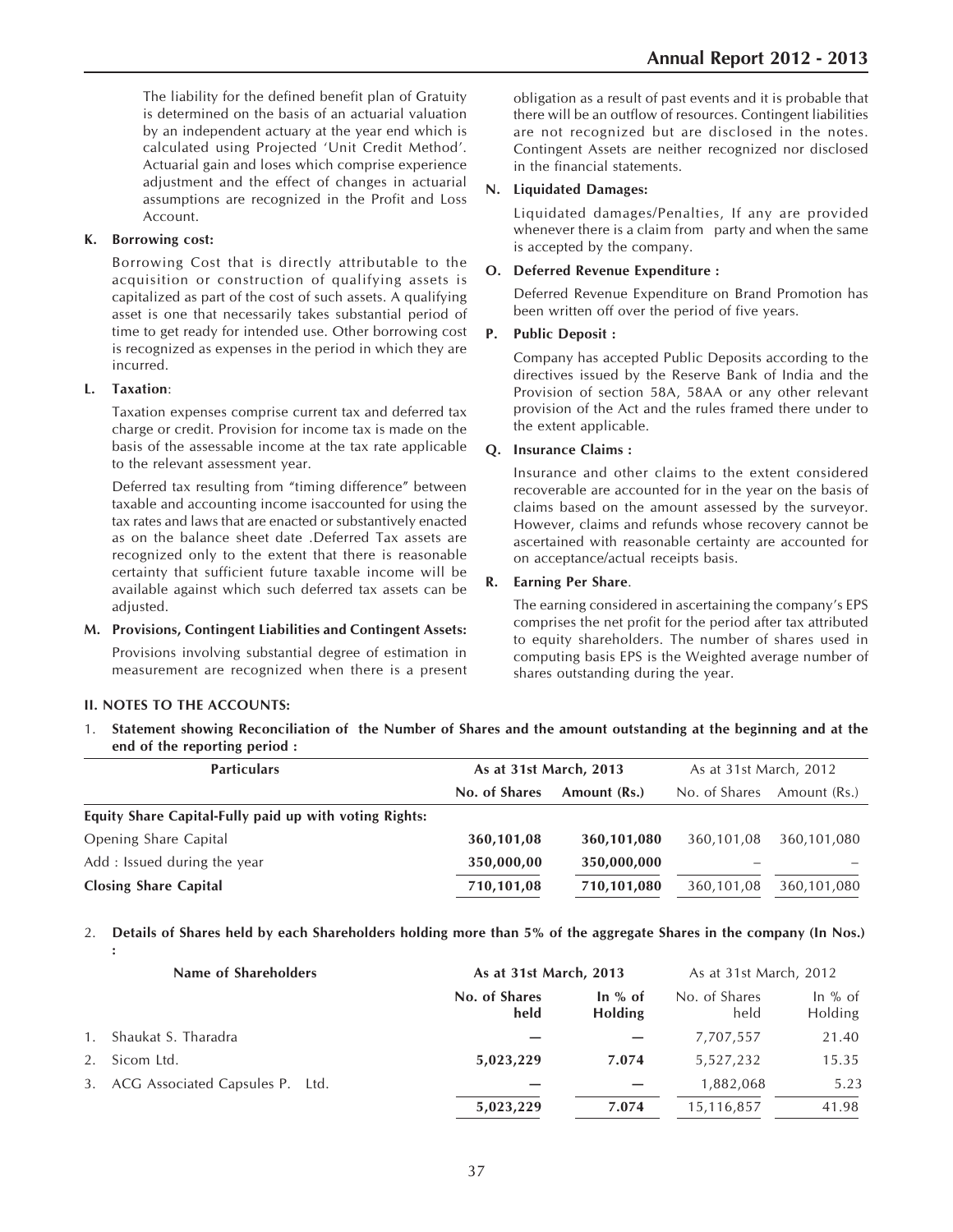# Raj Oil Mills Limited

| S. No. | <b>Particulars</b>                                    | Amount       | Nature of Security                                                                                                                                                                                                                                                                     | <b>Terms of Repayment</b>                                                                                                                          |
|--------|-------------------------------------------------------|--------------|----------------------------------------------------------------------------------------------------------------------------------------------------------------------------------------------------------------------------------------------------------------------------------------|----------------------------------------------------------------------------------------------------------------------------------------------------|
| 1.     | SVC Bank                                              | 35,52,644    | Term Loan from bank are Secured<br>by hypothecation of Plant &<br>Machinery, Electric Equipments &<br>Miscellaneous<br>Assets<br>the<br>company.                                                                                                                                       | Term Loan from bank are repayable<br>in 12 quarterly installments beginning<br>from Jan.-March, 2013 with Interest<br>rate of B.R. $+1.75\%$ P.A.  |
| 2.     | Edelweiss Assets<br>Reconstruction<br>Co. Ltd. (EARC) | 68,06,83,785 | Term Loan from bank are<br>Collaterally Secured against land<br>and building, Plant & Machinery<br>of Jaipur Unit, Rajasthan and New<br>Plant at Manor, District Thane,<br>Maharashtra belonging to the<br>and<br>personally<br>company<br>guaranteed by all of the four<br>directors. | Term Loan from bank are repayable<br>in 12 quarterly installments beginning<br>from Jan.-March, 2013 with Interest<br>rate of B.R. $+1.75\%$ P.A.] |
| 3.     | City Equity<br>Home Loan                              | 29,44,573    | Loan from bank are Secured<br>against Flat No.6, Avval<br>Co.op.hsng.Society, Mumbai<br>Central, Mumbai, belonging to the<br>Company.                                                                                                                                                  | Loan from bank are repayable along<br>with Interest rate of 13% p.a.                                                                               |
| 4.     | City Home<br>Finance Loan                             | 87,10,355    | Loan from bank are Secured<br>against Flat No.3 & 4, 2nd Avval<br>Chambers, 61 Morland Road,<br>Mumbai Central,<br>Mumbai<br>(Maharashtra).                                                                                                                                            | Loan are repayable in 180 Monthly<br>installments beg. from 5/07/2009<br>with rate of interest of 13% p.a.                                         |

3. Details of terms of re-payment for the Secured long-term borrowings and security provided in respect of the secured long-term borrowings:

### 4 Details of security provided in respect of the secured Short-term borrowings:

### Short - Term Borrowings :

| S. No. | <b>Particulars</b> | Amount          | <b>Nature of Security</b>                                                                                                                                                                                                                                                                                                                                |
|--------|--------------------|-----------------|----------------------------------------------------------------------------------------------------------------------------------------------------------------------------------------------------------------------------------------------------------------------------------------------------------------------------------------------------------|
|        | SVC Bank           | 21, 34, 15, 597 | Loan from bank are primarily secured against PariPassu Charge<br>on Current Assets with KVB bank and Collaterally Secured against<br>Factory land belonging to the company at Village 10, Taluka<br>Palghar, District Thane, Maharashtra along with structure<br>standing thereon and personally guaranteed by all the four<br>directors of the company. |

### 5. Details of Default in repayment of loans and interest in respect of the followings :

### (a) Amount of Long- Term Borrowings outstanding as on 31/03/2013 :

- i) SVC Term Loan Amounting Rs. 0.35 Crores
- ii) Edelweiss Assets Reconstruction Co. Ltd. Amounting Rs. 68.07 Crores
- iii) Public Deposits Amounting to Rs. 1.30 Crores
- iv) SICOM (Bill Discounting) Amounting Rs.11.56 Crores
- v) SIDBI (Bill Discounting) Amounting Rs. 3.08 Crores
- vi) IFCI Factors(Bill Discounting) Amounting Rs. 12.02 Crores
- vii) Inter-Corporate Deposit Amounting Rs. 1.00 Crores

### b) Amount of Short- Term Borrowings outstanding as on 31/03/2013 :

i) SVC Loan (C/C) – Amounting Rs. 21.34 Crores

### 6. Global Depository Receipts (GDRs) :

The Company raised US \$ 7.76 million (Rs. 43.40 Crores) through the issue of 0.7 million Global Depository Receipts (GDRs) on July 26, 2012. Each GDR represents fifty underlying equity share of Rs. 10 each and the issue got listed with London Stock Exchange. The issue was priced at US \$ 11.084 for each GDR. From the net proceeds of US \$ 7.52 million ( after having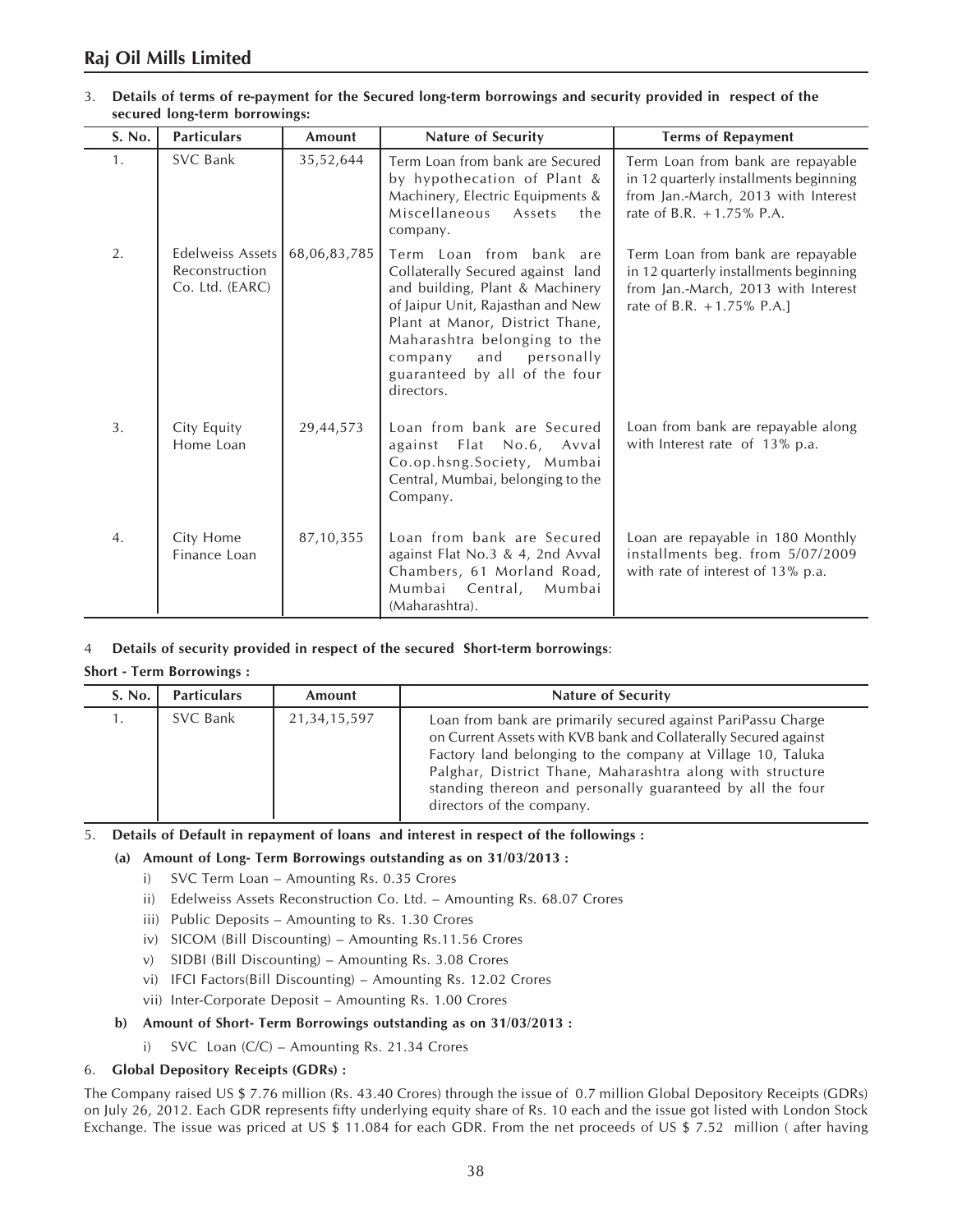adjusted US \$ 0.24 million towards issue related expenses) the company had utilized US \$ 7.30 million towards Loans and Advances towards general corporate purposes as per the object of the issue and the remaining balance is utilized for the payment of statutory liabilities of the company.

### 7. Convertible Warrants :

The Company has issued 20 million warrants convertible into Equity Shares of the company, of Rs. 10 each at price of Rs. 12 per warrant on preferential basis to the following Individuals (persons acting in concert) during the year under consideration as mentioned in the table given below :

| S.No. | Name of the Allotees | No. of Warrants allotted |
|-------|----------------------|--------------------------|
| 1.    | Abdulla K. Musla     | 1,00,00,000              |
| 2.    | Rashid I. Tharadra   | 1,00,00,000              |
|       | <b>Total</b>         | 2,00,00,000              |

- 8. The balance of sundry debtors, Creditors, Loans & advances are subject to their confirmation and reconciliation if any. Bank balance subject to cheques on hand realization.
- 9. The Company has not received any intimation from suppliers regarding their status under micro, Small and Medium Enterprises Development Act,2006 and hence disclosure if any in relation to amount unpaid as at the year end as required under the said Act have not been furnished.

### 10. Segment Reporting :

As the Company's business activity falls within a single primary business segment "Edible Oil & Cakes" the disclosure requirement of Accounting Standard (AS) 17 "Segment Reporting" are not applicable.

11. "Advances to Employees" under "Short term Loan &Advance" head in the balance - sheet includes loan to staff of the Company amounting to Rs.0.02 Crores (PreviousYear: Rs. 0.02 Crores).

### 12. Auditor's Remuneration :

|     |                | 2012-13  | 2011-12  |
|-----|----------------|----------|----------|
| i.  | Audit fees     | 5,00,000 | 5,00,000 |
| ii. | Tax Audit fees | 51,500   | 51,500   |
|     | <b>Total</b>   | 5,51,500 | 5,51,500 |

- 12. In the opinion of the Board, current assets, loans and advances have a value at least equal to the amounts at which they are stated in the Balance Sheet, if realized in ordinary course of business.
- 13. In the opinion of the Board, current assets, loans and advances have a value at least equal to the amounts at which they are stated in the Balance Sheet, if realized in ordinary course of business.

### 14. Managerial Remuneration under section 198 of the Companies Act, 1956

Salaries including salaries paid to the following:

|                       |                                |         | (Amount in Crores) |
|-----------------------|--------------------------------|---------|--------------------|
| Sr.   Name            | <b>Designation</b>             | 2012-13 | 2011-12            |
| Shaukat S. Tharadra   | Chairman and Managing Director | 0.28    | 0.28               |
| Rashid I Tharadra     | Whole-time Director            | 0.08    | 0.08               |
| Azamkhan, F. Lohani   | Whole-time Director            | 0.08    | 0.08               |
| Abdulla K Musla       | Whole-time Director            | 0.08    | 0.08               |
| Manavendra S. Gokhale | Chief Executive Officer        | 0.37    | 0.37               |
|                       |                                |         |                    |

Since no commission is payable during the year, computation of net profit under Section 198 of the Companies Act, 1956 has not been computed for the year.

15. As per accounting standard -22, issued by the Institute of Chartered Accountants of India, the Deferred Tax Liability of Rs.2.75 Crores (Rs.2.75 Crores) has been recognized in the Profit & Loss Account. The Deferred Tax Liability arises mainly due to the timing difference of brought forward losses and depreciation claimed as per the books of account and the depreciation claimed under the Income tax Act, 1961.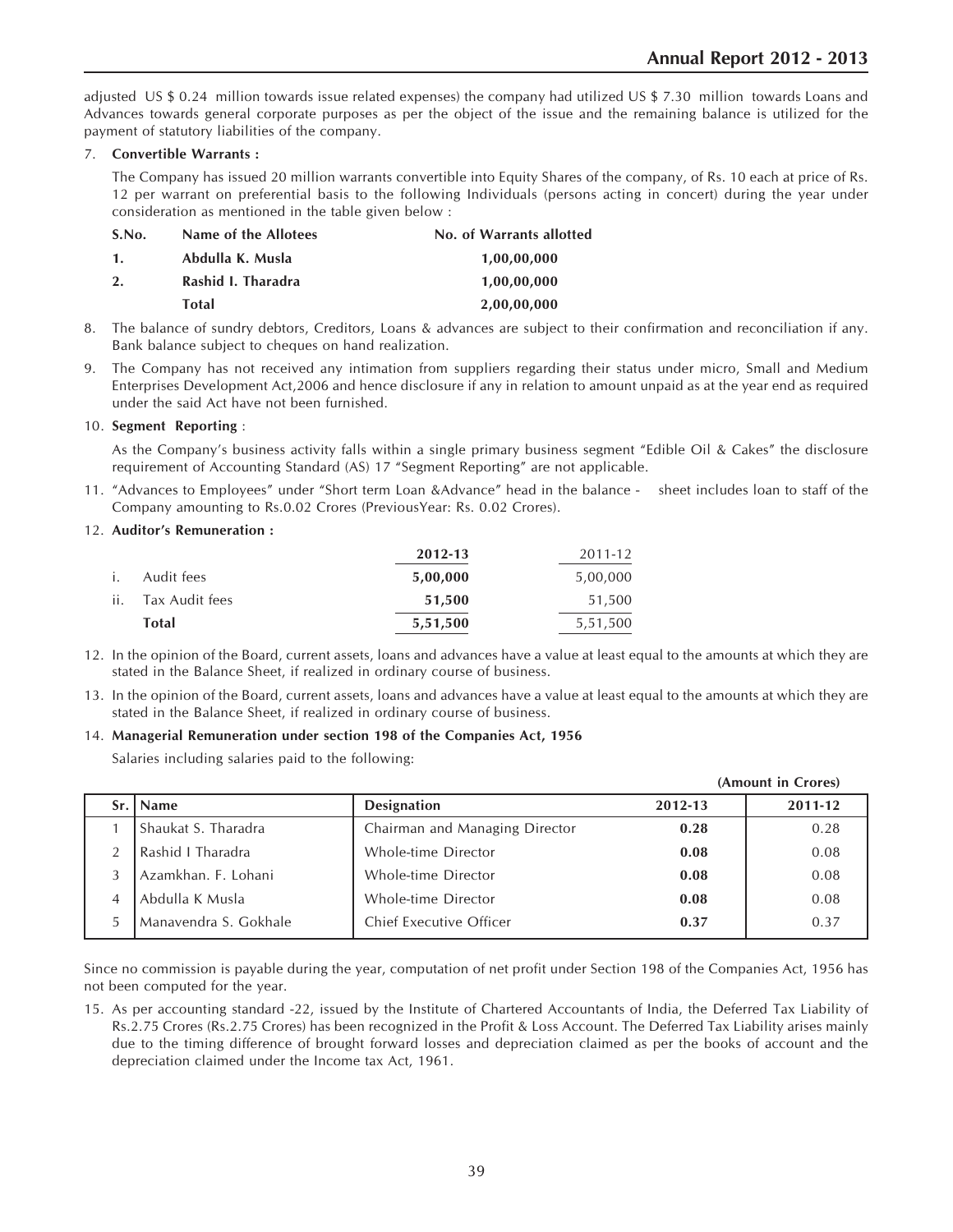# Raj Oil Mills Limited

### 16. EarningsPer Share.

As required by Statement of Accounting Standard (AS) – 20 "Earning PerShare", reconciliation of basic and diluted number of Equity shares used in computing Earnings Per Share is as follows

| At the year ended                                 | 31/03/2013 | 31/03/2012 |
|---------------------------------------------------|------------|------------|
| Net Profit/(Loss) After Tax (Rs. In Crores)       | (20.72)    | (11.81)    |
| Weighted average Number of Shares outstanding     | 71,010,108 | 36,010,108 |
| Diluted weighted average no.of shares outstanding | 91,010,108 | 36,010,108 |
| Nominal Value of Equity Share (In Rs.)            | $Rs.10/-$  | $Rs.10/-$  |
| Basic Earnings per Share (In Rs.)                 | Rs.(2.92)  | Rs.(3.28)  |
| Diluted Earnings per Share (In Rs)                | Rs. (2.28) | Rs. (3.28) |

17. The Initial Public Offering (IPO) proceeds have been utilized as per the object of the issue as stated in the prospectus as under :

|                                                                                                                                                                                      |           | [Amount in Crores] |
|--------------------------------------------------------------------------------------------------------------------------------------------------------------------------------------|-----------|--------------------|
| Funds raised through Public Offer                                                                                                                                                    |           | 114.00             |
| <b>Funds Utilized</b><br>SI.                                                                                                                                                         | Projected | Actual             |
| Setting up of Refinery, Crushing unit & Other facilities at Manor<br>& Jaipur (including professional fees, Reaserch & Development,<br>other assets and Provision for Contingencies. | 64.70     | 63.49              |
| <b>General Corporate Purposes</b>                                                                                                                                                    | 16.97     | 16.25              |
| Margin Money for Working Capital Requirements                                                                                                                                        | 14.67     | 14.86              |
| <b>Brand Promotions</b>                                                                                                                                                              | 8.41      |                    |
| <b>Public Issue Expenses</b>                                                                                                                                                         | 9.24      | 10.90              |
| Balance in Current Accounts and Deposits                                                                                                                                             |           | 8.50               |
| <b>Total</b>                                                                                                                                                                         | 114.00    | 114.00             |
| 18. Expenditure in Foreign Currency:<br>A total $\sim$ M $\sim$ $\sim$ F $\sim$ d $\sim$ d<br>$0.010 \pm 0.00$                                                                       | 0.044.40  |                    |

| At the Year Ended | 2012-13            | 2011-12 |
|-------------------|--------------------|---------|
| GDR Issue Exp.    | <b>1.30 Crores</b> |         |

### 19. Public Deposit Accepted:

During the period Company has not accepted any fixed deposit from the public under the provision of Section 58A and 58AA or any relevant provision of the companies Act, 1956 and the Companies (Acceptance of Deposits) Rules, 1975.

- 20. There are no dues payable to the Investor Education and Protection Fund as at 31st March 2013.
- 21. Balance with Non Schedule Bank held in Current Accounts:

| -SI          | Name of Bank                      | As at<br>As at           |            | <b>Maximum Balance</b><br>outstanding during the year |
|--------------|-----------------------------------|--------------------------|------------|-------------------------------------------------------|
|              |                                   | 31/03/2013               | 31/03/2012 |                                                       |
| $\mathbf{i}$ | The KalyanJantaSahakari Bank Ltd  | $\overline{\phantom{m}}$ | 0.03       | 0.03                                                  |
| ii)          | The Thane Distrcit Co-Op Bank Ltd | 0.62                     | 0.62       | 0.62                                                  |

### 22. EMPLOYEE BENEFITS:

Disclosures pursuant to Accounting Standard -15 (Revised) "Employee Benefits":

- (i) The company has recognized as expenses in the profit and loss account as per Acturial Valuation in respect of defined contribution plan Rs. 0.15 Crores administered by the Government.
- (ii) Defined benefit plan and long term employment benefit:

### A General description:

### Gratuity [Defined benefit plan]:

The Company has a defined benefit gratuity plan. Every employee who has completed five years or more of service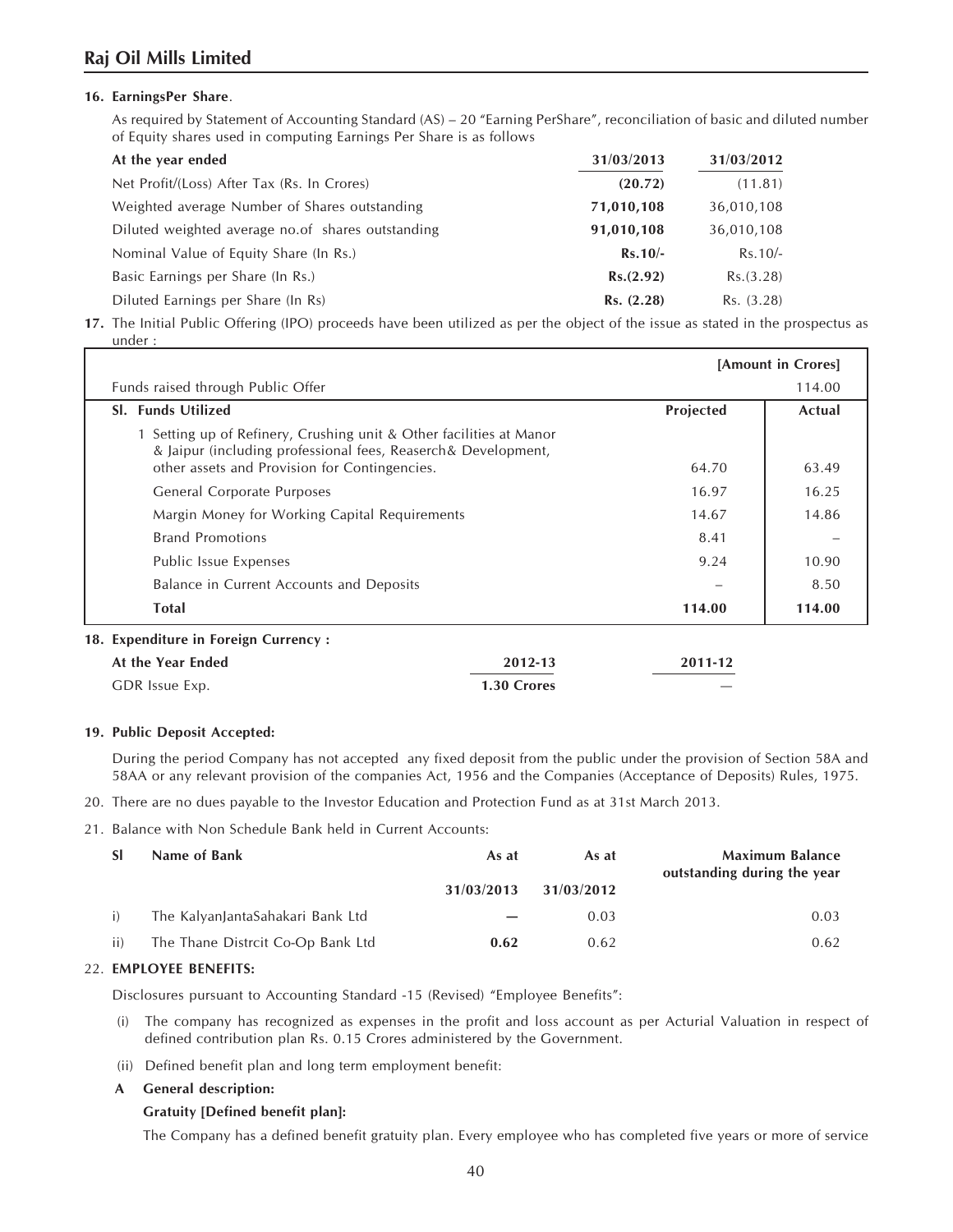is eligible for gratuity. Gratuity is computed based on 15 days salary [last drawn salary] for each completed year of service. The scheme is funded with an insurance company in the form of qualifying insurance policy.

|    |                                                                                                                     | Amount Rs.     | Amount Rs.   |
|----|---------------------------------------------------------------------------------------------------------------------|----------------|--------------|
|    |                                                                                                                     | Period Ended   | Period Ended |
|    |                                                                                                                     | 31.03.2013     | 31.03.2012   |
|    |                                                                                                                     | Gratuity       | Gratuity     |
| В. | Change in the present value of the defined benefit obligation                                                       |                |              |
|    | Opening defined benefit obligation                                                                                  | 46,41,329      | 41, 14, 851  |
|    | Interest cost                                                                                                       | 3,59,959       | 3,49,762     |
|    | Current service cost                                                                                                | 8,97,149       | 4,85,718     |
|    | Benefits paid                                                                                                       | $-8, 13, 634$  | $-4,83,634$  |
|    | Actuarial (gain) / losses on obligation                                                                             | 1,74,631       | 1,74,631     |
|    | Prior Year ChargeClosing defined obligation                                                                         | 9,27,310       |              |
|    | Closing defined obligation                                                                                          | 68,73,539      | 46,41,329    |
| C. | Change in the fair value of plan asset                                                                              |                |              |
|    | Opening fair value of plan assets                                                                                   | 35,06,597      | 32,22,046    |
|    | Adjustment of Interest not credited in the Previous Year                                                            | 4,21,323       |              |
|    | Expected return on plan assets                                                                                      | 3,23,243       | 2,89,750     |
|    | Contributions by employer                                                                                           | 1,40,367       | 4,78,435     |
|    | Benefits paid                                                                                                       | $-8, 13, 031$  | $-4,83,634$  |
|    | Actuarial gains/ (losses)                                                                                           | $-22,397$      |              |
|    | Closing fair value of plan assets                                                                                   | 35,06,597      | 35,06,597    |
| D. | Actual return on plan assets:                                                                                       |                |              |
|    | Expected return on plan assets                                                                                      | 3,23,243       | 2,89,750     |
|    | Actuarial gain / [loss] on plan assets                                                                              | $-22,397$      |              |
|    | Actual return on plan asset                                                                                         | 3,00,846       | 2,89,750     |
| E. | Amount recognized in the balance sheet:                                                                             |                |              |
|    | Fair value of plan Assets at the end of the year                                                                    | 35,56,102      | 35,06,597    |
|    |                                                                                                                     |                |              |
|    | Present Value of Benefit obligation as at the end of the Period                                                     | 68,73,539      | 46,41,329    |
|    | Funded/Unfunded Status                                                                                              | 33, 17, 437    | 11,34,732    |
|    | Assets/(Liability) recognized in the Balance Sheet                                                                  | $-33, 17, 437$ | 11,34,732    |
| F. | (Income)/ Expenses recognized in the Profit & Loss Account Statement                                                |                |              |
|    | Current service cost                                                                                                | 8,97,149       | 4,85,718     |
|    | Interest cost on benefit obligation                                                                                 | 3,59,959       | 3,49,762     |
|    | (Expected Return on Plan Assets)                                                                                    | $-3,23,243$    | $-2,89,750$  |
|    | Net actuarial (gain)/ loss in the period                                                                            | 8,83,220       | 1,74,631     |
|    | Adjustment in respect of Interest not credited in the Previous Year                                                 | $-4,21,323$    |              |
|    | Prior Year Charge                                                                                                   | 9,27,310       |              |
|    | Net Benefit or expenses                                                                                             | 23, 23, 072    | 7,20,362     |
| G. | Movement in net liability recognized in Balance Sheet                                                               |                |              |
|    | Opening net liability                                                                                               | 11,34,732      | 8,92,805     |
|    | Expenses as above                                                                                                   | 23, 23, 072    | 7,20,362     |
|    | Employer's contribution                                                                                             | $-1,40,367$    | $-4,78,435$  |
|    | (Assets)/ Liability recognized in the Balance Sheet                                                                 | 33, 17, 437    | 11,34,732    |
| Н. | Principal actuarial assumptions as at Balance Sheet Date:                                                           |                |              |
|    | Discount rate                                                                                                       | 8.10%          | 8.50%        |
|    | [The rate of discount is considered based on market yield on                                                        |                |              |
|    | Government Bonds having currency and terms consistence with                                                         |                |              |
|    | the currency and terms of the post employment benefit obligations]                                                  |                |              |
|    | Expected rate of return on the plan assets                                                                          | $9.00\%$       | $9.00\%$     |
|    | [The expected rate of return assumed by the insurance company is<br>generally based on their Investment patterns as |                |              |
|    | stipulated by the Government of India]                                                                              |                |              |
|    | Annual increase in salary cost                                                                                      | $6.00\%$       | $6.00\%$     |
|    | [The estimates of future salary increases considered in actuarial                                                   |                |              |
|    | valuation, take account of Inflation, seniority, promotion and other                                                |                |              |
|    | relevant factors such as supply and demand in the employment market]                                                |                |              |
|    | The categories of plan assets as $2\%$ of total plan assets are insurance Company                                   | 1000           | 1000         |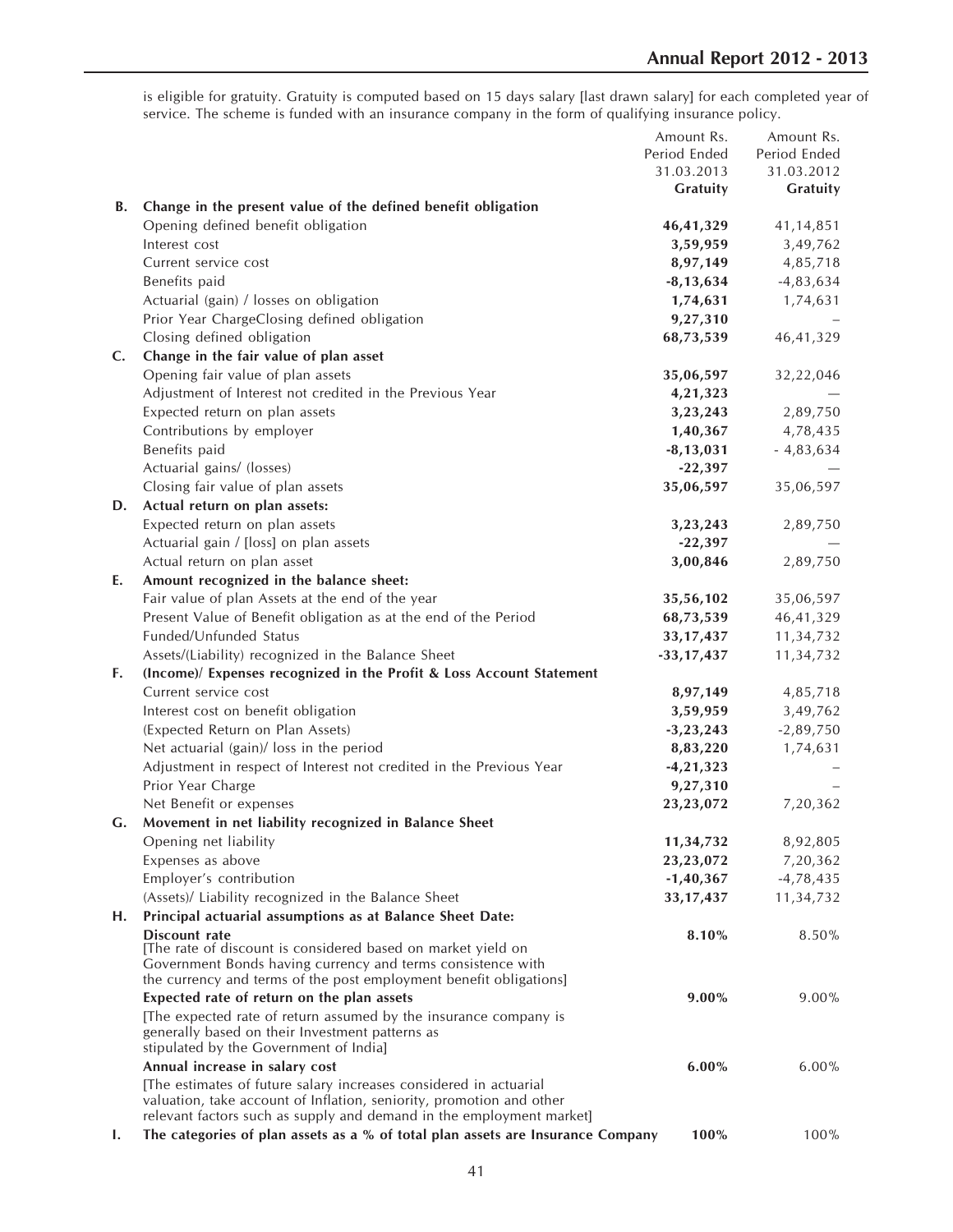### 23. Contingent Liabilities

### (a) Income Tax

The Deputy Commissioner of Income Tax, Mumbai has passed an order u/s 221(1) of Income Tax Act for Assessment Year 2008-09 and levied penalty of Rs0.34 Crores. The company has preferred an appeal against the said order before the Income Tax Appellate Tribunal (ITAT), Mumbai and the case is pending. The Company has been legally advised that the demand is likely to be deleted or substantially reduced and accordingly no provision has been made. The Additional Commissioner of Income Tax, Mumbai has passed an order u/s 143 (3) of Income Tax Act for the Assessment Year 2008-09 and issued Notice of Demand u/s 156 of Income Tax Act, 1961 for sum of Rs.1.26 Crores. The company has preferred an appeal against the said order before the Commissioner Appeals Income Tax, Mumbai and the case is pending. The Assistant Commissioner of Income Tax, Mumbai has passed an order u/s 143(3) r.w.s. 153A of the Income Tax Act, 1961 for the Assessment Year 2005-06 to 2010-11 and u/s 143(3) of the Income Tax Act,1961 for the Assessment Year 2011-12 and issued Notice of Demand u/s 156 of Income Tax Act,1961 for sum of Rs. 169.79 Crores. The company has preferred an appeal against the said order before the Commissioner Appeals of Income Tax, Mumbai and the case is pending. The Company has been legally advised that the demand is likely to be deleted or substantially reduced and accordingly no provision has been made in the books of accounts.

#### (b) Sales Tax

The Assistant Commissioner of Sales Tax Investigation Branch, Mumbai has demanded a sum of Rs.1.52 Crores. The case is pending before the Assistant Commissioner of Sales Tax (Investigation), Mumbai.

#### 24. Related Party Transactions

Parties are considered to be related if at any time during the year, one party has the ability to control the other party or to exercise significant influence over the other party in making financial and/or operating decision. As required by Accounting Statndard (AS) -18 "Related Party Disclosure" issued by The Institute of Chartered Accountants of India, information in this respect is as follows :

### I. Individual(s) having control with relatives and associate :

Mr. Shaukat S. Tharadra

Mrs. Shahida S. Tharadra

#### II. Key-Management Personnel :

| <b>Name</b>           | <b>Designation</b>                 |
|-----------------------|------------------------------------|
| Shaukat S. Tharadra   | Chairman & Managing Director (CMD) |
| Azamkhan F.Lohani     | Whole-time Director                |
| Rashid I. Tharadra    | Whole-time Director                |
| Abdulla K. Musla      | Whole-time Director                |
| Manavendra S. Gokhale | Chief Executive Officer (CEO)      |

III. Entities owned or significantly influenced by Directors and/or key management Personnel or their relative and with whom Company has entered into transaction during the period under review :<br> $F_{\text{L}}(t) = \frac{F_{\text{L}}(t)}{F_{\text{L}}(t)}$ 

| <b>Entities</b>                             | Nature of Relationship |  |  |
|---------------------------------------------|------------------------|--|--|
| Raj Oil Mills Ltd Employee's Gratuity Trust | Associates             |  |  |
| Raj Oil Mills                               | Associate concern      |  |  |
| Rai Builders                                | Associate concern      |  |  |

#### IV. Transaction during the year with related parties

(Rs. In Crores)

| Type of                        | <b>Financial</b> | <b>Parties</b> | <b>Parties</b> |              | Outstanding as on |
|--------------------------------|------------------|----------------|----------------|--------------|-------------------|
| <b>Transaction</b>             | Year             | referred in    | referred in    | <b>Total</b> | 31-03-2013        |
|                                |                  | 1 & II above   | III above      |              | Debit / (Credit)  |
| Unsecured Loan                 | 2012-13          | 6.90           | -              | 6.90         | (3.02)            |
|                                | 2011-12          | (3.03)         | -              | (3.03)       | (9.92)            |
| Advances                       | 2012-13          |                | -              |              |                   |
|                                | 2011-12          |                | -              | -            |                   |
| Sub-Let Rent                   | 2012-13          | 1.05           | -              | 1.05         | (0.64)            |
|                                | 2011-12          | 0.99           | -              | 0.99         |                   |
| Remuneration                   | 2012-13          | 0.89           | -              | 0.89         |                   |
|                                | 2011-12          | 0.89           | -              | 0.89         |                   |
| Contribution to Gratuity Funds | 2012-13          |                | 0.01           | 0.01         |                   |
|                                | 2011-12          |                | 0.05           | 0.05         |                   |
|                                |                  |                |                |              |                   |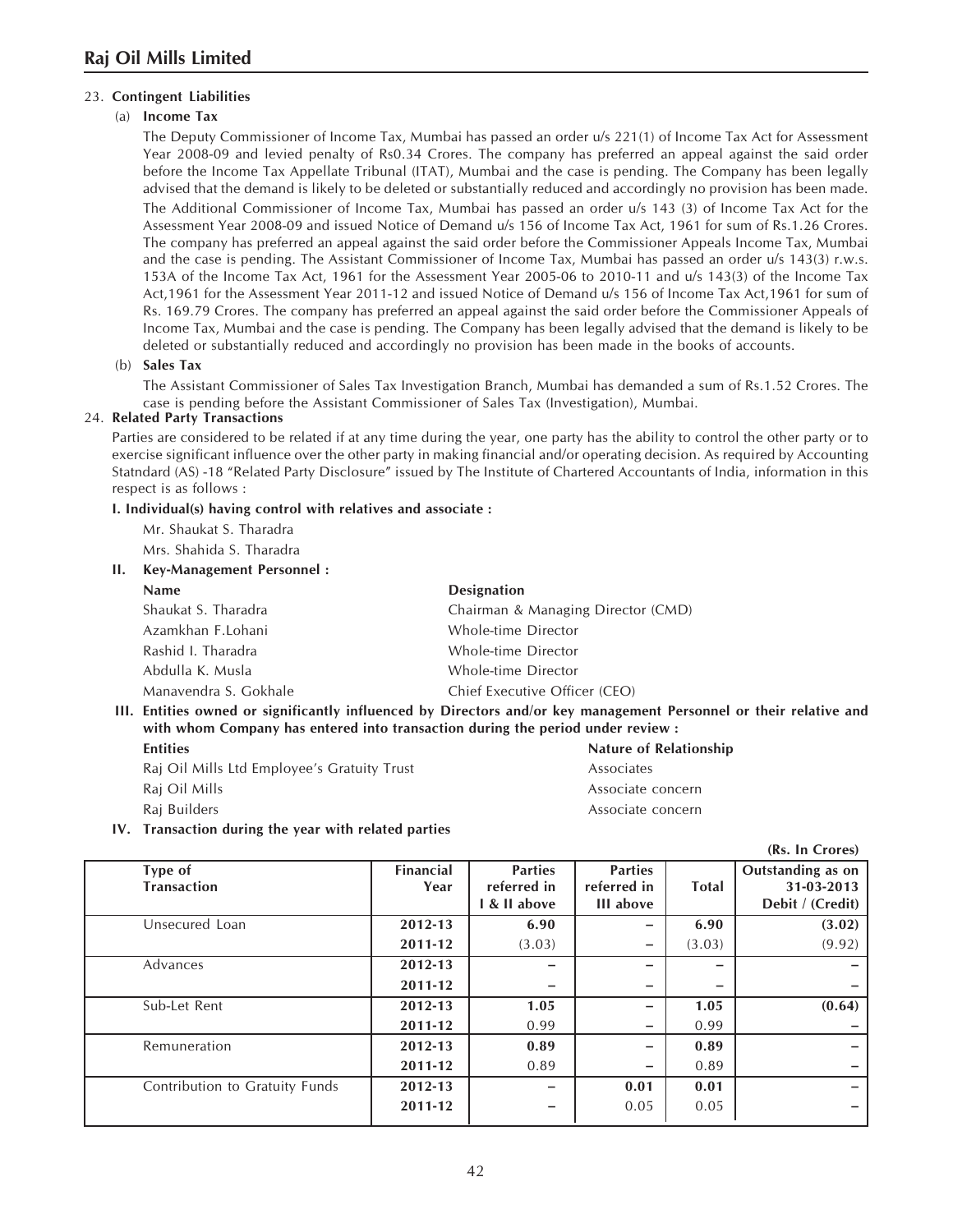Company has paid Rs.0.31 crores (Previous Period Rs.0.89 crores) to Mr. Shaukat S. Tharadra, as Rent for registered office building admeasuring approximate 8,950 Sq. Ft. of the carpet area at 224, Bellasis Road, Mumbai taken on perpetual sub-tenancy basis vide agreement dated 1st October 2007.

- 25. The previous year figures have been regrouped / reclassified wherever necessary to confirm the current year presentation.
- 26. Particular of Balance Sheet abstract and the Company General Business Profile, Pursuant to Part IV of Schedule VI of the Companies Act, 1956 is attached herewith.

As per our report of even date attached

For B. M. Gattani & Co. Chartered Accountants Firm Reg. No.  $113536W$ 

### B. M. Gattani

Proprietor M.No.047066 Place: Mumbai Date : 29th May, 2013

| For and on behalf of the Board               |                                                         |  |
|----------------------------------------------|---------------------------------------------------------|--|
|                                              | <b>Shaukat S. Tharadra</b> Chairman & Managing Director |  |
|                                              |                                                         |  |
| <b>Abdulla K. Musla</b> Mboletine Director   |                                                         |  |
|                                              |                                                         |  |
| <b>Azamkhan F. Lohani</b> Wholetime Director |                                                         |  |
|                                              |                                                         |  |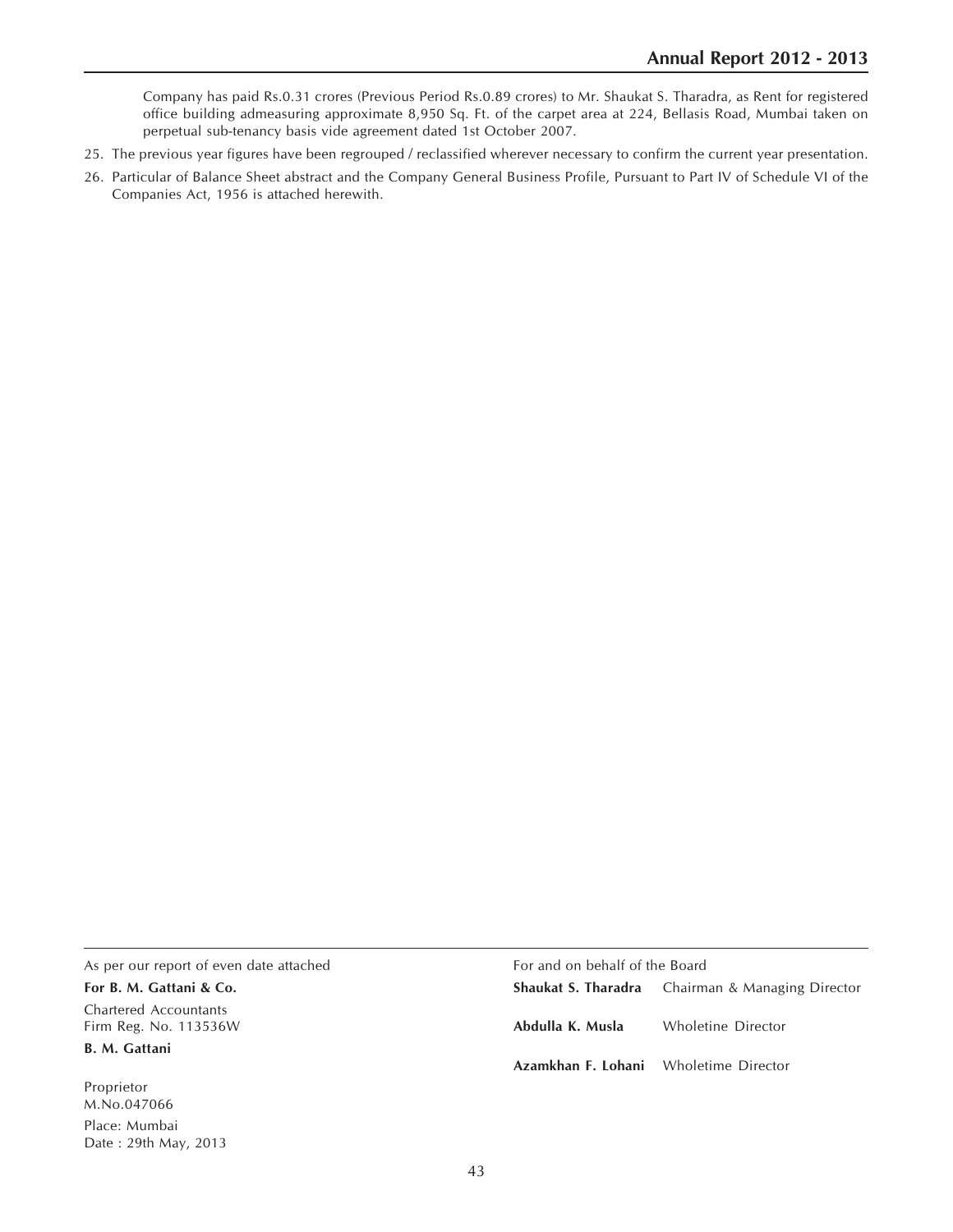# Additional information as required under part IV to the Companies Act, 1956 (Refer Point No. 23 of the Note No. 25 (II) "Notes to the Accounts")

Balance Sheet Abstract and Company's General Business Profile

| Ι.  | <b>Registration Details</b>                                                                     |            |                            |                      |
|-----|-------------------------------------------------------------------------------------------------|------------|----------------------------|----------------------|
|     | Registration No.                                                                                | 133714     | State Code                 | 11                   |
|     | <b>Balance Sheet Date</b>                                                                       | 31         | 03                         | 2013                 |
| н.  | Capital Raised during the year<br>(Rs. In thousands)                                            |            |                            |                      |
|     | Public Issue                                                                                    | 350,000    | Rights Issue               | <b>NIL</b>           |
|     | <b>Bonus</b> Issue                                                                              | <b>NIL</b> | Private Placement          | <b>NIL</b>           |
|     | III. Position of Mobilisation and Deployment of Funds<br>(Rs. In thousands)                     |            |                            |                      |
|     | <b>Total Liabilities</b>                                                                        | 4,501,387  | <b>Total Assets</b>        | 4,501,387            |
|     | <b>Sources of Funds</b>                                                                         |            |                            |                      |
|     | Share Capital                                                                                   | 710,101    | Reserves and Surplus       | 1,981,951            |
|     | <b>Share Application Money</b>                                                                  | L,         | Deferred Tax Liability     | 104,954              |
|     | Secured Loans                                                                                   | 909,798    | Unsecured Loans            | 374,458              |
|     | <b>Application of Funds</b>                                                                     |            |                            |                      |
|     | Net Fixed Assets                                                                                | 1,079,262  | Investments                | 250                  |
|     | <b>Net Current Assets</b>                                                                       | 2,441,773  | Misc. Expenditure          | 2,928                |
|     | <b>Accumulated Losses</b>                                                                       | <b>NIL</b> |                            |                      |
| IV. | Performance of Company (Rs.in thousands)                                                        |            |                            |                      |
|     | Turnover/Total Income                                                                           | 1,273,910  | Total Expenditure          | 1,464,520            |
|     | Profit Before Tax                                                                               | (179, 681) | Profit after Tax           | (207, 244)           |
|     | Earning Per Share in Rs. (Basic)                                                                | (2.92)     | Dividend Rate (Per Share)  | <b>NIL</b>           |
|     | Earning Per Share in Rs. (Diluted)                                                              | (2.28)     |                            |                      |
| V.  | <b>Generic Names of Three Principal Products/Services</b><br>of Company (as per monetary terms) |            |                            |                      |
|     | Item Code No. (ITC Code)                                                                        | 15089001   | <b>Product Description</b> | <b>Groundnut Oil</b> |
|     | Item Code No. (ITC Code)                                                                        | 15131900   | <b>Product Description</b> | Coconut Oil          |
|     | Item Code No. (ITC Code)                                                                        | 15159019   | <b>Product Description</b> | <b>Til Oil</b>       |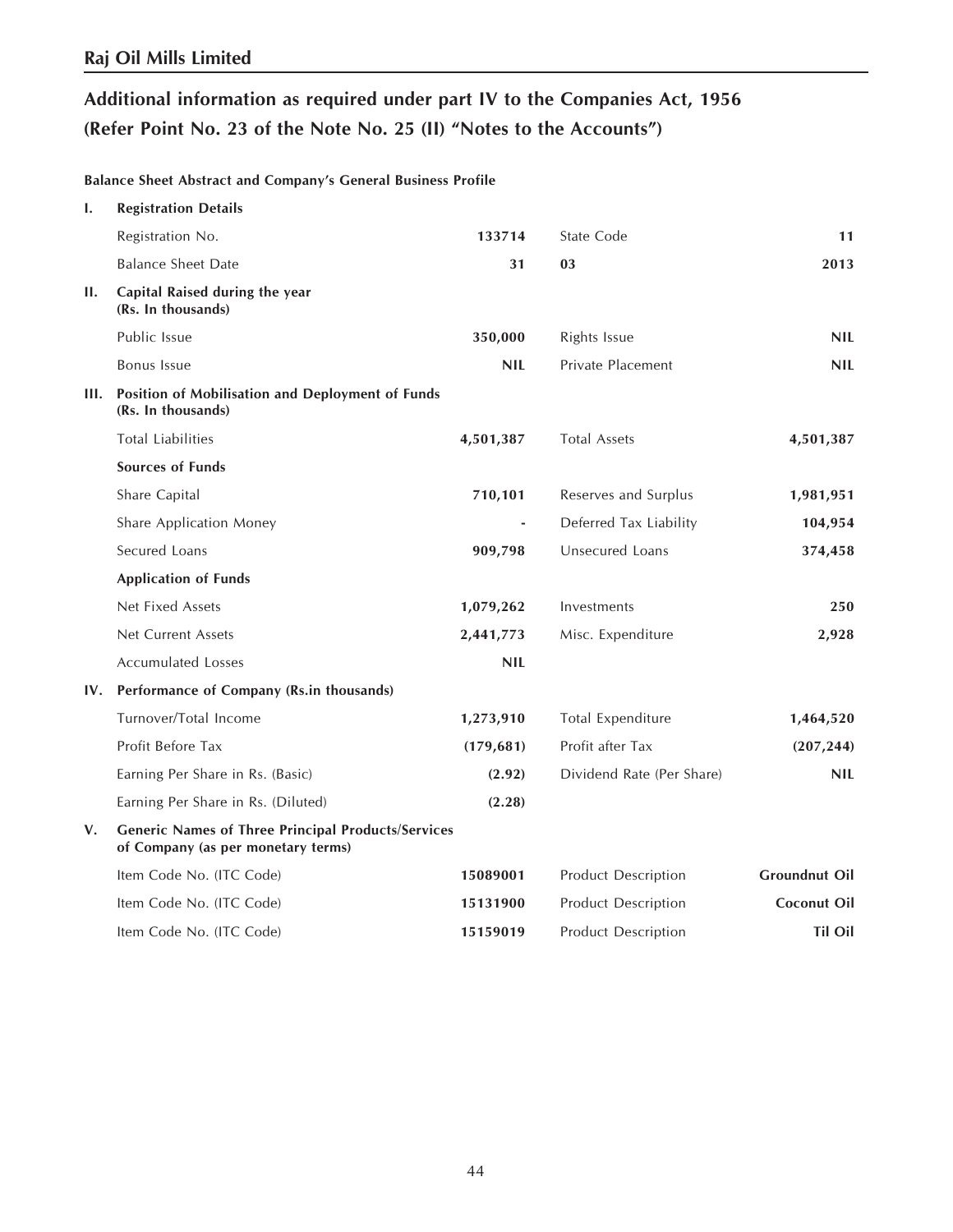# CASH FLOW STATEMENT FOR THE YEAR ENDED MARCH 31, 2013

|    |                                                         | 2012-13<br>Rs. (In Lakhs) | 2011-12<br>Rs. (In Lakhs) |
|----|---------------------------------------------------------|---------------------------|---------------------------|
| A. | <b>Cash Flow from Operating Activities</b>              |                           |                           |
|    | Net Profit Before Tax and extra-ordinary items          | (1,796.81)                | (991.25)                  |
|    | Adjustments for:                                        |                           |                           |
|    | Depreciation                                            | 443.64                    | 416.03                    |
|    | <b>Financial Costs</b>                                  | 625.89                    | 1,461.16                  |
|    | Dividend Income                                         | (0.17)                    | (0.32)                    |
|    | Interest Income                                         | (103.85)                  | (101.59)                  |
|    | Operating Profit before working capital changes         | (831.29)                  | 784.03                    |
|    | Adjustments for:-                                       |                           |                           |
|    | (Increase)/Decrease in Inventories                      | 1,256.56                  | 2,868.83                  |
|    | (Increase)/Decrease in Trade & other Receivables        | 1,878.72                  | (2,957.09)                |
|    | (Increase)/Decrease in Other Current Assets             | (4, 112.22)               | 635.91                    |
|    | Increase/(Decrease) in Trade Payables                   | (2, 453.28)               | (2,770.47)                |
|    | <b>Cash Generated from Operations</b>                   | (4, 261.53)               | (1,438.79)                |
|    | Taxes (paid)/Refund                                     | (9.05)                    | (251.91)                  |
|    | Net Cash from Operating Activities (A)                  | (4, 270.58)               | (1,690.70)                |
| B  | <b>Cash Flow from Investing Activities</b>              |                           |                           |
|    | Purchase of Fixed Assets/WIP                            | (20.19)                   | (113.08)                  |
|    | Dividend Received                                       | 0.17                      | 0.32                      |
|    | Interest Income                                         | 103.85                    | 101.59                    |
|    | Sale/Deletion of fixed Assets                           | 0.64                      |                           |
|    | Net Cash used in Investing Activities<br>(B)            | 84.47                     | (11.17)                   |
| C  | <b>Cash Flow from Financing Activities</b>              |                           |                           |
|    | Proceeds From issue of Shares, GDR, and Share Warrants  | 5,009.50                  |                           |
|    | Proceeds from Long Term Borrowing                       | 3,164.23                  | 3,362.51                  |
|    | Proceeds from Short Term Borrowing                      | (3,329.18)                | (559.17)                  |
|    | Loan & Advances                                         | (3.72)                    | (4.83)                    |
|    | Finance Charges Paid                                    | (625.89)                  | (1,461.16)                |
|    | Net Cash Used from Financing Activities (C)             | 4,214.95                  | 1,337.35                  |
|    | Net Increase in Cash and Cash Equivalents $(A + B + C)$ | 28.85                     | (364.51)                  |
|    | Cash and Cash equivalents at the beginning of the year  | 89.29                     | 453.80                    |
|    | Cash and Cash equivalents at the end of the year        | 118.14                    | 89.29                     |
|    |                                                         | (28.85)                   | 364.51                    |

| As per our report of even date attached        | For and on behalf of the Board               |                                                         |
|------------------------------------------------|----------------------------------------------|---------------------------------------------------------|
| For B. M. Gattani & Co.                        |                                              | <b>Shaukat S. Tharadra</b> Chairman & Managing Director |
| Chartered Accountants<br>Firm Reg. No. 113536W | Abdulla K. Musla                             | Wholetine Director                                      |
| <b>B. M. Gattani</b>                           | <b>Azamkhan F. Lohani</b> Wholetime Director |                                                         |
| Proprietor<br>M.No.047066                      |                                              |                                                         |

45

Place: Mumbai Date : 29th May, 2013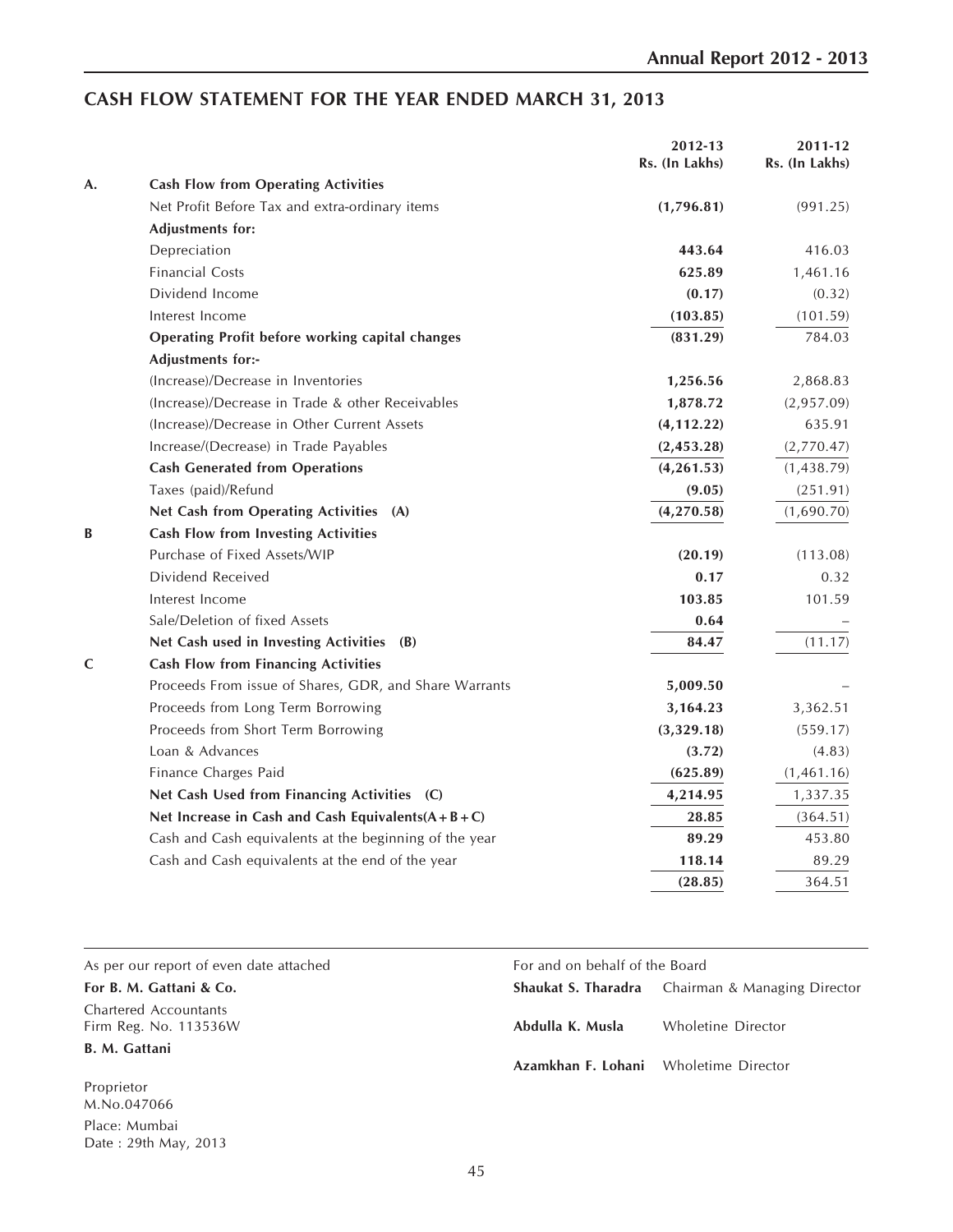**THIS PAGE IS INTERNATIONALLY LEFT BLACK**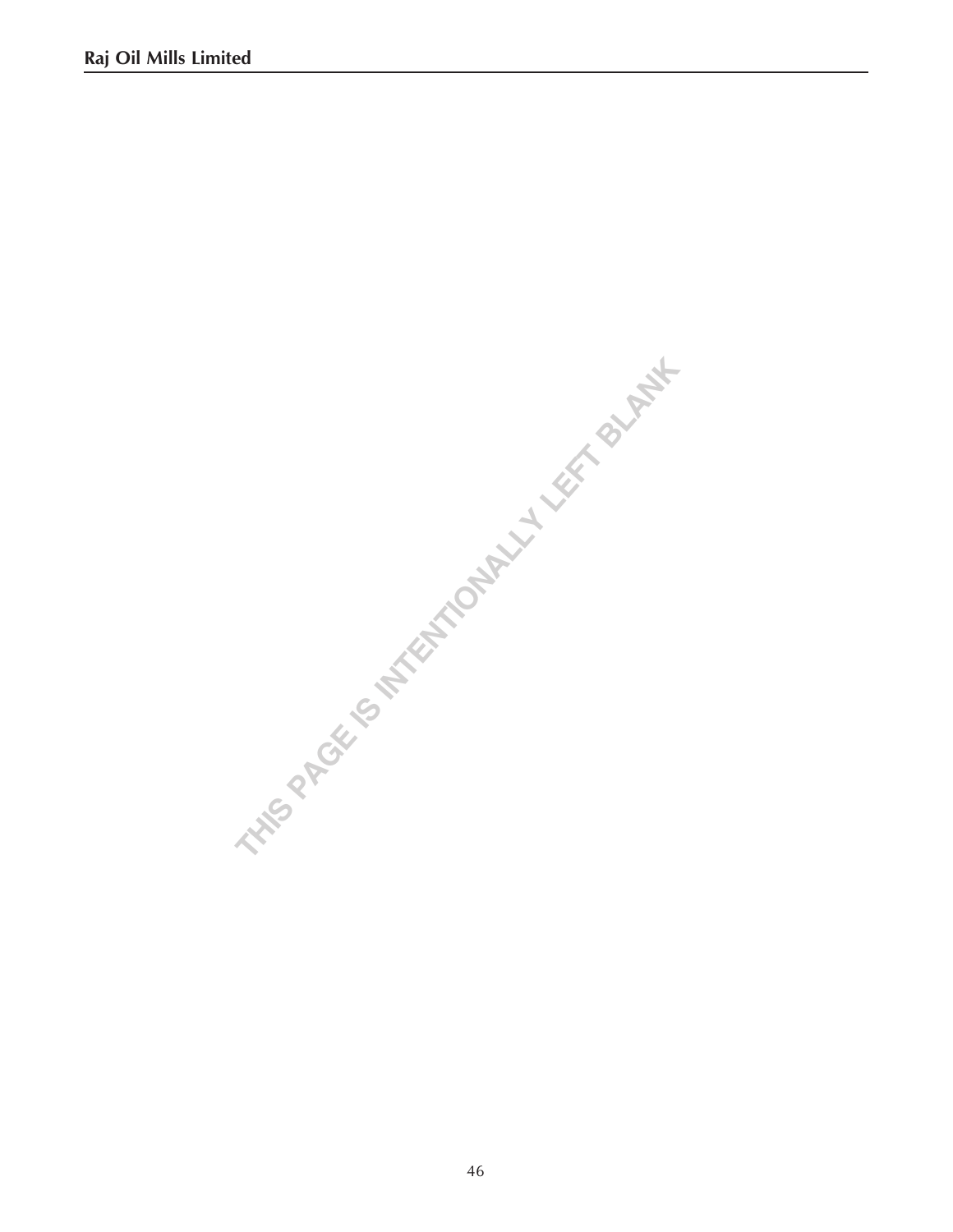### RAJ OIL MILLS LIMITED

Registered Office: 224-230, Bellasis Road, Mumbai 400 008

#### PROXY FORM

| $DP$ ID                                                                                                                            |                                                                 |               |          |
|------------------------------------------------------------------------------------------------------------------------------------|-----------------------------------------------------------------|---------------|----------|
|                                                                                                                                    |                                                                 |               |          |
| NO. OF SHARES HELD                                                                                                                 |                                                                 |               |          |
|                                                                                                                                    |                                                                 |               | residing |
|                                                                                                                                    | being a Member / Member(s) of Raj Oil Mills Limited             |               |          |
|                                                                                                                                    |                                                                 |               |          |
|                                                                                                                                    | as my / our proxy to vote for me / us on my / our behalf at the |               |          |
| 11th Annual General Meeting of the Company to be held on Monday, December 30, 2013 at 4.00 p.m. at 'Ball Room' Hotel               |                                                                 |               |          |
| Balwas International, 265, E, Bellasis Road, Opp. BEST Bus Depot, Mumbai Central, Mumbai - 400008, and at any adjournment          |                                                                 |               |          |
| thereof.                                                                                                                           |                                                                 |               |          |
|                                                                                                                                    |                                                                 |               |          |
| Notes:                                                                                                                             |                                                                 | Affix         |          |
| The form should be signed across the stamp as per specimen signature registered with the                                           |                                                                 | Re. 1.00      |          |
| Company                                                                                                                            |                                                                 | Revenue Stamp |          |
| The form should be deposited at the Registered Office of the Company forty-eight hours<br>before the time for holding the Meeting. |                                                                 |               |          |
|                                                                                                                                    |                                                                 |               |          |

### RAJ OIL MILLS LIMITED

Registered Office: 224-230, Bellasis Road, Mumbai 400 008

### ATTENDANCE SLIP

| FOLIO NO. (Shares in physical mode) |
|-------------------------------------|
| DP ID                               |
| CLIENT ID                           |
| NO. OF SHARES HELD                  |

I certify that I am a registered shareholder / proxy for the registered shareholder of the Company. I hereby record my presence at the 11th Annual General meeting of the Company to be held on Monday, December 30, 2013 at 4.00 a.m. at 'Ball Room' Hotel Balwas International, 265, E, Bellasis Road, Opp. BEST Bus Depot, Mumbai Central, Mumbai - 400008 and at any adjournment thereof.

### $\mathcal{L}_\text{max}$  and  $\mathcal{L}_\text{max}$  and  $\mathcal{L}_\text{max}$ Signature of Member/Proxy

(THIS ATTENDANCE SLIP DULY FILLED TO BE HANDED OVER AT THE ENTRANCE OF THE MEETING HALL)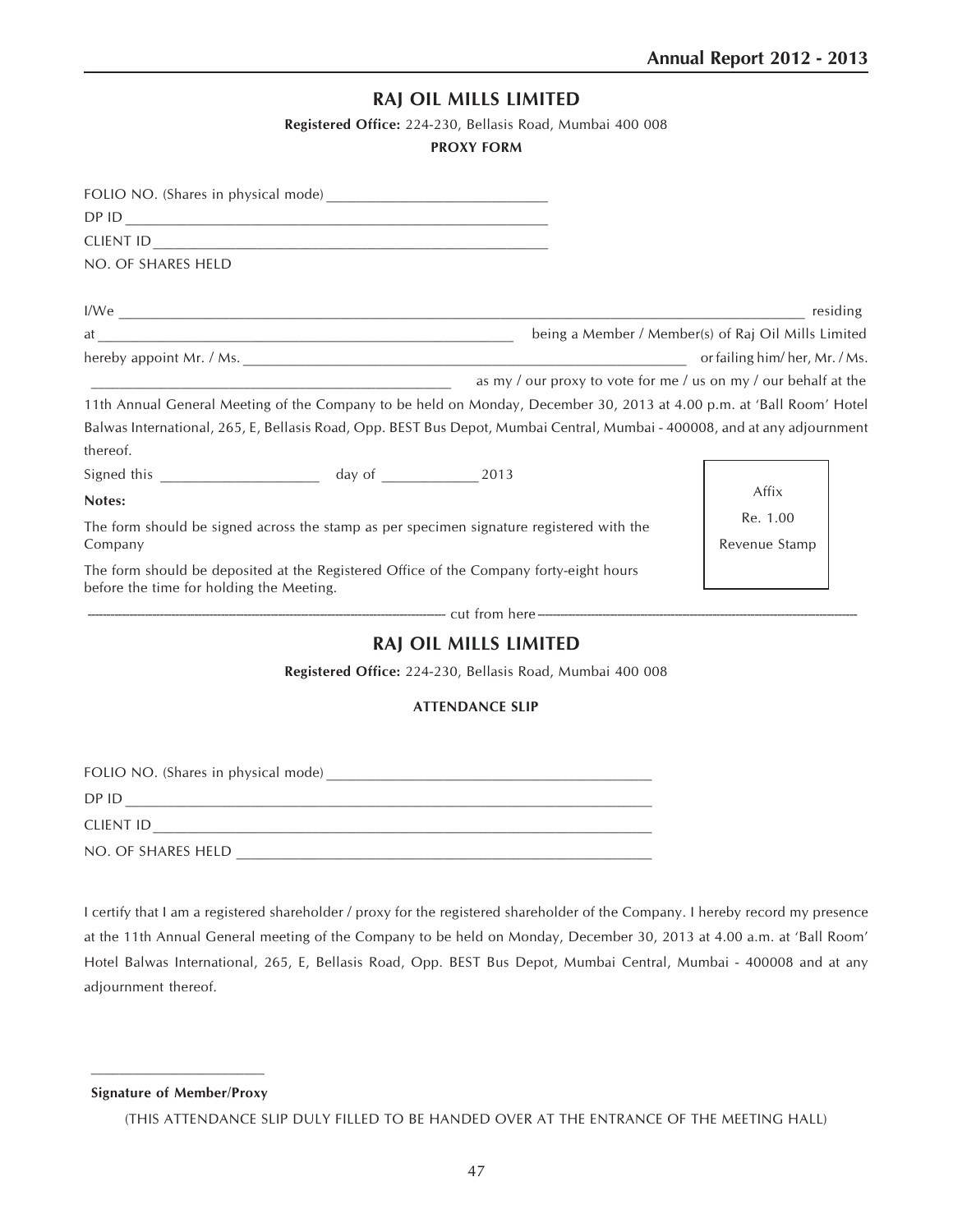BOOK POST

If undelivered, please return to :- Raj Oil Mills Limited 224-230, Bellasis Road Mumbai- 400008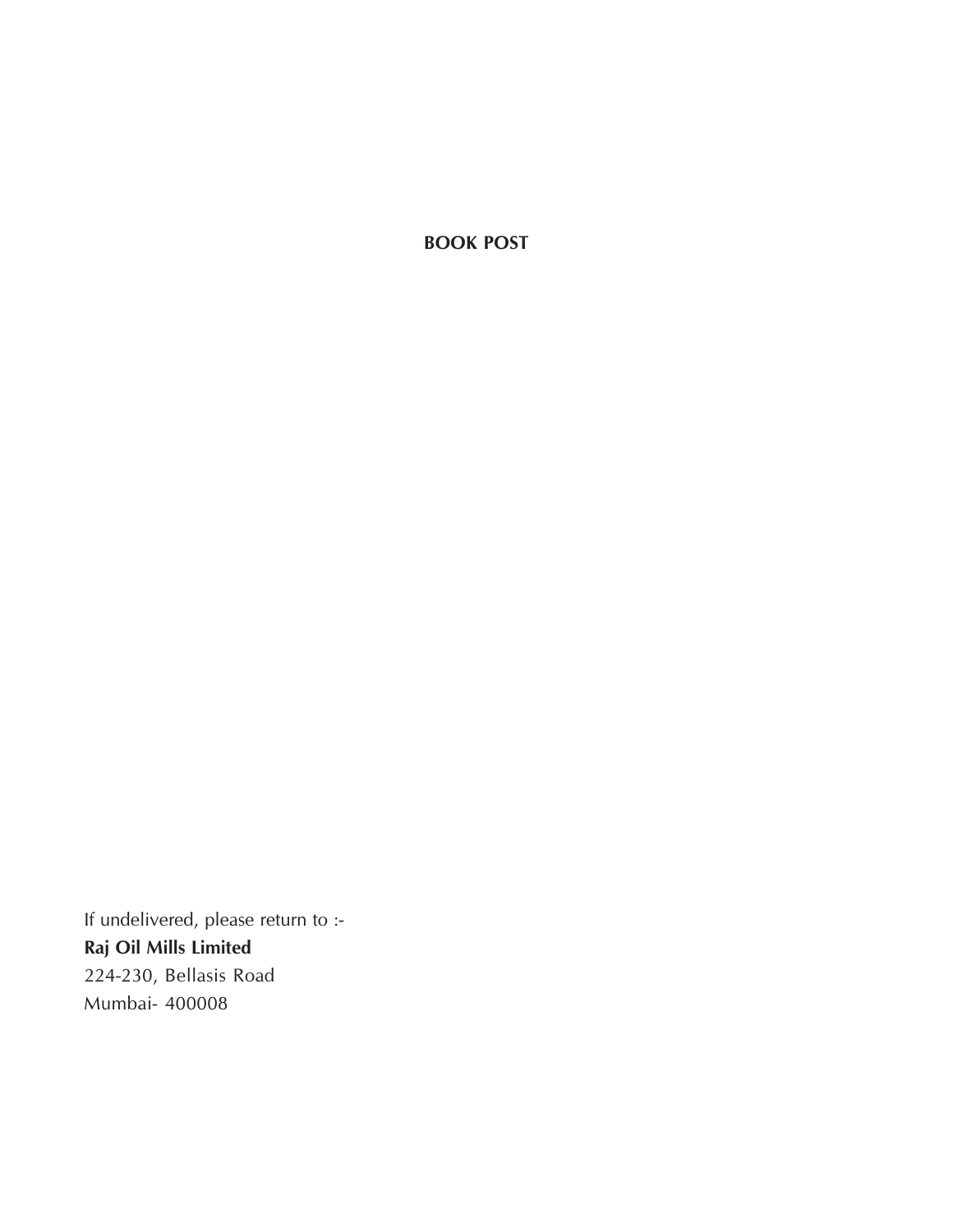### **RAJ OIL MILLS LIMITED**

### **Notes Forming Part Of Accounts**

| <b>Particulars</b>                                                                                                                     | As at 31st March 2013<br><b>Rupees</b> | As at 31st March 2012<br><b>Rupees</b> |
|----------------------------------------------------------------------------------------------------------------------------------------|----------------------------------------|----------------------------------------|
| Note - 17<br><b>Revenue From Operations</b><br><b>Indigenous Sales</b><br>Manufactured/Traded Goods<br><b>Other Operating Revenues</b> | 1,269,227,687<br>4.682.302             | 3,412,968,677<br>905.875               |
| Total                                                                                                                                  | 1,273,909,989                          | 3,413,874,552                          |

| <b>Particulars</b>      | As at 31st March 2013<br><b>Rupees</b> | As at 31st March 2012<br><b>Rupees</b> |
|-------------------------|----------------------------------------|----------------------------------------|
| <b>Note - 18</b>        |                                        |                                        |
| <b>Other Incomes</b>    |                                        |                                        |
| Interest Income         |                                        |                                        |
| - from Banks            | 482,324                                | 1,128,041                              |
| - from Loans & Advances | 9,902,314                              | 9,031,034                              |
| Dividend Income         | 17,030                                 | 32,000                                 |
| Foreign Exchange Gain   | 527,507                                | $\overline{\phantom{0}}$               |
| Total                   | 10,929,175                             | 10,191,075                             |

| <b>Particulars</b>                                                         | As at 31st March 2013<br><b>Rupees</b>     | As at 31st March 2012<br><b>Rupees</b>        |
|----------------------------------------------------------------------------|--------------------------------------------|-----------------------------------------------|
| Note - 19<br><b>Material consumed</b>                                      |                                            |                                               |
| <b>Opening Stock</b><br>Purchases                                          | 83,509,981<br>922,619,397<br>1,006,129,378 | 265,874,487<br>2,792,085,914<br>3,057,960,401 |
| Less: Closing Stock<br><b>Total Material consumed</b>                      | 21,087,393<br>985.041.985                  | 83,509,981<br>2,974,450,420                   |
| Material Consumed Comprises of:<br><b>Raw Material</b><br>Packing Material | 945,493,382<br>39.548.604                  | 2,924,006,731<br>50,443,689                   |

| <b>Particulars</b>                                                                            | As at 31st March 2013<br><b>Rupees</b> | As at 31st March 2012<br><b>Rupees</b> |
|-----------------------------------------------------------------------------------------------|----------------------------------------|----------------------------------------|
| <b>Note - 20</b><br>Changes in Inventory of Finished goods<br>Opening stock of Finished goods | 76,803,700                             | 181,767,696                            |
| Less: Closing Stock of Finished Goods                                                         | 13,570,412                             | 76,803,700                             |
| (Increase)/Decrease in inventories                                                            | 63.233.288                             | 104.963.996                            |